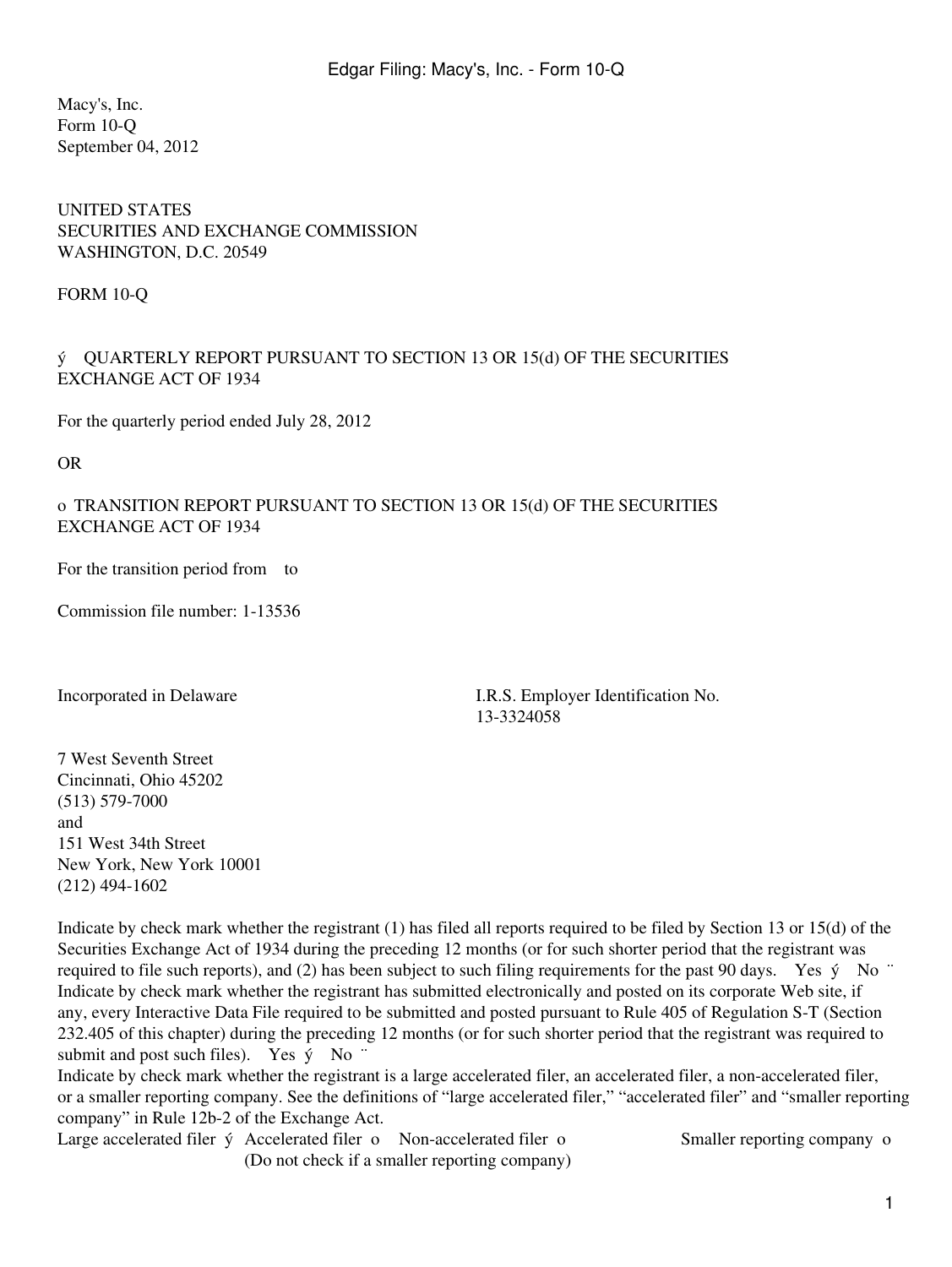Indicate by check mark whether the registrant is a shell company (as defined in Rule 12b-2 of the Exchange Act). Yes ¨ No ý Indicate the number of shares outstanding of each of the issuer's classes of common stock, as of the latest practicable date.<br>Class Outstanding at August 24, 2012 Common Stock, \$0.01 par value per share 402,522,102 shares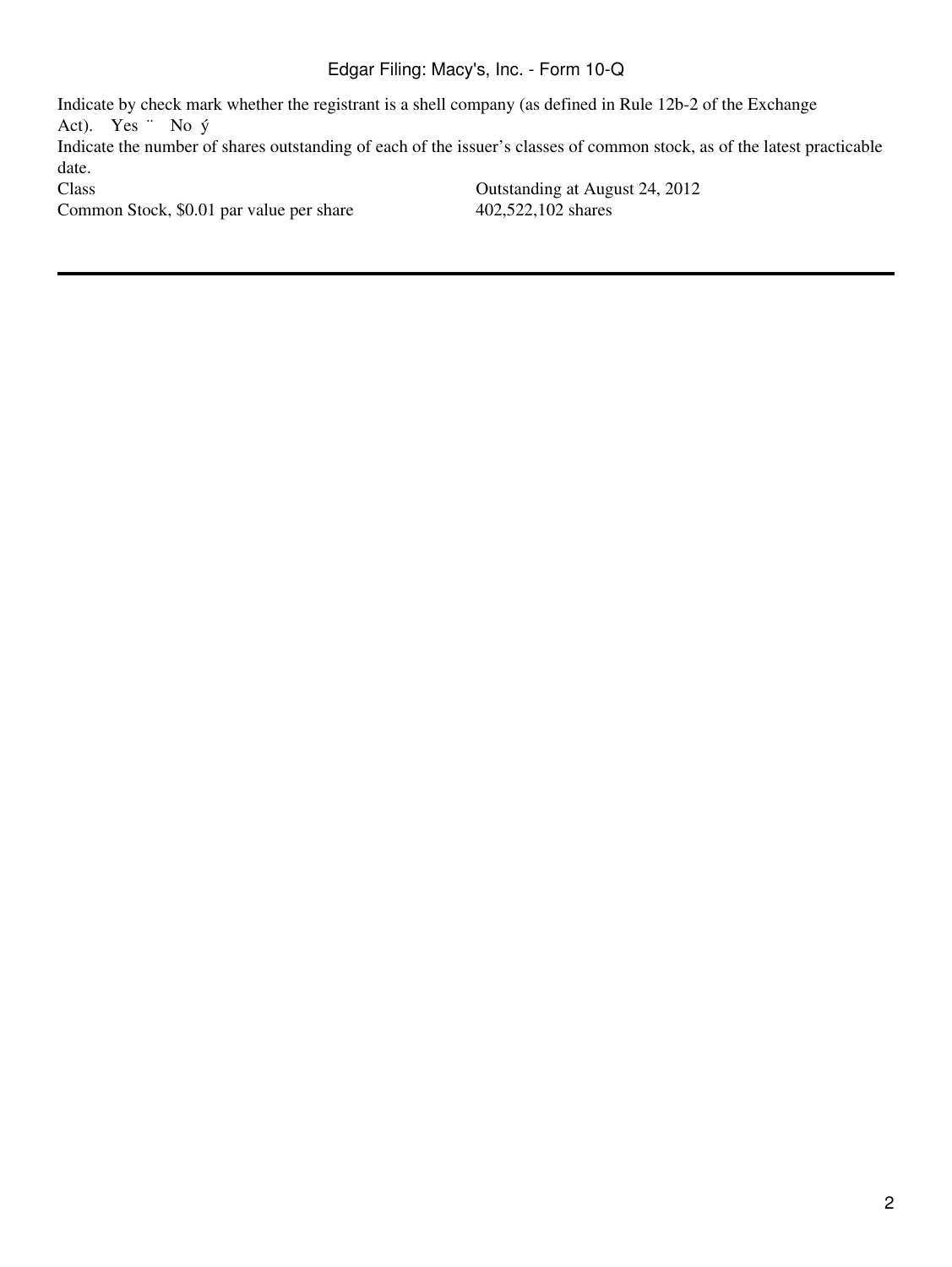PART I - FINANCIAL INFORMATION Item 1. Financial Statements MACY'S, INC. CONSOLIDATED STATEMENTS OF INCOME (Unaudited)

(millions, except per share figures)

|                                              | 13 Weeks Ended  |  |          | 26 Weeks Ended |             |  |          |  |
|----------------------------------------------|-----------------|--|----------|----------------|-------------|--|----------|--|
|                                              | <b>July 28,</b> |  | July 30, |                | July $28$ , |  | July 30, |  |
|                                              | 2012            |  | 2011     |                | 2012        |  | 2011     |  |
| Net sales                                    | \$6,118         |  | \$5,939  |                | \$12,261    |  | \$11,828 |  |
| Cost of sales                                | (3,555)         |  | (3, 457) |                | (7,312)     |  | (7,043)  |  |
| Gross margin                                 | 2,563           |  | 2,482    |                | 4,949       |  | 4,785    |  |
| Selling, general and administrative expenses | (2,009)         |  | (1,976)  |                | (4,004)     |  | (3,949)  |  |
| Operating income                             | 554             |  | 506      |                | 945         |  | 836      |  |
| Interest expense                             | (105)           |  | (112)    |                | (218)       |  | (229)    |  |
| Interest income                              |                 |  |          |                |             |  | 2        |  |
| Income before income taxes                   | 449             |  | 395      |                | 728         |  | 609      |  |
| Federal, state and local income tax expense  | (170)           |  | (154)    |                | (268)       |  | (237)    |  |
| Net income                                   | \$279           |  | \$241    |                | \$460       |  | \$372    |  |
| Basic earnings per share                     | \$.68           |  | \$.56    |                | \$1.11      |  | \$.87    |  |
| Diluted earnings per share                   | \$.67           |  | \$.55    |                | \$1.09      |  | \$.86    |  |

The accompanying notes are an integral part of these Consolidated Financial Statements.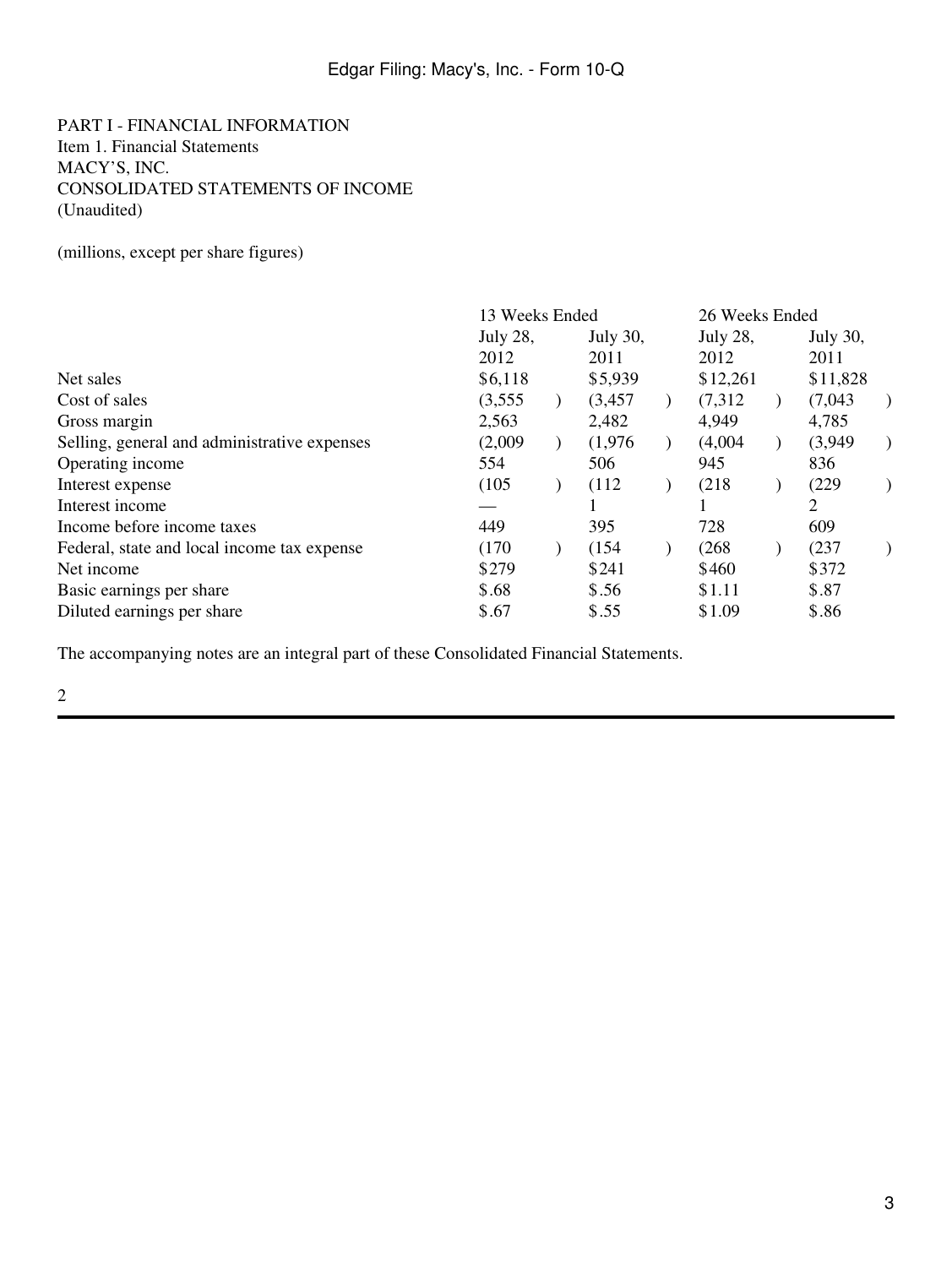### MACY'S, INC. CONSOLIDATED STATEMENTS OF COMPREHENSIVE INCOME (Unaudited)

### (millions)

|                                                                | 13 Weeks Ended |  |                 | 26 Weeks Ended |  |          |  |
|----------------------------------------------------------------|----------------|--|-----------------|----------------|--|----------|--|
|                                                                | July 28,       |  | <b>July 30,</b> | July 28,       |  | July 30, |  |
|                                                                | 2012           |  | 2011            | 2012           |  | 2011     |  |
| Net income                                                     | \$279          |  | \$241           | \$460          |  | \$372    |  |
| Other comprehensive income (loss), before tax:                 |                |  |                 |                |  |          |  |
| Post employment and postretirement benefit plans               | 40             |  | 22              | 78             |  | 44       |  |
| Marketable securities                                          |                |  |                 |                |  | (15)     |  |
| Total other comprehensive income, before tax                   | 40             |  | 22              | 78             |  | 29       |  |
| Tax effect related to items of other comprehensive income (16) |                |  | (8)             | (31            |  | (12)     |  |
| Total other comprehensive income, net of tax effect            | 24             |  | 14              | 47             |  | 17       |  |
| Comprehensive income                                           | \$303          |  | \$255           | \$507          |  | \$389    |  |

The accompanying notes are an integral part of these Consolidated Financial Statements.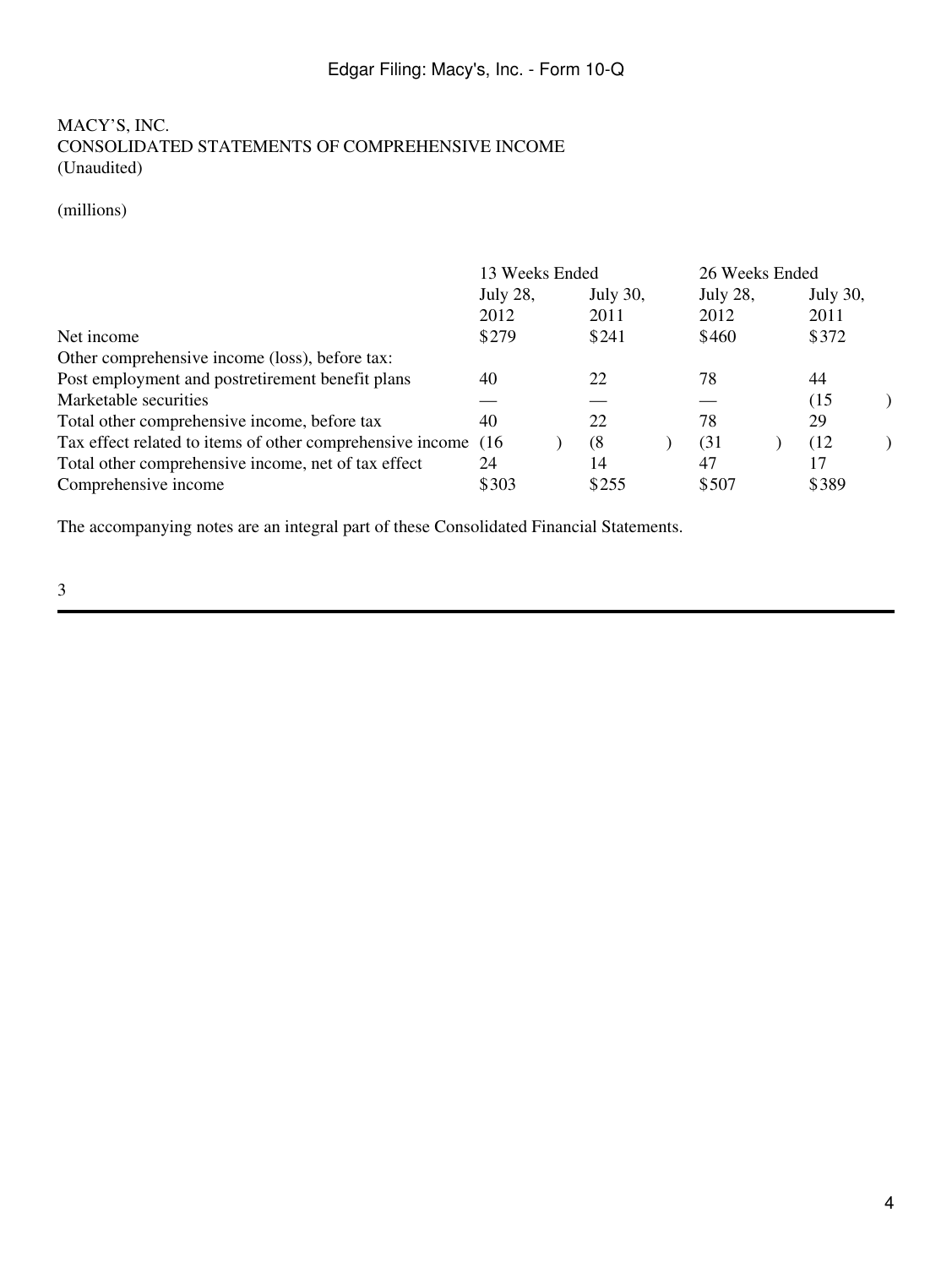### MACY'S, INC. CONSOLIDATED BALANCE SHEETS (Unaudited)

(millions)

|                                                                                                              | July 28, | January 28, | July 30, |
|--------------------------------------------------------------------------------------------------------------|----------|-------------|----------|
|                                                                                                              | 2012     | 2012        | 2011     |
| <b>ASSETS</b>                                                                                                |          |             |          |
| <b>Current Assets:</b>                                                                                       |          |             |          |
| Cash and cash equivalents                                                                                    | \$1,604  | \$2,827     | \$1,495  |
| Receivables                                                                                                  | 359      | 368         | 296      |
| Merchandise inventories                                                                                      | 5,036    | 5,117       | 4,948    |
| Prepaid expenses and other current assets                                                                    | 387      | 465         | 383      |
| <b>Total Current Assets</b>                                                                                  | 7,386    | 8,777       | 7,122    |
| Property and Equipment - net of accumulated depreciation and<br>amortization of \$6,368, \$5,986 and \$6,487 | 8,291    | 8,420       | 8,506    |
| Goodwill                                                                                                     | 3,743    | 3,743       | 3,743    |
| Other Intangible Assets – net                                                                                | 580      | 598         | 618      |
| <b>Other Assets</b>                                                                                          | 565      | 557         | 519      |
| <b>Total Assets</b>                                                                                          | \$20,565 | \$22,095    | \$20,508 |
| LIABILITIES AND SHAREHOLDERS' EQUITY                                                                         |          |             |          |
| <b>Current Liabilities:</b>                                                                                  |          |             |          |
| Short-term debt                                                                                              | \$313    | \$1,103     | \$914    |
| Merchandise accounts payable                                                                                 | 1,895    | 1,593       | 1,956    |
| Accounts payable and accrued liabilities                                                                     | 2,078    | 2,788       | 2,002    |
| Income taxes                                                                                                 | 158      | 371         | 119      |
| Deferred income taxes                                                                                        | 410      | 408         | 380      |
| <b>Total Current Liabilities</b>                                                                             | 4,854    | 6,263       | 5,371    |
| Long-Term Debt                                                                                               | 6,637    | 6,655       | 6,162    |
| Deferred Income Taxes                                                                                        | 1,134    | 1,141       | 1,337    |
| <b>Other Liabilities</b>                                                                                     | 2,037    | 2,103       | 1,675    |
| Shareholders' Equity                                                                                         | 5,903    | 5,933       | 5,963    |
| Total Liabilities and Shareholders' Equity                                                                   | \$20,565 | \$22,095    | \$20,508 |

The accompanying notes are an integral part of these Consolidated Financial Statements.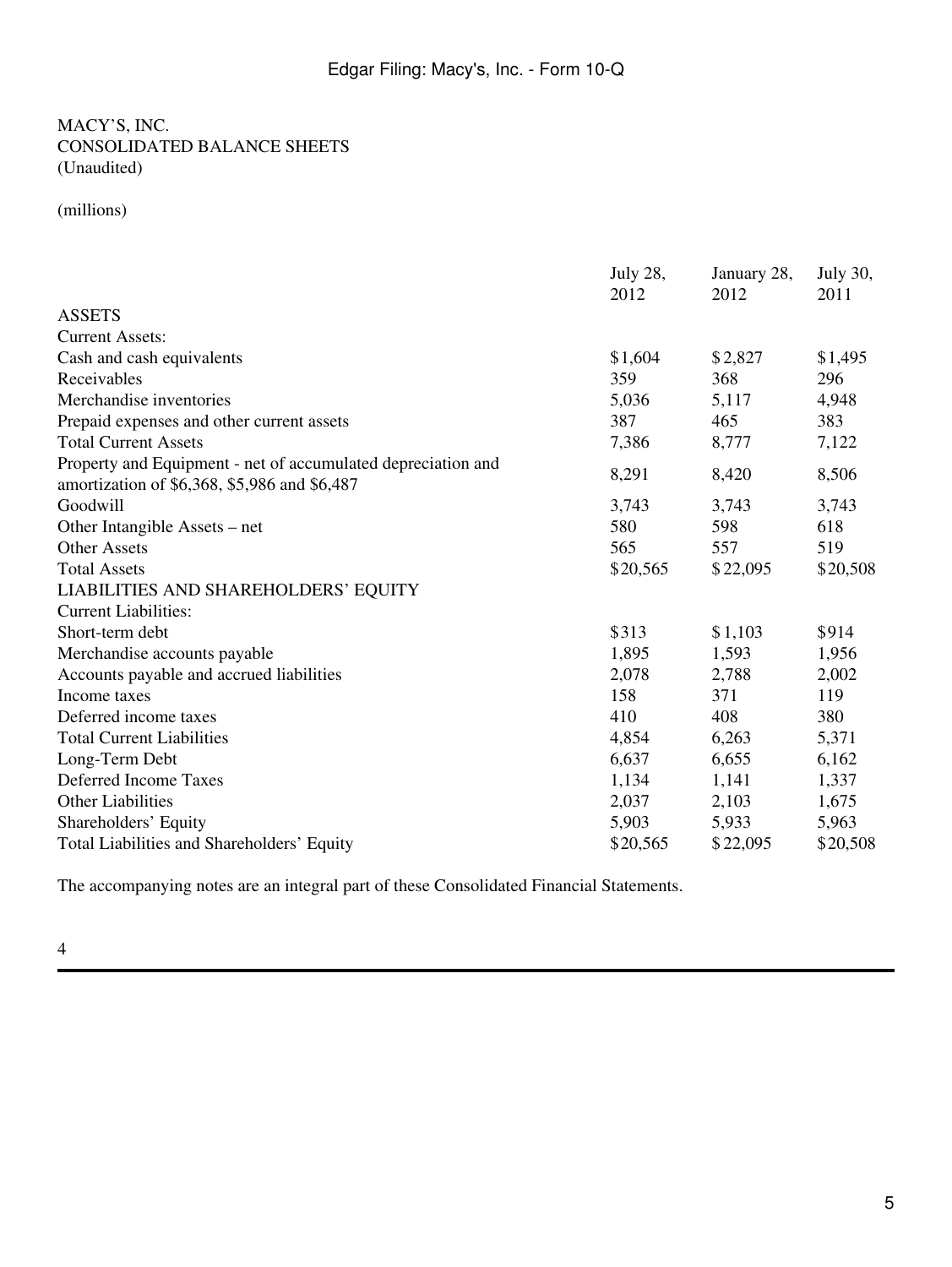### MACY'S, INC. CONSOLIDATED STATEMENTS OF CASH FLOWS (Unaudited)

(millions)

| <b>July 28,</b><br>July 30,<br>2012<br>2011<br>Cash flows from operating activities:<br>\$460<br>\$372<br>Net income<br>Adjustments to reconcile net income to net cash<br>provided by operating activities:<br>Depreciation and amortization<br>513<br>536<br>37<br>Stock-based compensation expense<br>31<br>Amortization of financing costs and premium on acquired debt<br>(8)<br>(7)<br>$\lambda$<br>Changes in assets and liabilities:<br>Decrease in receivables<br>36<br>14<br>(Increase) decrease in merchandise inventories<br>81<br>(190)<br>(Increase) decrease in prepaid expenses and other current assets<br>60<br>(24)<br>$\overline{2}$<br>22<br>Decrease in other assets not separately identified<br>512<br>Increase in merchandise accounts payable<br>292<br>Decrease in accounts payable and accrued<br>(591)<br>(497)<br>liabilities not separately identified<br>Decrease in current income taxes<br>(213)<br>(64)<br>96<br>Increase (decrease) in deferred income taxes<br>(35)<br>Increase (decrease) in other liabilities not separately identified<br>(221)<br>11<br>Net cash provided by operating activities<br>638<br>587 |
|----------------------------------------------------------------------------------------------------------------------------------------------------------------------------------------------------------------------------------------------------------------------------------------------------------------------------------------------------------------------------------------------------------------------------------------------------------------------------------------------------------------------------------------------------------------------------------------------------------------------------------------------------------------------------------------------------------------------------------------------------------------------------------------------------------------------------------------------------------------------------------------------------------------------------------------------------------------------------------------------------------------------------------------------------------------------------------------------------------------------------------------------------------|
|                                                                                                                                                                                                                                                                                                                                                                                                                                                                                                                                                                                                                                                                                                                                                                                                                                                                                                                                                                                                                                                                                                                                                          |
|                                                                                                                                                                                                                                                                                                                                                                                                                                                                                                                                                                                                                                                                                                                                                                                                                                                                                                                                                                                                                                                                                                                                                          |
|                                                                                                                                                                                                                                                                                                                                                                                                                                                                                                                                                                                                                                                                                                                                                                                                                                                                                                                                                                                                                                                                                                                                                          |
|                                                                                                                                                                                                                                                                                                                                                                                                                                                                                                                                                                                                                                                                                                                                                                                                                                                                                                                                                                                                                                                                                                                                                          |
|                                                                                                                                                                                                                                                                                                                                                                                                                                                                                                                                                                                                                                                                                                                                                                                                                                                                                                                                                                                                                                                                                                                                                          |
|                                                                                                                                                                                                                                                                                                                                                                                                                                                                                                                                                                                                                                                                                                                                                                                                                                                                                                                                                                                                                                                                                                                                                          |
|                                                                                                                                                                                                                                                                                                                                                                                                                                                                                                                                                                                                                                                                                                                                                                                                                                                                                                                                                                                                                                                                                                                                                          |
|                                                                                                                                                                                                                                                                                                                                                                                                                                                                                                                                                                                                                                                                                                                                                                                                                                                                                                                                                                                                                                                                                                                                                          |
|                                                                                                                                                                                                                                                                                                                                                                                                                                                                                                                                                                                                                                                                                                                                                                                                                                                                                                                                                                                                                                                                                                                                                          |
|                                                                                                                                                                                                                                                                                                                                                                                                                                                                                                                                                                                                                                                                                                                                                                                                                                                                                                                                                                                                                                                                                                                                                          |
|                                                                                                                                                                                                                                                                                                                                                                                                                                                                                                                                                                                                                                                                                                                                                                                                                                                                                                                                                                                                                                                                                                                                                          |
|                                                                                                                                                                                                                                                                                                                                                                                                                                                                                                                                                                                                                                                                                                                                                                                                                                                                                                                                                                                                                                                                                                                                                          |
|                                                                                                                                                                                                                                                                                                                                                                                                                                                                                                                                                                                                                                                                                                                                                                                                                                                                                                                                                                                                                                                                                                                                                          |
|                                                                                                                                                                                                                                                                                                                                                                                                                                                                                                                                                                                                                                                                                                                                                                                                                                                                                                                                                                                                                                                                                                                                                          |
|                                                                                                                                                                                                                                                                                                                                                                                                                                                                                                                                                                                                                                                                                                                                                                                                                                                                                                                                                                                                                                                                                                                                                          |
|                                                                                                                                                                                                                                                                                                                                                                                                                                                                                                                                                                                                                                                                                                                                                                                                                                                                                                                                                                                                                                                                                                                                                          |
|                                                                                                                                                                                                                                                                                                                                                                                                                                                                                                                                                                                                                                                                                                                                                                                                                                                                                                                                                                                                                                                                                                                                                          |
|                                                                                                                                                                                                                                                                                                                                                                                                                                                                                                                                                                                                                                                                                                                                                                                                                                                                                                                                                                                                                                                                                                                                                          |
|                                                                                                                                                                                                                                                                                                                                                                                                                                                                                                                                                                                                                                                                                                                                                                                                                                                                                                                                                                                                                                                                                                                                                          |
|                                                                                                                                                                                                                                                                                                                                                                                                                                                                                                                                                                                                                                                                                                                                                                                                                                                                                                                                                                                                                                                                                                                                                          |
|                                                                                                                                                                                                                                                                                                                                                                                                                                                                                                                                                                                                                                                                                                                                                                                                                                                                                                                                                                                                                                                                                                                                                          |
| Cash flows from investing activities:                                                                                                                                                                                                                                                                                                                                                                                                                                                                                                                                                                                                                                                                                                                                                                                                                                                                                                                                                                                                                                                                                                                    |
| Purchase of property and equipment<br>(310)<br>(164)                                                                                                                                                                                                                                                                                                                                                                                                                                                                                                                                                                                                                                                                                                                                                                                                                                                                                                                                                                                                                                                                                                     |
| $\mathcal{L}$<br>Capitalized software<br>(109)<br>(88)                                                                                                                                                                                                                                                                                                                                                                                                                                                                                                                                                                                                                                                                                                                                                                                                                                                                                                                                                                                                                                                                                                   |
| Disposition of property and equipment<br>23<br>6                                                                                                                                                                                                                                                                                                                                                                                                                                                                                                                                                                                                                                                                                                                                                                                                                                                                                                                                                                                                                                                                                                         |
| Proceeds from insurance claims<br>6                                                                                                                                                                                                                                                                                                                                                                                                                                                                                                                                                                                                                                                                                                                                                                                                                                                                                                                                                                                                                                                                                                                      |
| $\overline{3}$<br>18<br>Other, net                                                                                                                                                                                                                                                                                                                                                                                                                                                                                                                                                                                                                                                                                                                                                                                                                                                                                                                                                                                                                                                                                                                       |
| Net cash used by investing activities<br>(393)<br>(222)<br>$\mathcal{L}$                                                                                                                                                                                                                                                                                                                                                                                                                                                                                                                                                                                                                                                                                                                                                                                                                                                                                                                                                                                                                                                                                 |
| Cash flows from financing activities:                                                                                                                                                                                                                                                                                                                                                                                                                                                                                                                                                                                                                                                                                                                                                                                                                                                                                                                                                                                                                                                                                                                    |
| Debt repaid<br>(797)<br>(337)                                                                                                                                                                                                                                                                                                                                                                                                                                                                                                                                                                                                                                                                                                                                                                                                                                                                                                                                                                                                                                                                                                                            |
| Financing costs<br>(8)                                                                                                                                                                                                                                                                                                                                                                                                                                                                                                                                                                                                                                                                                                                                                                                                                                                                                                                                                                                                                                                                                                                                   |
| Dividends paid<br>(165)<br>(64)                                                                                                                                                                                                                                                                                                                                                                                                                                                                                                                                                                                                                                                                                                                                                                                                                                                                                                                                                                                                                                                                                                                          |
| (43)<br>(6)<br>Decrease in outstanding checks                                                                                                                                                                                                                                                                                                                                                                                                                                                                                                                                                                                                                                                                                                                                                                                                                                                                                                                                                                                                                                                                                                            |
| Acquisition of treasury stock<br>(615)<br>(2)<br>$\lambda$                                                                                                                                                                                                                                                                                                                                                                                                                                                                                                                                                                                                                                                                                                                                                                                                                                                                                                                                                                                                                                                                                               |
| Issuance of common stock<br>152<br>83                                                                                                                                                                                                                                                                                                                                                                                                                                                                                                                                                                                                                                                                                                                                                                                                                                                                                                                                                                                                                                                                                                                    |
| Net cash used by financing activities<br>(334)<br>(1, 468)                                                                                                                                                                                                                                                                                                                                                                                                                                                                                                                                                                                                                                                                                                                                                                                                                                                                                                                                                                                                                                                                                               |
| Net increase (decrease) in cash and cash equivalents<br>31<br>(1,223)                                                                                                                                                                                                                                                                                                                                                                                                                                                                                                                                                                                                                                                                                                                                                                                                                                                                                                                                                                                                                                                                                    |
| Cash and cash equivalents beginning of period<br>2,827<br>1,464                                                                                                                                                                                                                                                                                                                                                                                                                                                                                                                                                                                                                                                                                                                                                                                                                                                                                                                                                                                                                                                                                          |
| Cash and cash equivalents end of period<br>\$1,604<br>\$1,495                                                                                                                                                                                                                                                                                                                                                                                                                                                                                                                                                                                                                                                                                                                                                                                                                                                                                                                                                                                                                                                                                            |
| Supplemental cash flow information:                                                                                                                                                                                                                                                                                                                                                                                                                                                                                                                                                                                                                                                                                                                                                                                                                                                                                                                                                                                                                                                                                                                      |
| Interest paid<br>\$238<br>\$245                                                                                                                                                                                                                                                                                                                                                                                                                                                                                                                                                                                                                                                                                                                                                                                                                                                                                                                                                                                                                                                                                                                          |
| Interest received<br>$\overline{2}$<br>1                                                                                                                                                                                                                                                                                                                                                                                                                                                                                                                                                                                                                                                                                                                                                                                                                                                                                                                                                                                                                                                                                                                 |
| Income taxes paid (net of refunds received)<br>211<br>495                                                                                                                                                                                                                                                                                                                                                                                                                                                                                                                                                                                                                                                                                                                                                                                                                                                                                                                                                                                                                                                                                                |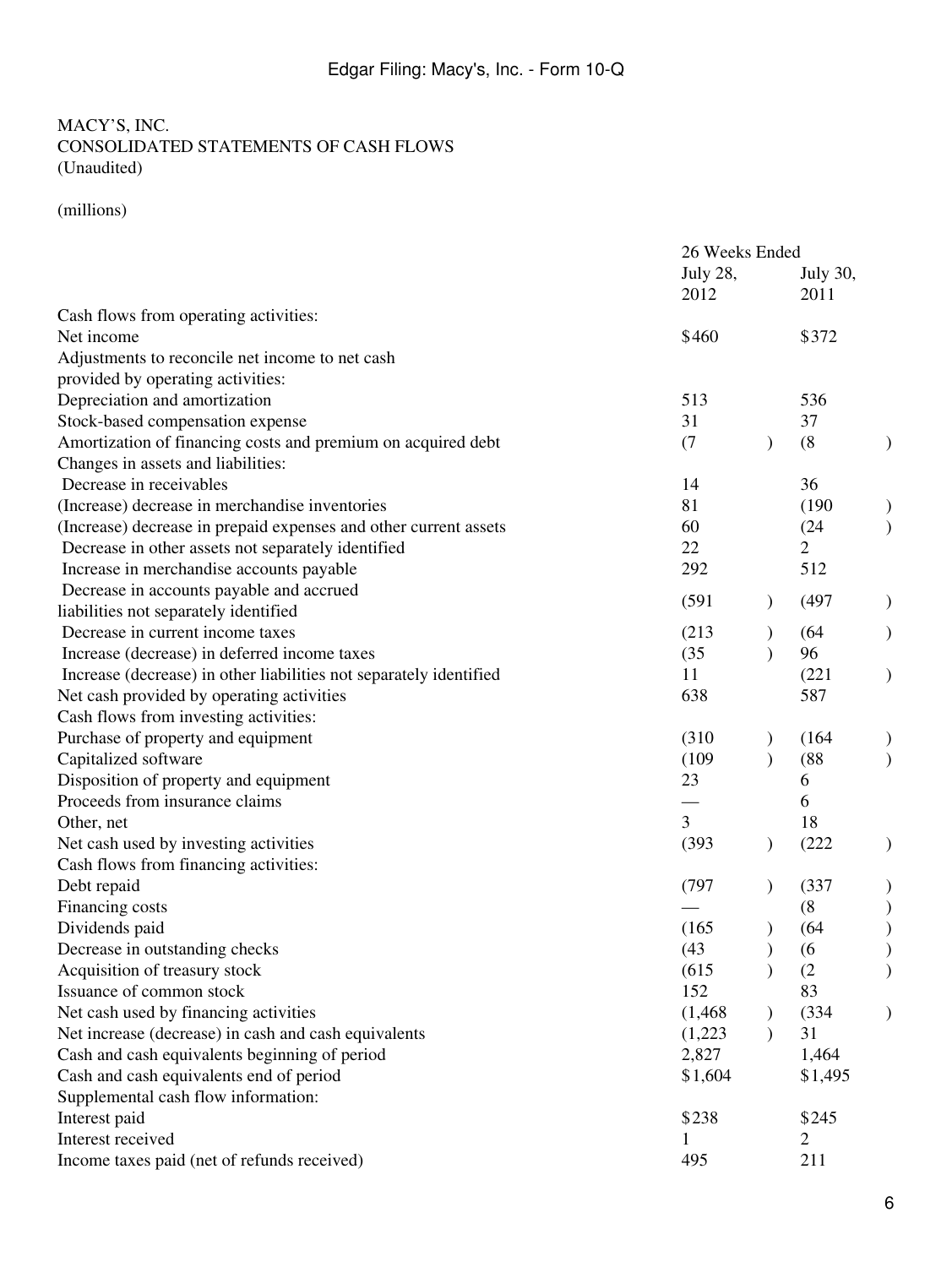The accompanying notes are an integral part of these Consolidated Financial Statements.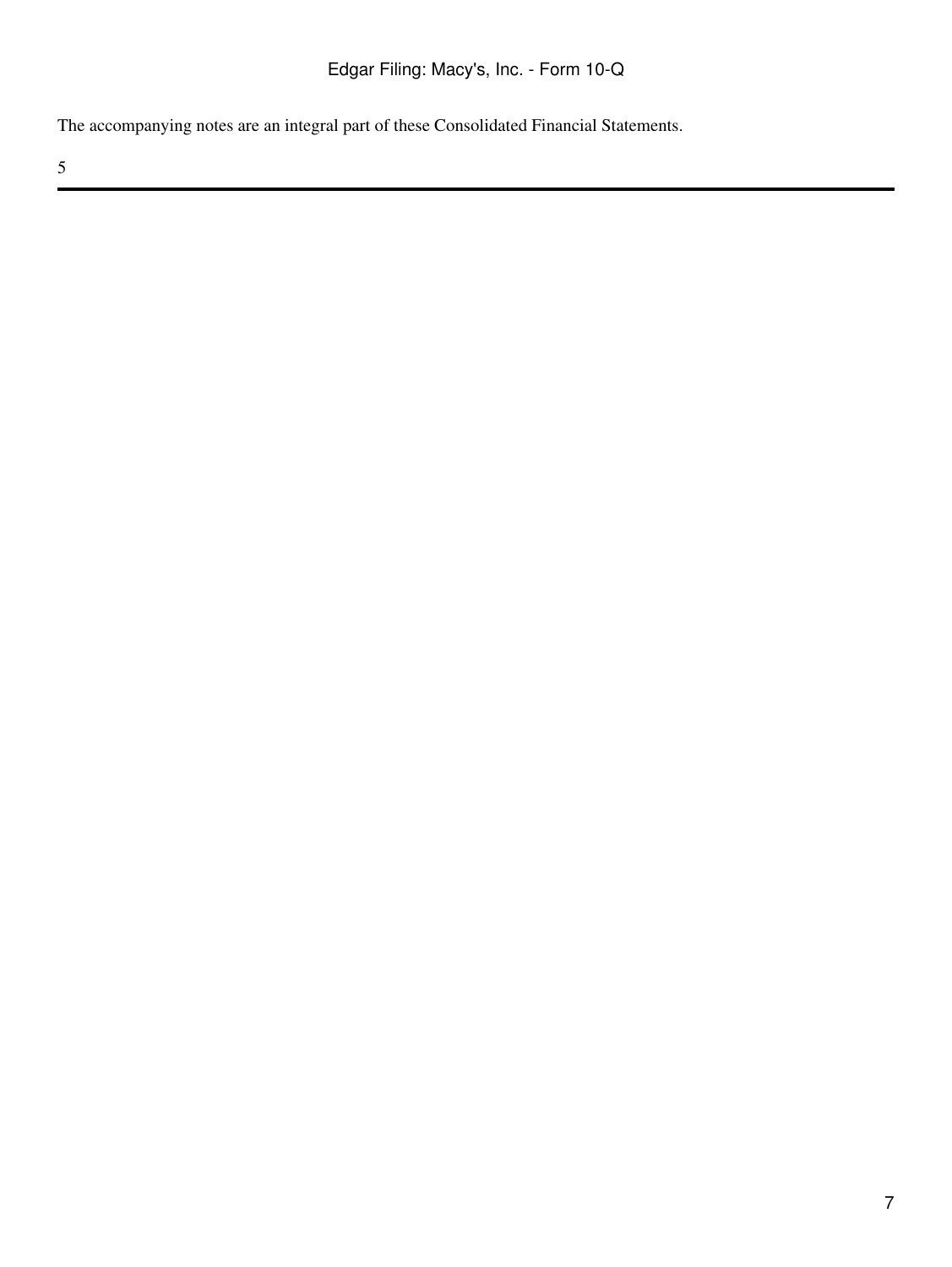### 1. Summary of Significant Accounting Policies

Macy's, Inc. and subsidiaries (the "Company") is an omnichannel retail organization operating stores and websites under two brands (Macy's and Bloomingdale's) that sell a wide range of merchandise, including apparel and accessories (men's, women's and children's), cosmetics, home furnishings and other consumer goods. The Company's operations include approximately 850 stores in 45 states, the District of Columbia, Guam and Puerto Rico, as well as macys.com and bloomingdales.com.

A description of the Company's significant accounting policies is included in the Company's Annual Report on Form 10-K for the fiscal year ended January 28, 2012 (the "2011 10-K"). The accompanying Consolidated Financial Statements should be read in conjunction with the Consolidated Financial Statements and notes thereto in the 2011 10-K.

The preparation of financial statements in conformity with accounting principles generally accepted in the United States of America requires management to make estimates and assumptions that affect the reported amounts of assets and liabilities and disclosure of contingent assets and liabilities at the date of the financial statements and the reported amounts of revenues and expenses during the reporting period. Such estimates and assumptions are subject to inherent uncertainties, which may result in actual amounts differing from reported amounts.

The Consolidated Financial Statements for the 13 and 26 weeks ended July 28, 2012 and July 30, 2011, in the opinion of management, include all adjustments (consisting only of normal recurring adjustments) considered necessary to present fairly, in all material respects, the consolidated financial position and results of operations of the Company. Because of the seasonal nature of the retail business, the results of operations for the 13 and 26 weeks ended July 28, 2012 and July 30, 2011 (which do not include the Christmas season) are not necessarily indicative of such results for the full fiscal year.

Certain reclassifications were made to prior year's amounts to conform with the classifications of such amounts for the most recent year.

In May 2011, the Financial Accounting Standards Board ("FASB") issued Accounting Standard Update No. 2011-04, which amends Accounting Standards Codification ("ASC") Topic 820, "Fair Value Measurements and Disclosures," to result in common fair value measurements and disclosures between accounting principles generally accepted in the United States of America and International Financial Reporting Standards. The amendments explain how to measure fair value. They do not require additional fair value measurements and are not intended to establish valuation standards or affect valuation practices outside of financial reporting. The amendments change the wording used to describe fair value measurement requirements and disclosures, but often do not result in a change in the application of current guidance. Certain amendments clarify the intent about the application of existing fair value measurement requirements, while certain other amendments change a principle or requirement for fair value measurement or disclosure. The Company adopted this guidance as of January 29, 2012, and adoption did not have an impact on the Company's consolidated financial position, results of operations or cash flows.

In June 2011, the FASB issued Accounting Standard Update No. 2011-05, which amends ASC Topic 220, "Comprehensive Income," to increase the prominence of items reported in other comprehensive income by eliminating the option of presenting components of comprehensive income as part of the statement of changes in shareholders' equity. The updated guidance requires that all nonowner changes in shareholders' equity be presented either as a single continuous statement of comprehensive income or in two separate but consecutive statements. In December 2011, the FASB issued Accounting Standards Update No. 2011-12, which defers the requirement to present on the face of the financial statements items that are reclassified from other comprehensive income to net income, while the FASB further deliberates this aspect of the proposal. The guidance is limited to the form and content of the financial statements and disclosures. The Company adopted this guidance, as amended, as of January 29, 2012, and adoption did not have an impact on the Company's consolidated financial position, results of operations or cash flows.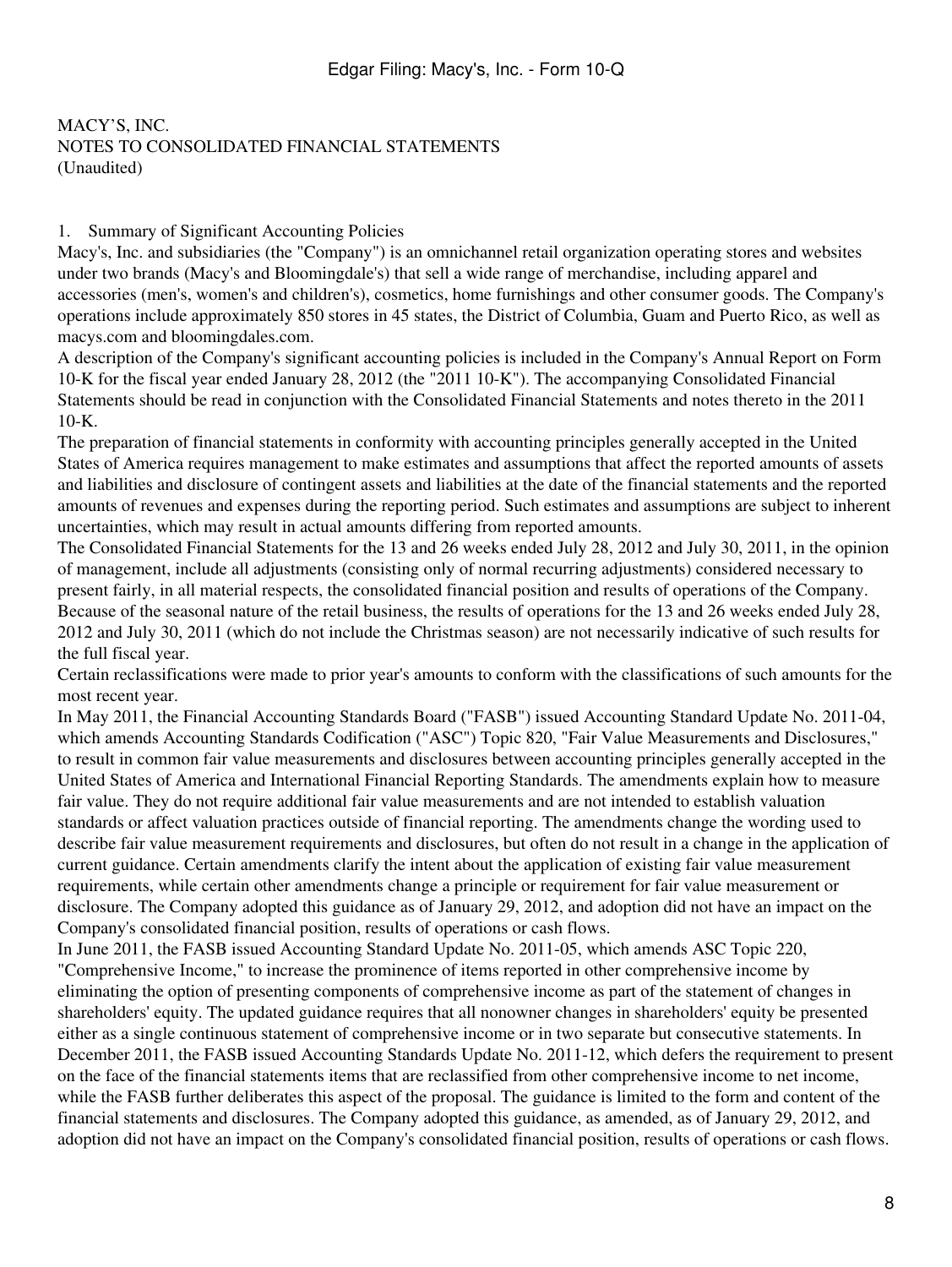In September 2011, the FASB issued Accounting Standards Update No. 2011-08, which amends ASC Topic 350, "Intangibles - Goodwill and Other." The guidance amends the impairment test for goodwill by allowing companies to first assess qualitative factors to determine if it is more likely than not that the fair value of a reporting unit is less than the carrying amount and whether it is necessary to perform the current two-step goodwill impairment test. The Company adopted this guidance as of January 29, 2012, and adoption did not have an impact on the Company's consolidated financial position, results of operations or cash flows.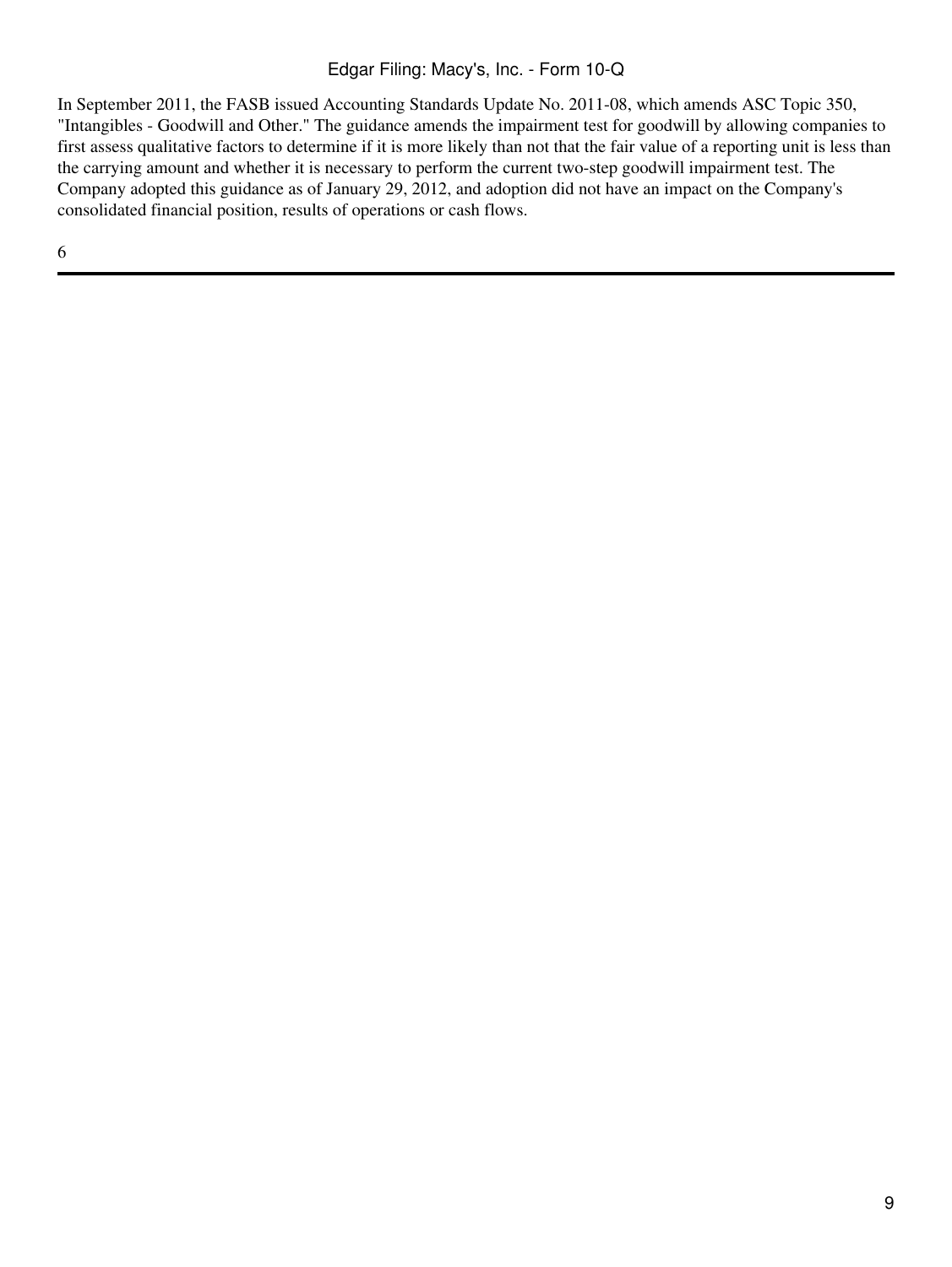In December 2011, the FASB issued Accounting Standards Update No. 2011-11, which amends ASC Subtopic 210-20, "Offsetting." The guidance requires enhanced disclosures with improved information about financial instruments and derivative instruments that are either (i) offset in accordance with current guidance or (ii) subject to an enforceable master netting arrangement or similar agreement, irrespective of whether they are offset in accordance with current guidance. This guidance is effective for interim and annual periods beginning after January 1, 2013. The guidance is limited to the form and content of disclosures, and the Company does not anticipate that the adoption of this guidance will have an impact on the Company's consolidated financial position, results of operations or cash flows.

In July 2012, the FASB issued Accounting Standards Update No. 2012-02, which amends ASC Topic 350, "Intangibles - Goodwill and Other." The guidance amends the impairment test for indefinite lived intangible assets other than goodwill by allowing companies to first assess qualitative factors to determine if it is more likely than not that an indefinite lived intangible asset is impaired and whether it is necessary to perform the impairment test of comparing the carrying amount with the recoverable amount of the indefinite lived intangible asset. This guidance is effective for interim and annual periods beginning after September 15, 2012. The Company does not anticipate that the adoption of this guidance will have an impact on the Company's consolidated financial position, results of operations or cash flows.

#### 2. Earnings Per Share

The following tables set forth the computation of basic and diluted earnings per share:

|                                                            | 13 Weeks Ended                    |               |                             |               |  |  |  |  |
|------------------------------------------------------------|-----------------------------------|---------------|-----------------------------|---------------|--|--|--|--|
|                                                            | July 28, 2012                     |               | July 30, 2011               |               |  |  |  |  |
|                                                            | <b>Net</b><br>Income              | <b>Shares</b> | <b>Net</b><br><b>Income</b> | <b>Shares</b> |  |  |  |  |
|                                                            | (millions, except per share data) |               |                             |               |  |  |  |  |
| Net income and average number of shares outstanding        | \$279                             | 410.2         | \$241                       | 426.5         |  |  |  |  |
| Shares to be issued under deferred compensation plans      |                                   | 1.0           |                             | 1.0           |  |  |  |  |
|                                                            | \$279                             | 411.2         | \$241                       | 427.5         |  |  |  |  |
| Basic earnings per share                                   | \$.68                             |               | \$.56                       |               |  |  |  |  |
| Effect of dilutive securities:                             |                                   |               |                             |               |  |  |  |  |
| Stock options, restricted stock and restricted stock units |                                   | 5.9           |                             | 7.1           |  |  |  |  |
|                                                            | \$279                             | 417.1         | \$241                       | 434.6         |  |  |  |  |
| Diluted earnings per share                                 | \$.67                             |               | \$.55                       |               |  |  |  |  |
|                                                            | 26 Weeks Ended                    |               |                             |               |  |  |  |  |
|                                                            | July 28, 2012                     |               | July 30, 2011               |               |  |  |  |  |
|                                                            | <b>Net</b>                        |               | <b>Net</b>                  |               |  |  |  |  |
|                                                            | Income                            | <b>Shares</b> | Income                      | <b>Shares</b> |  |  |  |  |
|                                                            | (millions, except per share data) |               |                             |               |  |  |  |  |
| Net income and average number of shares outstanding        | \$460                             | 412.8         | \$372                       | 425.3         |  |  |  |  |
| Shares to be issued under deferred compensation plans      |                                   | 1.3           |                             | 1.0           |  |  |  |  |
|                                                            | \$460                             | 414.1         | \$372                       | 426.3         |  |  |  |  |
| Basic earnings per share                                   | \$1.11                            |               | \$.87                       |               |  |  |  |  |
| Effect of dilutive securities:                             |                                   |               |                             |               |  |  |  |  |
| Stock options, restricted stock and restricted stock units |                                   |               |                             |               |  |  |  |  |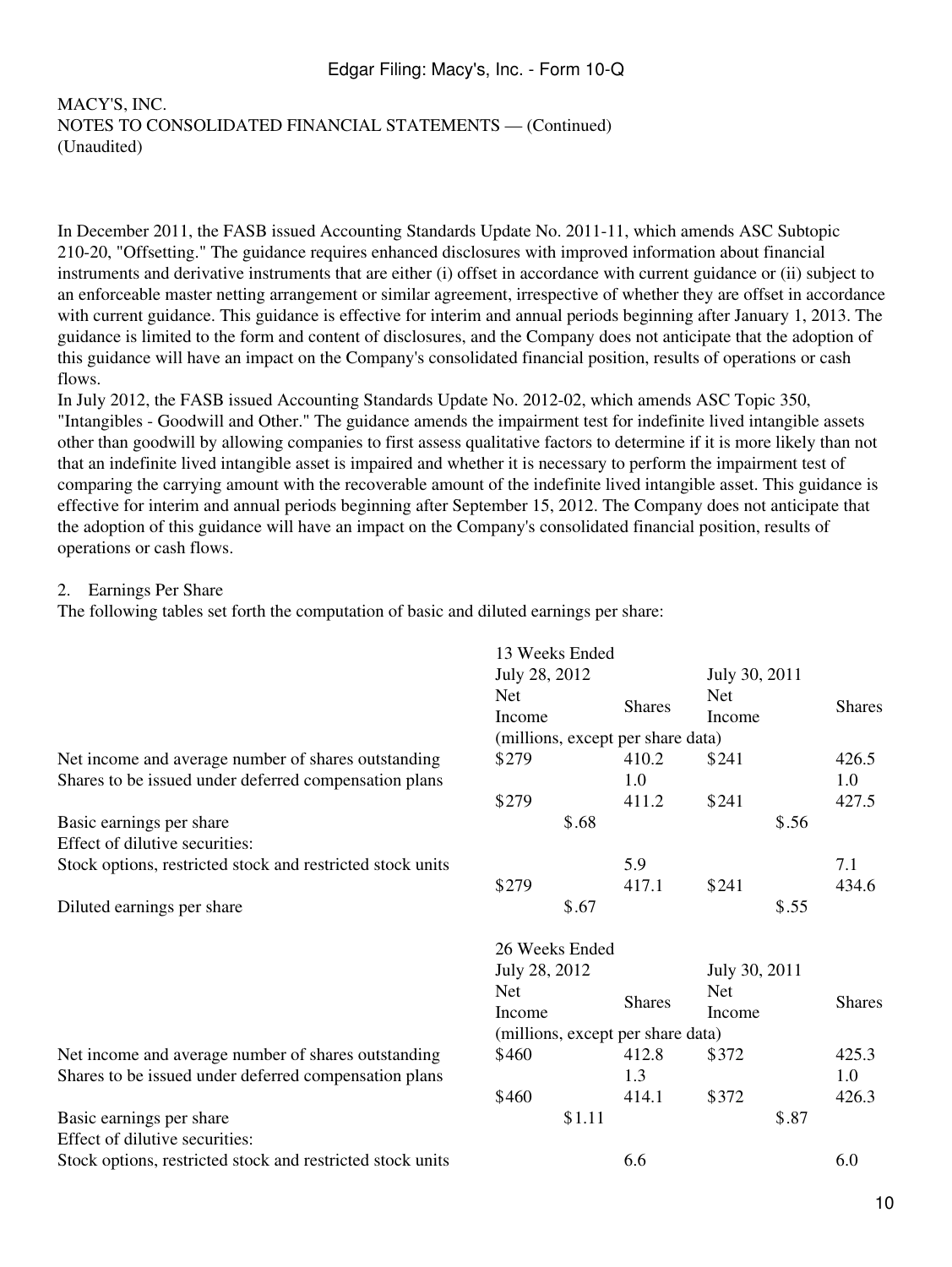|                            | Edgar Filing: Macy's, Inc. - Form 10-Q |       |       |       |       |
|----------------------------|----------------------------------------|-------|-------|-------|-------|
|                            | \$460                                  | 420.7 | \$372 |       | 432.3 |
| Diluted earnings per share | \$1.09                                 |       |       | \$.86 |       |
|                            |                                        |       |       |       |       |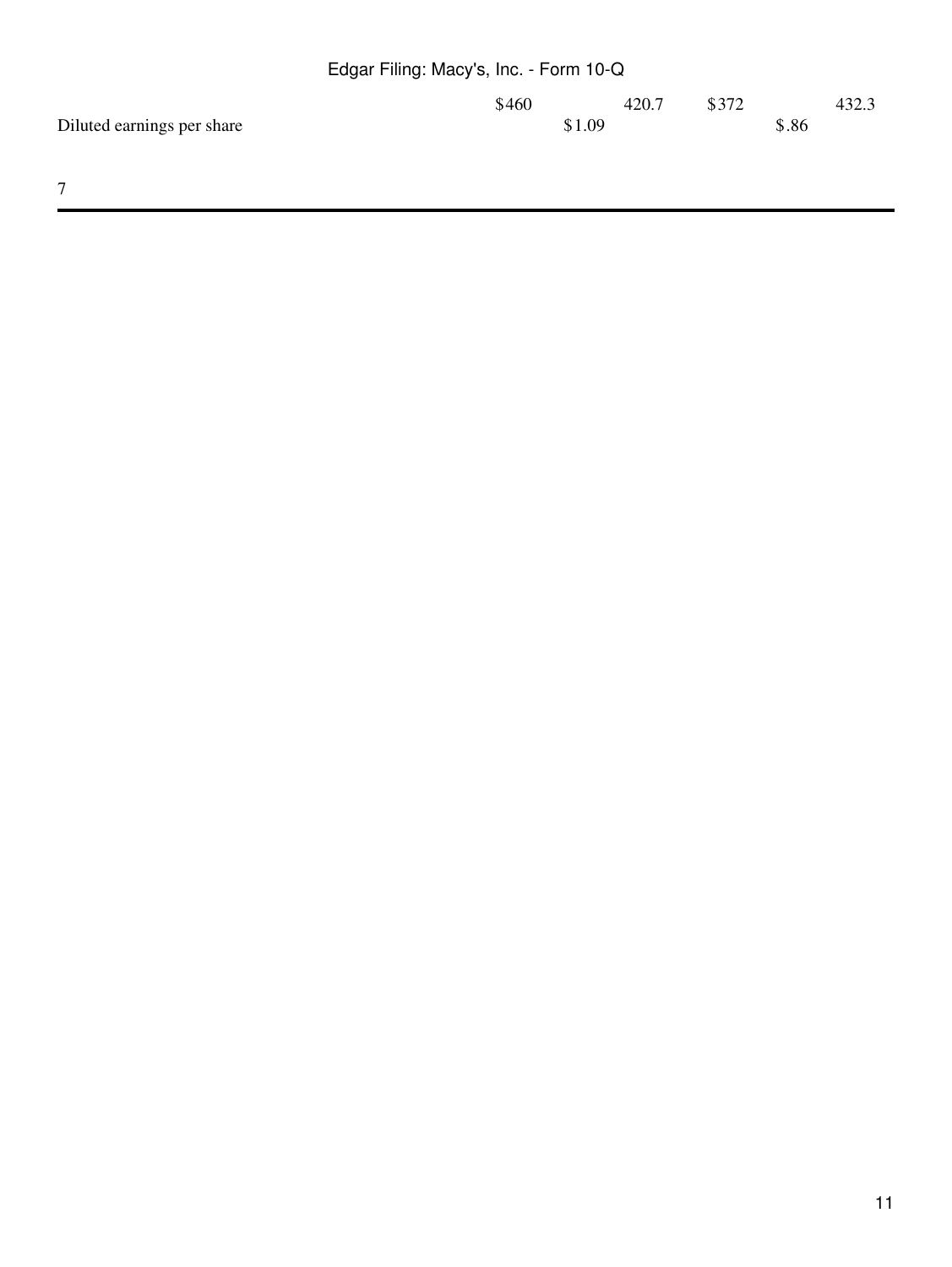# MACY'S, INC. NOTES TO CONSOLIDATED FINANCIAL STATEMENTS — (Continued) (Unaudited)

In addition to the stock options, restricted stock and restricted stock units reflected in the foregoing table, stock options to purchase 9.0 million shares of common stock and restricted stock units relating to 2.5 million shares of common stock were outstanding at July 28, 2012, but were not included in the computation of diluted earnings per share for the 13 or 26 weeks ended July 28, 2012 because their inclusion would have been antidilutive or these shares were subject to performance conditions that had not been met.

In addition to the stock options, restricted stock and restricted stock units reflected in the foregoing table, stock options to purchase 13.8 million shares of common stock and restricted stock units relating to 1.8 million shares of common stock were outstanding at July 30, 2011, but were not included in the computation of diluted earnings per share for the 13 or 26 weeks ended July 30, 2011 because their inclusion would have been antidilutive or these shares were subject to performance conditions that had not been met.

#### 3. Financing Activities

On January 10, 2012, the Company issued \$550 million aggregate principal amount of 3.875% senior notes due 2022 and \$250 million aggregate principal amount of 5.125% senior notes due 2042, the proceeds of which were used to retire indebtedness maturing during the 26 weeks ended July 28, 2012.

On March 29, 2012, the Company redeemed the \$173 million of 8.0% senior debentures due July 15, 2012, as allowed under the terms of the indenture. The price for the redemption was calculated pursuant to the indenture and resulted in the recognition of additional interest expense of approximately \$4 million. By redeeming this debt early, the Company saved approximately \$4 million of interest expense during the 26 weeks ended July 28, 2012. In addition, the Company repaid \$616 million of 5.35% senior notes due March 15, 2012 at maturity.

During the 26 weeks ended July 30, 2011, the Company repaid \$330 million of indebtedness at maturity. The following table shows the detail of debt repayments:

|                                      | 26 Weeks Ended |                |
|--------------------------------------|----------------|----------------|
|                                      | July 28, 2012  | July 30, 2011  |
|                                      | (millions)     |                |
| 5.35% Senior notes due $2012$        | \$616          | $S-$           |
| 8.0% Senior debentures due 2012      | 173            |                |
| 6.625% Senior notes due 2011         |                | 330            |
| 9.5% amortizing debentures due 2021  | 2              | 2              |
| 9.75% amortizing debentures due 2021 |                |                |
| Capital leases and other obligations | 5              | $\overline{4}$ |
|                                      | \$797          | \$337          |

During the 26 weeks ended July 28, 2012, the Company repurchased 15,977,428 shares of its common stock pursuant to existing stock purchase authorizations at an approximate cost of \$588 million. As of July 28, 2012, the Company had approximately \$764 million of authorization remaining under its share repurchase program. The Company may continue or, from time to time, suspend repurchases of shares under its share repurchase program, depending on prevailing market conditions, alternate uses of capital and other factors.

#### 4. Benefit Plans

The Company has a funded defined benefit plan ("Pension Plan") and a defined contribution plan, which cover substantially all employees who work 1,000 hours or more in a year. Effective January 1, 2012, the Pension Plan was closed to new participants, with limited exceptions. The Company also has an unfunded defined benefit supplementary retirement plan, which provides benefits, for certain employees, in excess of qualified plan limitations. Effective January 2, 2012, the supplementary retirement plan was closed to new participants.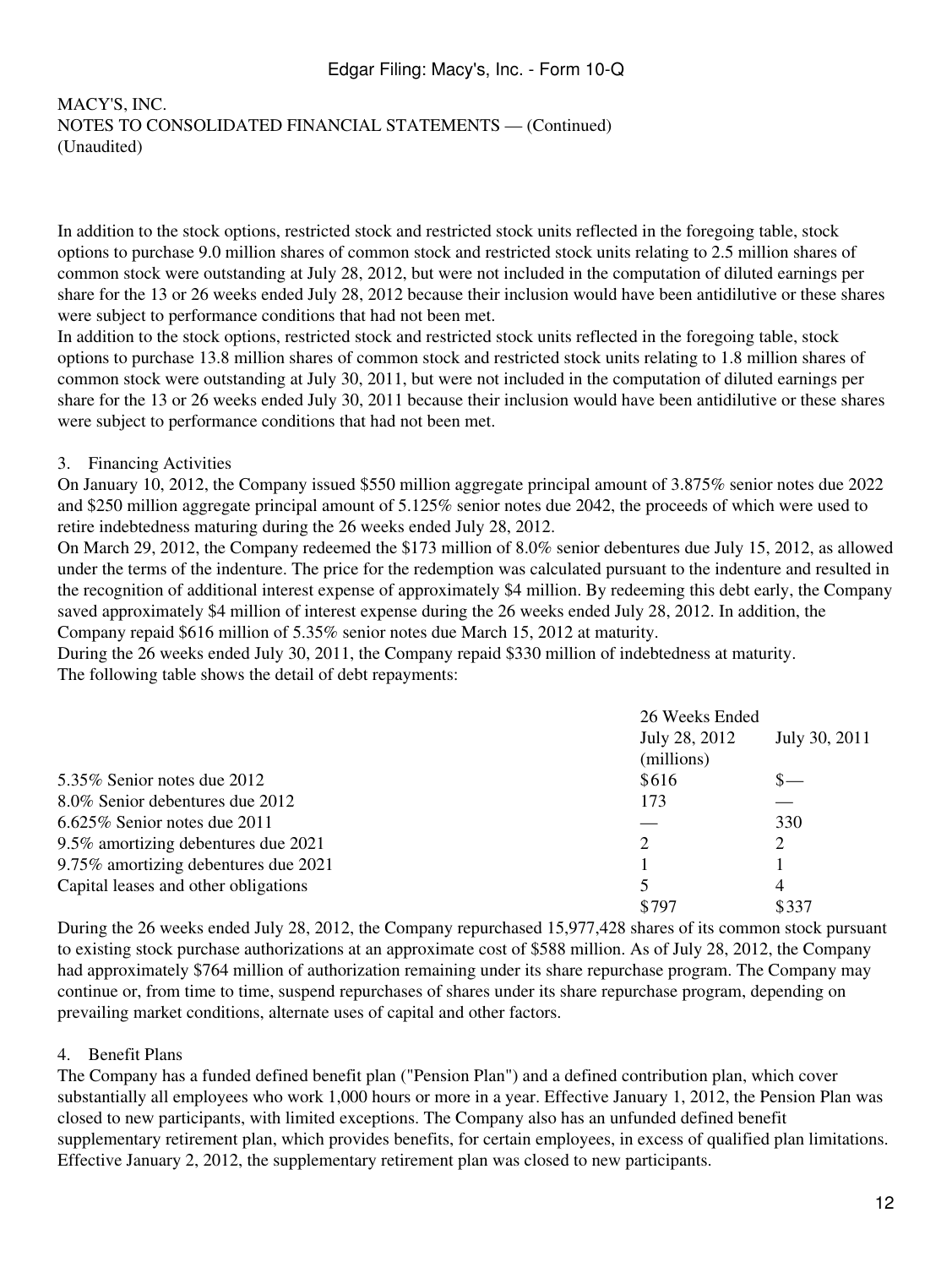During the 26 weeks ended July 30, 2011, the Company made a funding contribution to the Pension Plan of \$225 million.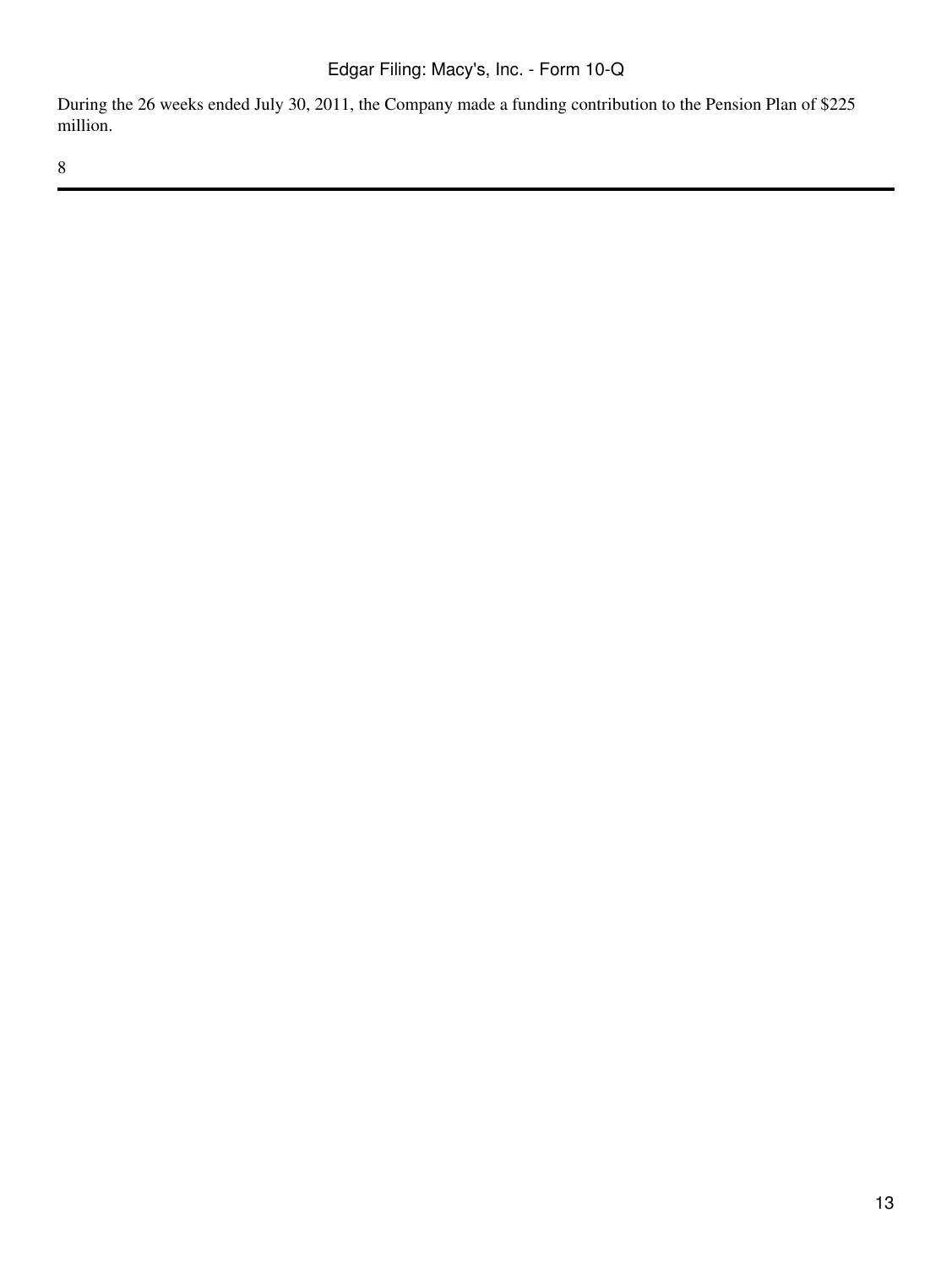In addition, certain retired employees currently are provided with specified health care and life insurance benefits ("Postretirement Obligations"). Eligibility requirements for such benefits vary, but generally state that benefits are available to eligible employees who were hired prior to a certain date and retire after a certain age with specified years of service. Certain employees are subject to having such benefits modified or terminated. In March 2010, President Obama signed into law the "Patient Protection and Affordable Care Act" and the "Health

Care and Education Affordability Reconciliation Act of 2010" (the "2010 Acts"). The 2010 Acts contain provisions which impact the accounting for postretirement obligations. Based on the analysis to date, the impact of the provisions in the 2010 Acts on the Company's postretirement obligations has not and is not expected to have a material impact on the Company's consolidated financial position, results of operations or cash flows. The Company continues to evaluate the impact of the 2010 Acts on the active and retiree benefit plans offered by the Company.

The actuarially determined components of the net periodic benefit cost are as follows:

|                                      | 13 Weeks Ended |                             |      |  | 26 Weeks Ended |          |                          |          |
|--------------------------------------|----------------|-----------------------------|------|--|----------------|----------|--------------------------|----------|
|                                      |                | July 28,<br><b>July 30,</b> |      |  |                | July 28, |                          | July 30, |
|                                      | 2012           |                             | 2011 |  | 2012           |          | 2011                     |          |
|                                      | (millions)     |                             |      |  |                |          |                          |          |
| Pension Plan                         |                |                             |      |  |                |          |                          |          |
| Service cost                         | \$30           |                             | \$25 |  | \$58           |          | \$51                     |          |
| Interest cost                        | 39             |                             | 40   |  | 78             |          | 80                       |          |
| Expected return on assets            | (63)           |                             | (62) |  | (126)          |          | (124)                    |          |
| Recognition of net actuarial loss    | 36             |                             | 23   |  | 71             |          | 44                       |          |
| Amortization of prior service credit |                |                             |      |  |                |          |                          |          |
|                                      | \$42           |                             | \$26 |  | \$81           |          | \$51                     |          |
| <b>Supplementary Retirement Plan</b> |                |                             |      |  |                |          |                          |          |
| Service cost                         | \$1            |                             | \$2  |  | \$3            |          | \$3                      |          |
| Interest cost                        | 9              |                             | 9    |  | 17             |          | 18                       |          |
| Recognition of net actuarial loss    | 5              |                             | 2    |  | 9              |          | $\overline{\mathcal{A}}$ |          |
| Amortization of prior service credit |                |                             | (1)  |  |                |          | (1)                      |          |
|                                      | \$15           |                             | \$12 |  | \$29           |          | \$24                     |          |
| Postretirement Obligations           |                |                             |      |  |                |          |                          |          |
| Service cost                         | $$-$           |                             | \$   |  | $$-$           |          |                          |          |
| Interest cost                        | 3              |                             | 3    |  | 6              |          |                          |          |
| Recognition of net actuarial gain    | (1)            |                             | (2)  |  | (2)            |          | (3)                      |          |
| Amortization of prior service cost   |                |                             |      |  |                |          |                          |          |
|                                      | \$2            |                             | \$1  |  | \$4            |          | \$4                      |          |

#### 5. Fair Value Measurements

The following table shows the Company's financial assets that are required to be measured at fair value on a recurring basis, by level within the hierarchy as defined by applicable accounting standards:

| July 28, 2012 |                                       |                         | July 30, 2011 |                                             |                         |
|---------------|---------------------------------------|-------------------------|---------------|---------------------------------------------|-------------------------|
|               | <b>Fair Value Measurements</b>        |                         |               | <b>Fair Value Measurements</b>              |                         |
| Total         | Quoted Prices Significant Significant |                         |               | Total Quoted Prices Significant Significant |                         |
|               | in Active                             | Observable Unobservable |               | in Active                                   | Observable Unobservable |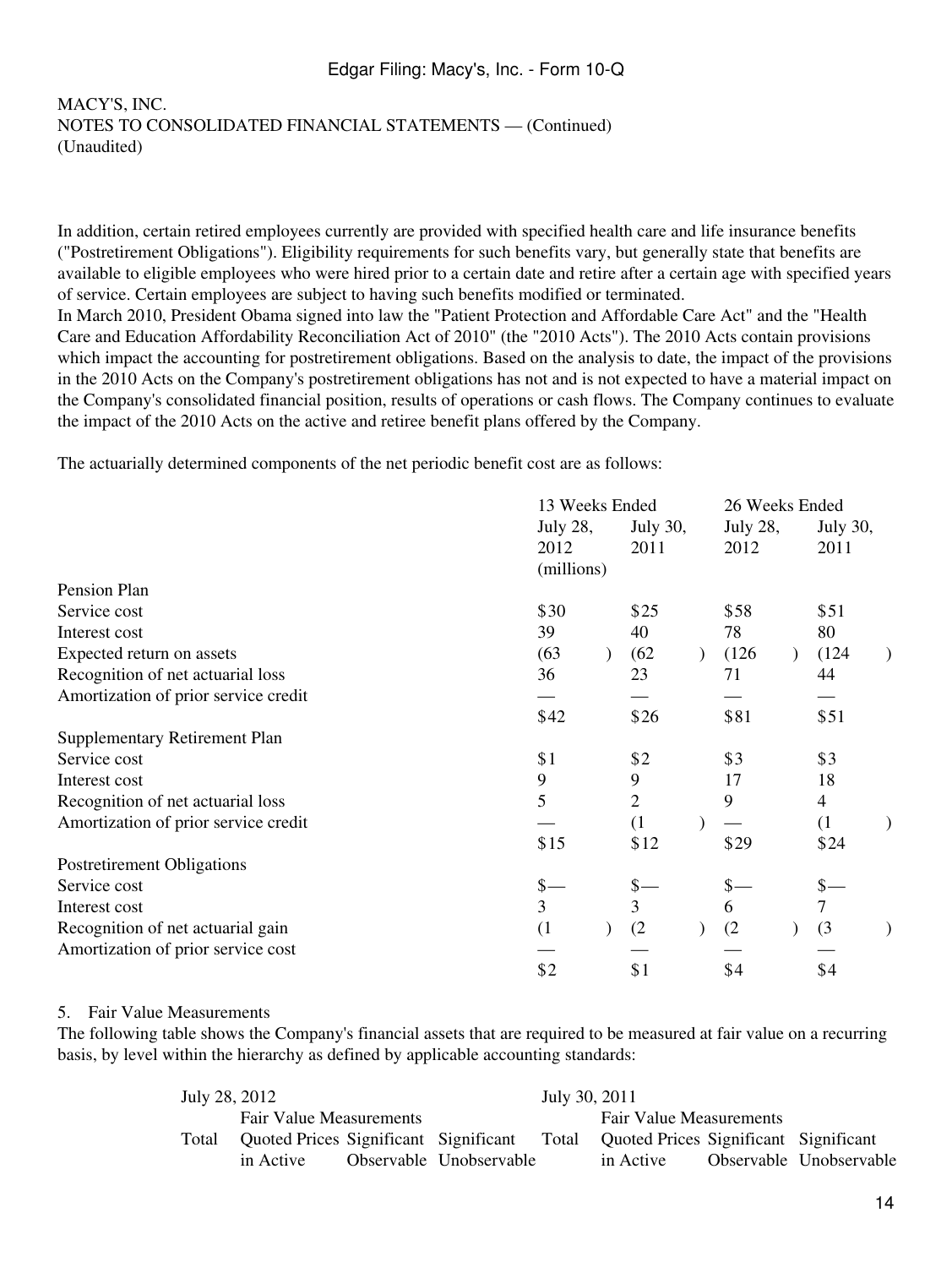|                                                  |            | Markets for<br>Identical Asset (Level 2)<br>(Level 1) | Inputs | Inputs<br>(Level 3) |      | Markets for<br>Identical Asset (Level 2)<br>(Level 1) | Inputs | Inputs<br>(Level 3) |
|--------------------------------------------------|------------|-------------------------------------------------------|--------|---------------------|------|-------------------------------------------------------|--------|---------------------|
|                                                  | (millions) |                                                       |        |                     |      |                                                       |        |                     |
| Marketable<br>equity and debt \$62<br>securities |            |                                                       | \$62   | $\mathbf{s}$ —      | \$73 | $S-$                                                  | \$73   |                     |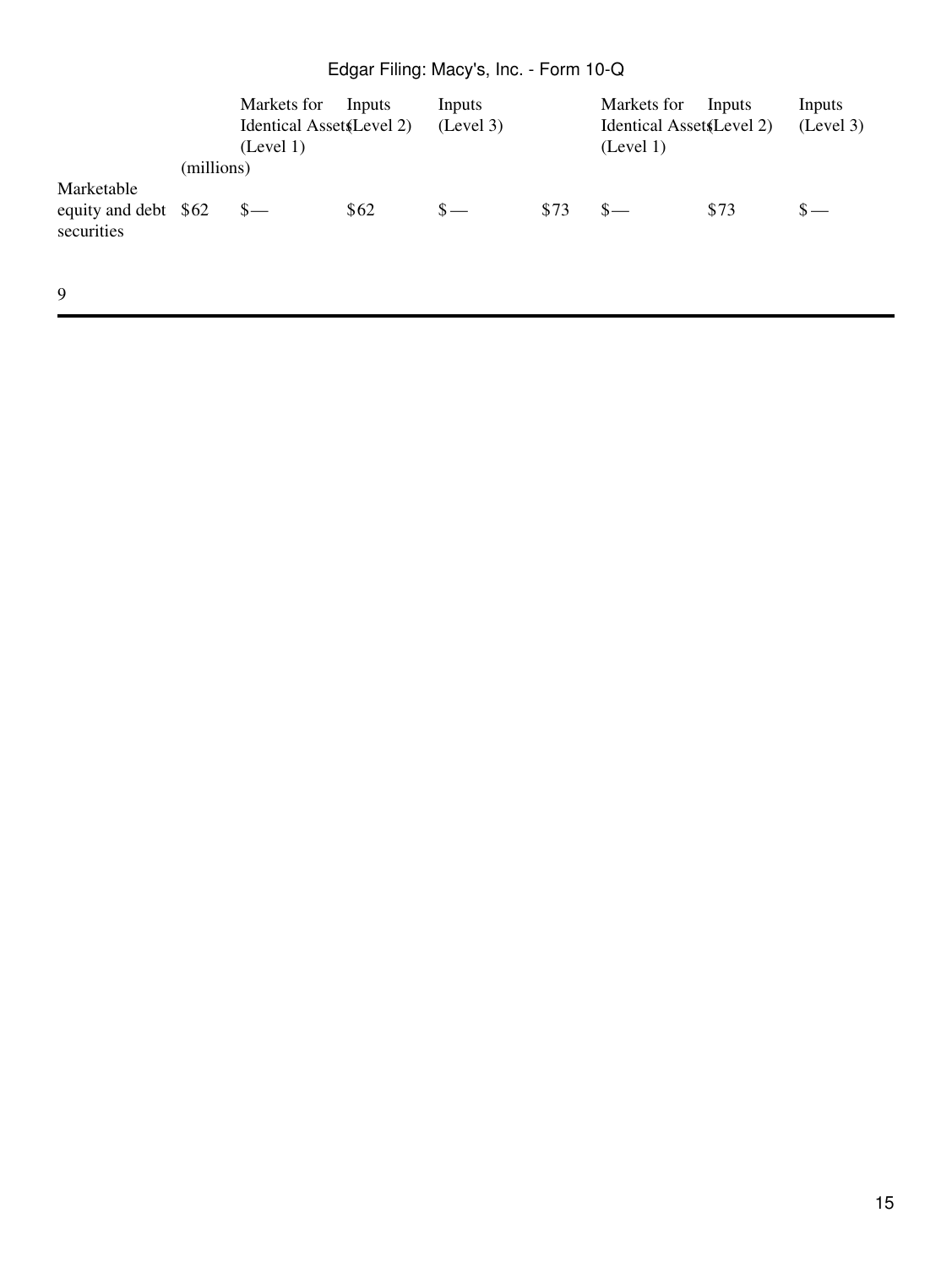On February 25, 2011, the Company sold its investment in The Knot, Inc. and unrecognized gains in accumulated other comprehensive income were reclassified and recognized into Selling, General and Administrative expenses in the Consolidated Statements of Income.

Other financial instruments not measured at fair value on a recurring basis include cash and cash equivalents, receivables, short-term debt, merchandise accounts payable, accounts payable and accrued liabilities and long-term debt. With the exception of long-term debt, the carrying amount approximates fair value because of the short maturity of these instruments. The fair values of long-term debt, excluding capitalized leases, are estimated based on quoted market prices for publicly traded debt or by using discounted cash flow analyses, based on the Company's current incremental borrowing rates for similar types of borrowing arrangements, and are classified as level 3 measurements within the hierarchy as defined by applicable accounting standards.

The following table shows the estimated fair value of the Company's long-term debt:

| July 28, 2012 |          |         | July 30, 2011 |          |         |  |  |  |  |
|---------------|----------|---------|---------------|----------|---------|--|--|--|--|
| Notional      | Carrying | Fair    | Notional      | Carrying | Fair    |  |  |  |  |
| Amount        | Amount   | Value   | Amount        | Amount   | Value   |  |  |  |  |
| (millions)    |          |         |               |          |         |  |  |  |  |
| \$6,398       | \$6,603  | \$7,404 | \$5,907       | \$6,134  | \$6,557 |  |  |  |  |

Long-term debt

The Company reviews the carrying value of its goodwill and other intangible assets with indefinite lives at least annually for possible impairment in accordance with ASC Topic 350, "Intangibles - Goodwill and Other." Goodwill and other intangible assets with indefinite lives have been assigned to reporting units for purposes of impairment testing. The reporting units are the Company's retail operations. Goodwill and other intangible assets with indefinite lives are tested for impairment annually at the end of the fiscal month of May. The Macy's retail operation is the only reporting unit with goodwill and indefinite lived intangible assets.

During the second quarter of fiscal 2012, the Company completed its annual impairment test of goodwill and indefinite lived intangible assets and determined that goodwill and indefinite lived intangible assets were not impaired as of May 26, 2012.

The Company evaluated qualitative factors (including macroeconomic conditions, industry and market considerations and actual and expected financial performance) to determine if it was more likely than not that the fair value of a reporting unit was less than the carrying amount as a basis for determining whether it was necessary to perform the two-step goodwill impairment test process. Based on the results of this qualitative assessment, the Company determined that it was more likely than not that the carrying value of the Macy's retail operation was less than its fair value and the two-step goodwill impairment test process was not required.

The indefinite lived intangible asset impairment testing process includes estimating the fair value of the Company's non-amortizing tradenames. This testing process involves the use of unobservable inputs (level 3) and significant assumptions, estimates and judgments by management, and is subject to inherent uncertainties and subjectivity. Estimating the non-amortizing tradename discounted cash flows involves the use of significant assumptions, estimates and judgments with respect to a variety of factors, including sales, royalty rates and the selection of appropriate discount rates. Projected sales are based on the Company's business plan or other long term forecasted results, the royalty rates are based on market data and discount rates reflect market-based estimates of the risks associated with the projected cash flows directly resulting from the use of such assets in its operations.

The use of different assumptions, estimates or judgments in the testing process, including with respect to the analysis of macroeconomic conditions, industry and market considerations and actual and expected financial performance, the estimated future cash flows and the discount rates used to discount such estimated cash flows to their net present values, could materially increase or decrease the estimated fair values and, accordingly, could impact the results of the annual impairment tests.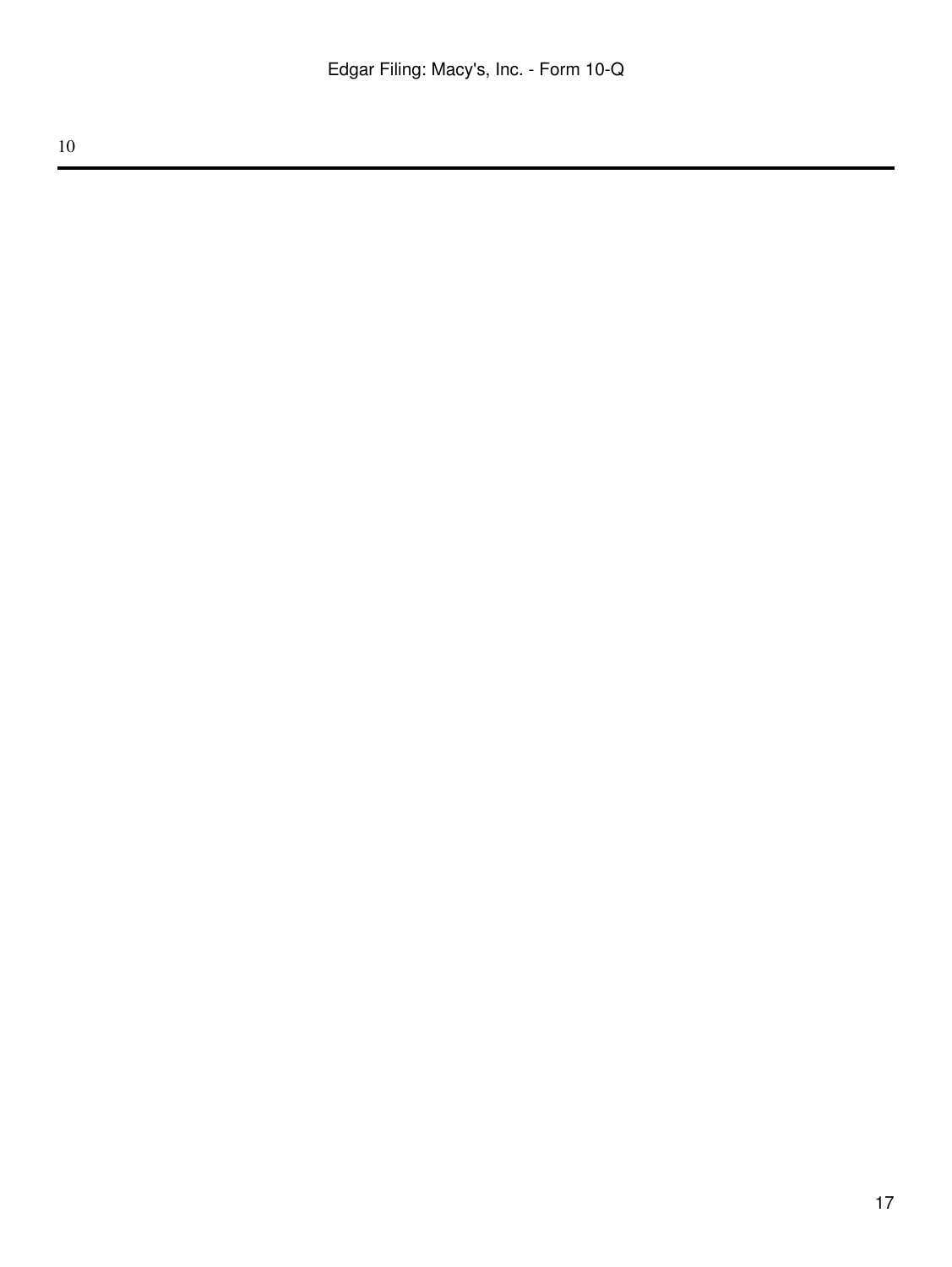### 6. Condensed Consolidating Financial Information

Certain debt obligations of the Company, which constitute debt obligations of Macy's Retail Holdings, Inc. ("Subsidiary Issuer"), a wholly-owned subsidiary of Macy's, Inc. ("Parent"), are fully and unconditionally guaranteed by Parent. In the following condensed consolidating financial statements, "Other Subsidiaries" includes all other direct subsidiaries of Parent, including FDS Bank, West 34th Street Insurance Company (prior to a merger, known separately as Leadville Insurance Company and Snowdin Insurance Company) and its subsidiary West 34th Street Insurance Company New York, Macy's Merchandising Group, Inc. and its subsidiaries Macy's Merchandising Group International, LLC, Macy's Merchandising Group Procurement, LLC, Macy's Merchandising Group (Hong Kong) Limited, and Macy's Merchandising Group International (Hong Kong) Limited. "Subsidiary Issuer" includes operating divisions and non-guarantor subsidiaries of the Subsidiary Issuer on an equity basis. The assets and liabilities and results of operations of the non-guarantor subsidiaries of the Subsidiary Issuer are also reflected in "Other Subsidiaries."

Condensed Consolidating Balance Sheets as of July 28, 2012, July 30, 2011 and January 28, 2012, the related Condensed Consolidating Statements of Comprehensive Income for the 13 and 26 weeks ended July 28, 2012 and July 30, 2011, and the related Condensed Consolidating Statements of Cash Flows for the 26 weeks ended July 28, 2012 and July 30, 2011 are presented on the following pages.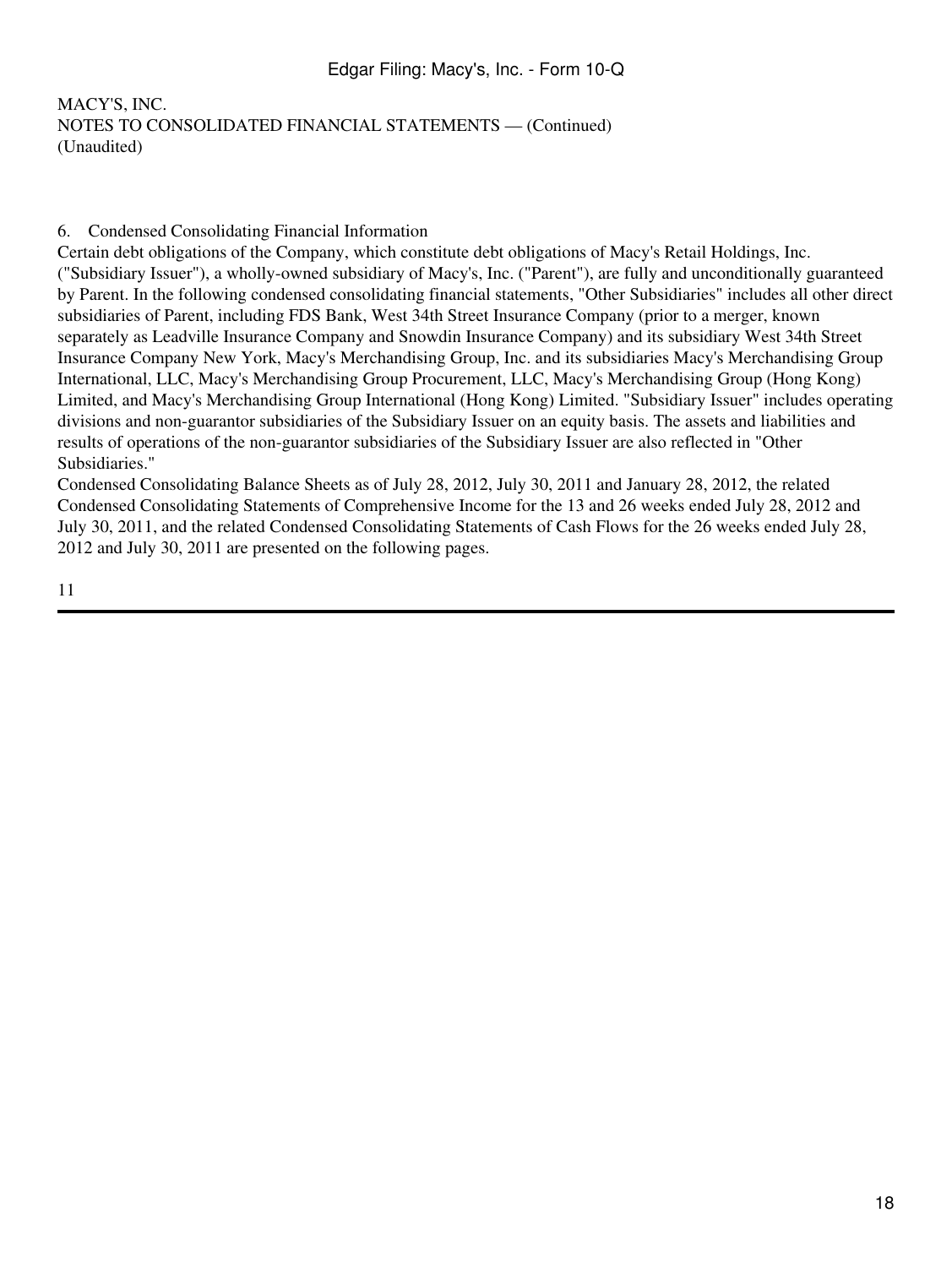#### Condensed Consolidating Balance Sheet As of July 28, 2012 (millions)

|                                            | Parent          | Subsidiary<br>Issuer | Other<br>Subsidiaries | Consolidating<br>Adjustments | Consolidated |
|--------------------------------------------|-----------------|----------------------|-----------------------|------------------------------|--------------|
| <b>ASSETS:</b>                             |                 |                      |                       |                              |              |
| <b>Current Assets:</b>                     |                 |                      |                       |                              |              |
| Cash and cash equivalents                  | \$1,303         | \$32                 | \$269                 | $\frac{\S}{\S}$              | \$1,604      |
| Receivables                                |                 | 76                   | 283                   |                              | 359          |
| Merchandise inventories                    |                 | 2,607                | 2,429                 |                              | 5,036        |
| Prepaid expenses and other current assets  |                 | 96                   | 291                   |                              | 387          |
| Income taxes                               | 20              |                      |                       | (20)                         |              |
| <b>Total Current Assets</b>                | 1,323           | 2,811                | 3,272                 | (20)                         | 7,386        |
| Property and Equipment – net               |                 | 4,716                | 3,575                 |                              | 8,291        |
| Goodwill                                   |                 | 3,315                | 428                   |                              | 3,743        |
| Other Intangible Assets – net              |                 | 138                  | 442                   |                              | 580          |
| <b>Other Assets</b>                        | $\overline{3}$  | 67                   | 495                   |                              | 565          |
| <b>Deferred Income Tax Assets</b>          | 11              |                      |                       | (11)                         |              |
| Intercompany Receivable                    | 1,281           |                      | 2,847                 | (4,128)                      |              |
| <b>Investment</b> in Subsidiaries          | 3,430           | 2,636                |                       | (6,066)                      |              |
| <b>Total Assets</b>                        | \$6,048         | \$13,683             | \$11,059              | \$(10,225)                   | \$20,565     |
| <b>LIABILITIES AND SHAREHOLDERS'</b>       |                 |                      |                       |                              |              |
| EQUITY:                                    |                 |                      |                       |                              |              |
| <b>Current Liabilities:</b>                |                 |                      |                       |                              |              |
| Short-term debt                            | $\frac{\ }{s-}$ | \$310                | \$3                   | $\frac{\S}{\S}$              | \$313        |
| Merchandise accounts payable               |                 | 890                  | 1,005                 |                              | 1,895        |
| Accounts payable and accrued liabilities   | 113             | 825                  | 1,140                 |                              | 2,078        |
| Income taxes                               |                 | 63                   | 115                   | (20)                         | 158          |
| Deferred income taxes                      |                 | 317                  | 93                    |                              | 410          |
| <b>Total Current Liabilities</b>           | 113             | 2,405                | 2,356                 | (20)<br>$\mathcal{L}$        | 4,854        |
| Long-Term Debt                             |                 | 6,613                | 24                    |                              | 6,637        |
| <b>Intercompany Payable</b>                |                 | 4,128                |                       | (4,128)                      |              |
| <b>Deferred Income Taxes</b>               |                 | 373                  | 772                   | (11)                         | 1,134        |
| <b>Other Liabilities</b>                   | 32              | 757                  | 1,248                 |                              | 2,037        |
| Shareholders' Equity (Deficit)             | 5,903           | (593)                | 6,659                 | (6,066)                      | 5,903        |
| Total Liabilities and Shareholders' Equity | \$6,048         | \$13,683             | \$11,059              | \$(10,225)<br>$\lambda$      | \$20,565     |
| 12                                         |                 |                      |                       |                              |              |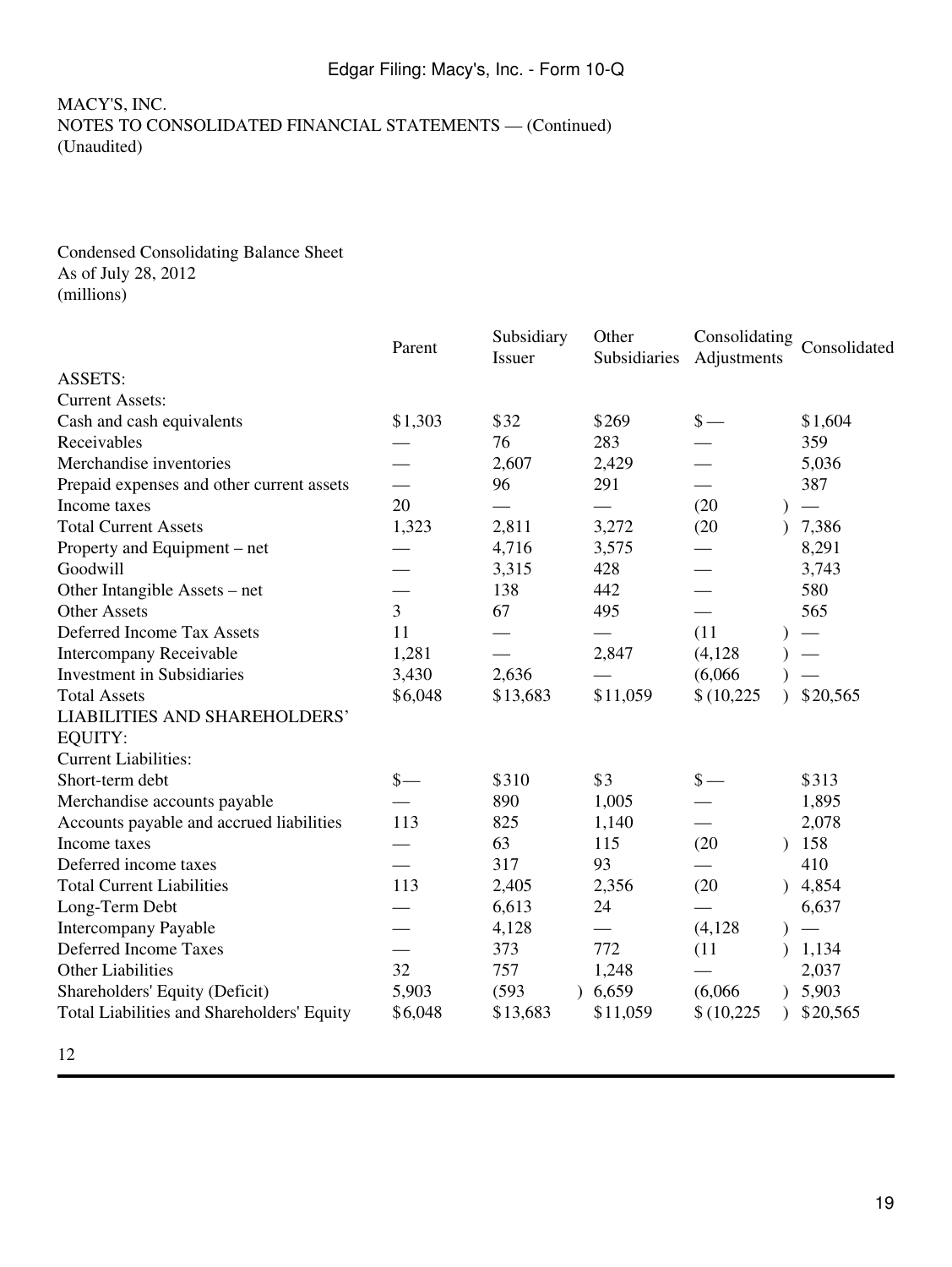### MACY'S, INC. NOTES TO CONSOLIDATED FINANCIAL STATEMENTS — (Continued) (Unaudited)

### Condensed Consolidating Statement of Comprehensive Income For the 13 Weeks Ended July 28, 2012 (millions)

|                                              | Parent          | Subsidiary | Other |              | Consolidating |  | Consolidated |  |
|----------------------------------------------|-----------------|------------|-------|--------------|---------------|--|--------------|--|
|                                              |                 | Issuer     |       | Subsidiaries | Adjustments   |  |              |  |
| Net sales                                    | $\frac{\ }{s-}$ | \$3,004    |       | \$4,708      | \$(1,594)     |  | \$6,118      |  |
| Cost of sales                                |                 | (1,783)    |       | (3,352)      | 1,580         |  | (3,555)      |  |
| Gross margin                                 |                 | 1,221      |       | 1,356        | (14)          |  | 2,563        |  |
| Selling, general and administrative expenses | (2)             | (1,090)    |       | (931)        | 14            |  | (2,009)      |  |
| Operating income (loss)                      | (2)             | 131        |       | 425          |               |  | 554          |  |
| Interest (expense) income, net:              |                 |            |       |              |               |  |              |  |
| External                                     |                 | (104)      |       | (1)          |               |  | (105)        |  |
| Intercompany                                 |                 | (36        |       | 36           |               |  |              |  |
| Equity in earnings of subsidiaries           | 279             | 130        |       |              | (409)         |  |              |  |
| Income before income taxes                   | 277             | 121        |       | 460          | (409)         |  | 449          |  |
| Federal, state and local income              | 2               | 2          |       | (174)        |               |  | (170)        |  |
| tax benefit (expense)                        |                 |            |       |              |               |  |              |  |
| Net income                                   | \$279           | \$123      |       | \$286        | \$ (409)      |  | \$279        |  |
| Comprehensive income                         | \$303           | \$147      |       | \$296        | \$ (443)      |  | \$303        |  |
|                                              |                 |            |       |              |               |  |              |  |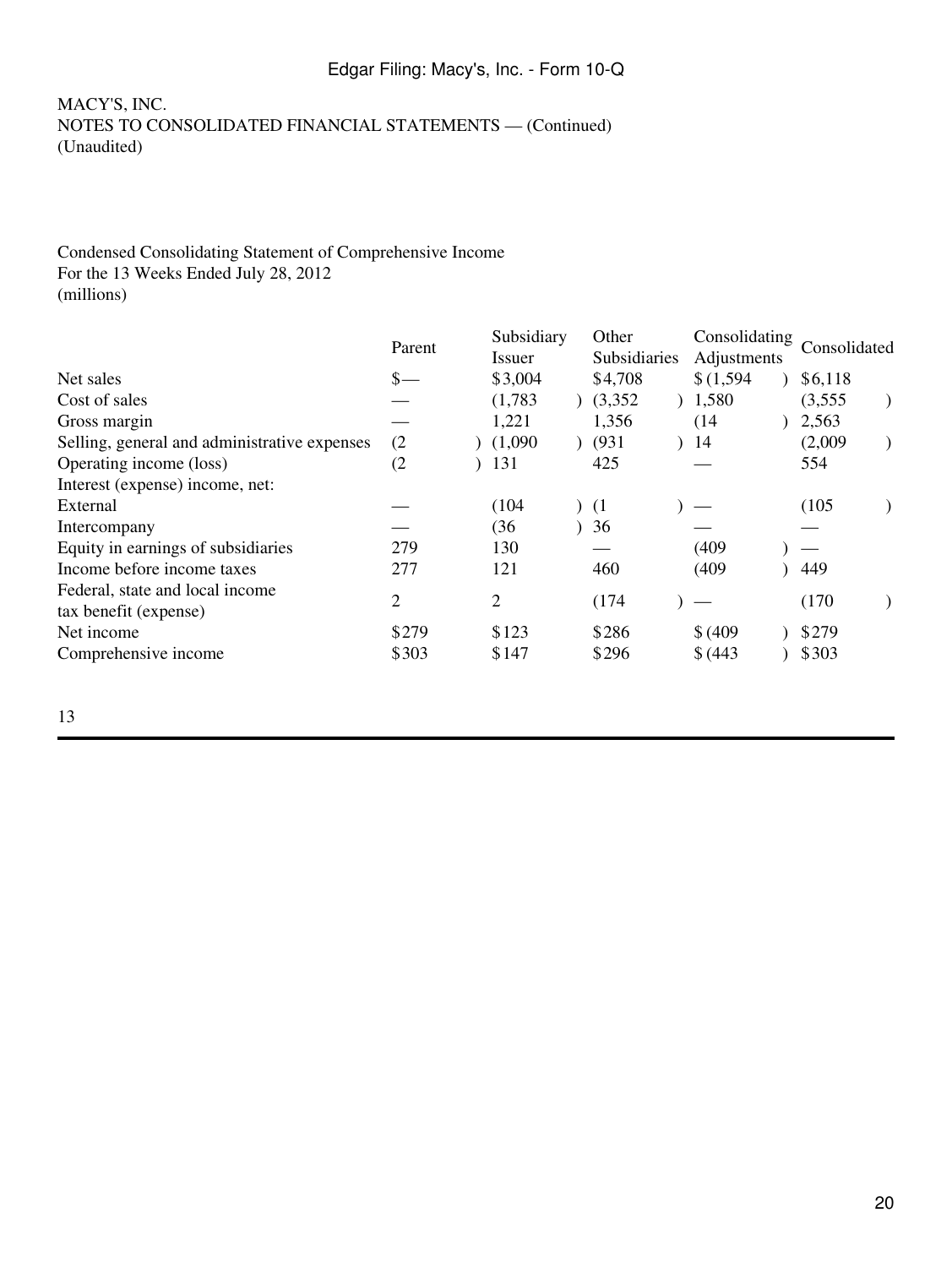### MACY'S, INC. NOTES TO CONSOLIDATED FINANCIAL STATEMENTS — (Continued) (Unaudited)

### Condensed Consolidating Statement of Comprehensive Income For the 26 Weeks Ended July 28, 2012 (millions)

|                                                          | Parent          | Subsidiary |  | Other               |  | Consolidating |  |              |  |
|----------------------------------------------------------|-----------------|------------|--|---------------------|--|---------------|--|--------------|--|
|                                                          |                 | Issuer     |  | <b>Subsidiaries</b> |  | Adjustments   |  | Consolidated |  |
| Net sales                                                | $\frac{\S}{\S}$ | \$6,045    |  | \$9,852             |  | $$$ (3,636)   |  | \$12,261     |  |
| Cost of sales                                            |                 | (3,739)    |  | (7,181)             |  | 3,608         |  | (7,312)      |  |
| Gross margin                                             |                 | 2,306      |  | 2,671               |  | (28)          |  | 4,949        |  |
| Selling, general and administrative expenses             | (4)             | (2,150)    |  | (1,878)             |  | 28            |  | (4,004)      |  |
| Operating income (loss)                                  | (4)             | 156        |  | 793                 |  |               |  | 945          |  |
| Interest (expense) income, net:                          |                 |            |  |                     |  |               |  |              |  |
| External                                                 |                 | (217)      |  | (1)                 |  |               |  | (217)        |  |
| Intercompany                                             | (1)             | (71)       |  | 72                  |  |               |  |              |  |
| Equity in earnings of subsidiaries                       | 462             | 193        |  |                     |  | (655)         |  |              |  |
| Income before income taxes                               | 458             | 61         |  | 864                 |  | (655)         |  | 728          |  |
| Federal, state and local income<br>tax benefit (expense) | $\overline{2}$  | 37         |  | (307)               |  |               |  | (268)        |  |
| Net income                                               | \$460           | \$98       |  | \$557               |  | \$ (655)      |  | \$460        |  |
| Comprehensive income                                     | \$507           | \$145      |  | \$577               |  | \$(722)       |  | \$507        |  |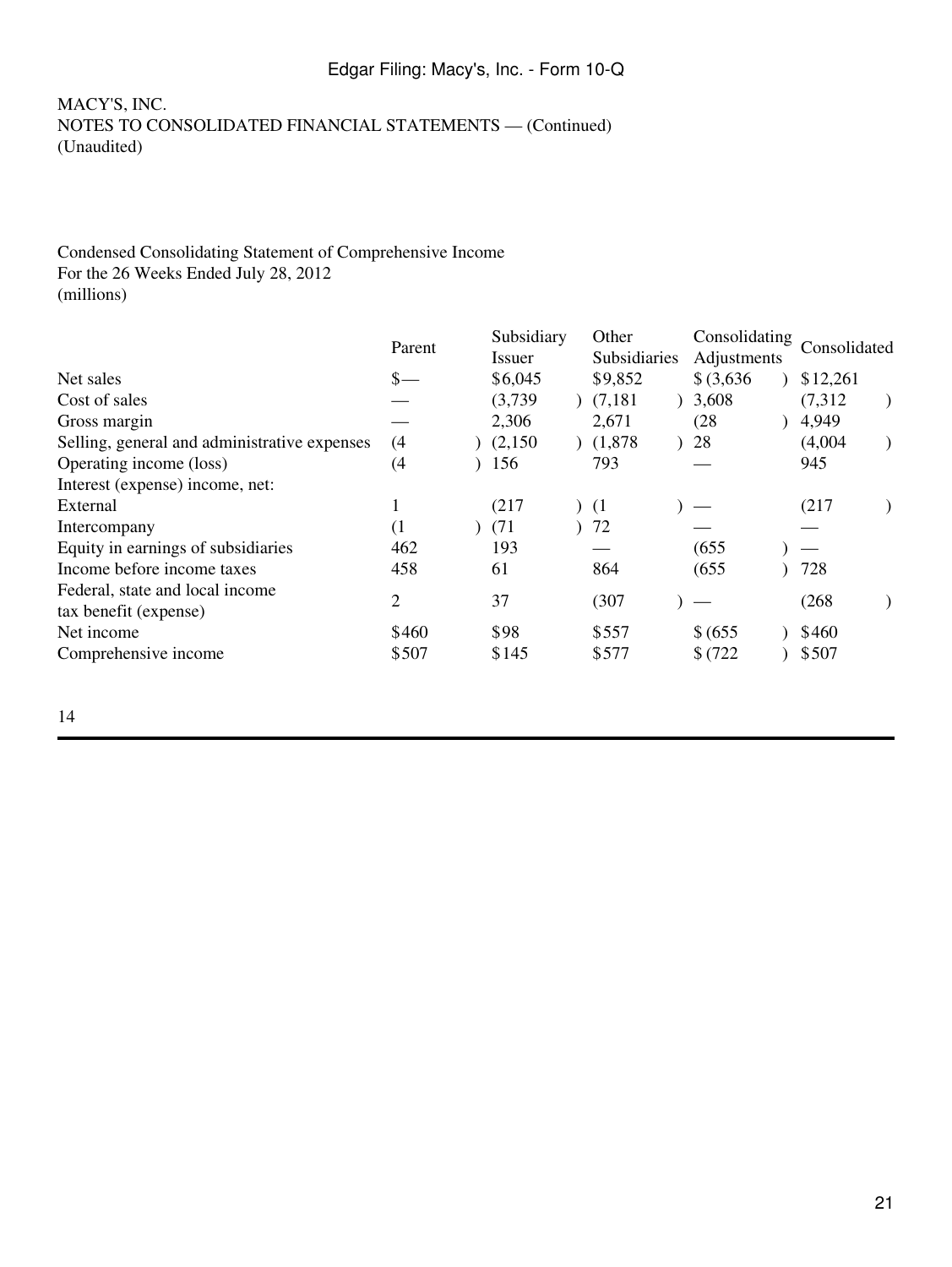### Condensed Consolidating Statement of Cash Flows For the 26 Weeks Ended July 28, 2012 (millions)

|                                            | Parent   | Subsidiary<br><b>Issuer</b> | Other<br>Subsidiaries | Consolidating<br>Adjustments |               | Consolidated |               |
|--------------------------------------------|----------|-----------------------------|-----------------------|------------------------------|---------------|--------------|---------------|
| Cash flows from operating activities:      |          |                             |                       |                              |               |              |               |
| Net income                                 | \$460    | \$98                        | \$557                 | \$ (655)                     | $\mathcal{L}$ | \$460        |               |
| Equity in earnings of subsidiaries         | (462)    | (193)                       |                       | 655                          |               |              |               |
| Dividends received from subsidiaries       | 323      |                             |                       | (323)                        |               |              |               |
| Depreciation and amortization              |          | 235                         | 278                   |                              |               | 513          |               |
| (Increase) decrease in working capital     | (87)     | 75                          | (345)                 | $\overline{\phantom{m}}$     |               | (357)        |               |
| Other, net                                 | (17)     | 41                          | (2)                   |                              |               | 22           |               |
| Net cash provided by operating activities  | 217      | 256                         | 488                   | (323)                        | $\mathcal{L}$ | 638          |               |
| Cash flows from investing activities:      |          |                             |                       |                              |               |              |               |
| Purchase of property and equipment and     |          |                             |                       |                              |               |              |               |
| capitalized software, net                  |          | (116)                       | (280)                 |                              |               | (396)        | $\mathcal{F}$ |
| Other, net                                 |          |                             | 3                     |                              |               | 3            |               |
| Net cash used by investing activities      |          | (116)                       | )(277)                |                              |               | (393)        | $\mathcal{E}$ |
| Cash flows from financing activities:      |          |                             |                       |                              |               |              |               |
| Debt repaid                                |          | (795)                       | (2)                   |                              |               | (797)        |               |
| Dividends paid                             | (165)    |                             | (323)                 | 323                          |               | (165)        |               |
| Common stock acquired, net of              |          |                             |                       |                              |               |              |               |
| issuance of common stock                   | (463)    |                             |                       |                              |               | (463)        |               |
| Intercompany activity, net                 | (767)    | 649                         | 118                   |                              |               |              |               |
| Other, net                                 | (52)     |                             | 9                     |                              |               | (43)         | $\mathcal{E}$ |
| Net cash used by financing activities      | (1, 447) | (146)                       | (198)                 | 323                          |               | (1, 468)     |               |
| Net increase (decrease) in cash            |          |                             |                       |                              |               |              |               |
| and cash equivalents                       | (1,230)  | (6)                         | 13                    |                              |               | (1,223)      | $\mathcal{F}$ |
| Cash and cash equivalents at beginning of  | 2,533    | 38                          | 256                   |                              |               | 2,827        |               |
| period                                     |          |                             |                       |                              |               |              |               |
| Cash and cash equivalents at end of period | \$1,303  | \$32                        | \$269                 | $\mathbb{S}$ —               |               | \$1,604      |               |
| 15                                         |          |                             |                       |                              |               |              |               |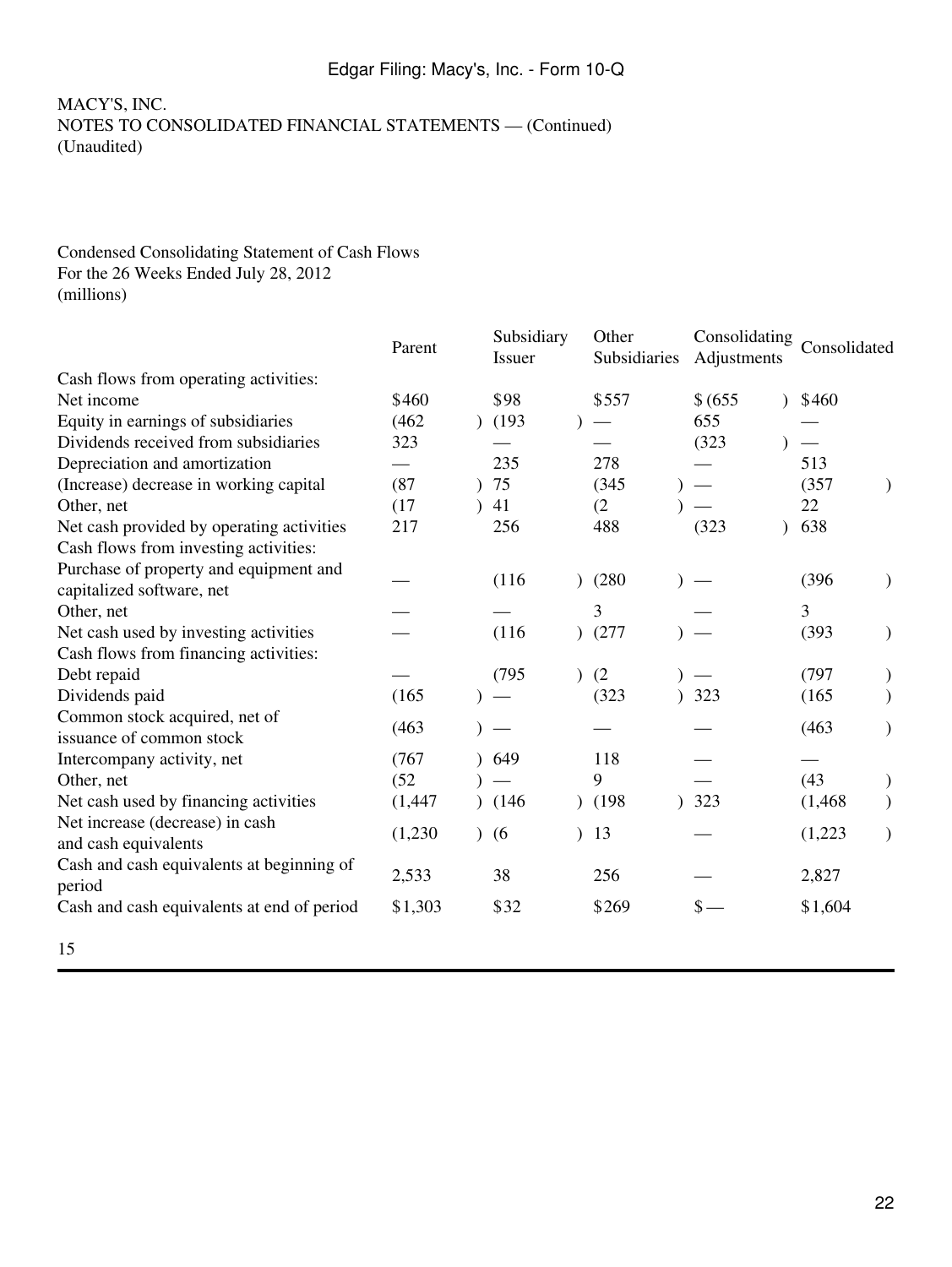#### Condensed Consolidating Balance Sheet As of July 30, 2011 (millions)

|                                            | Parent         | Subsidiary<br>Issuer | Other<br>Subsidiaries | Consolidating<br>Adjustments | Consolidated |
|--------------------------------------------|----------------|----------------------|-----------------------|------------------------------|--------------|
| <b>ASSETS:</b>                             |                |                      |                       |                              |              |
| <b>Current Assets:</b>                     |                |                      |                       |                              |              |
| Cash and cash equivalents                  | \$1,182        | \$34                 | \$279                 | $\frac{\epsilon}{\epsilon}$  | \$1,495      |
| Receivables                                |                | 59                   | 237                   |                              | 296          |
| Merchandise inventories                    |                | 2,609                | 2,339                 |                              | 4,948        |
| Prepaid expenses and other current assets  |                | 101                  | 282                   |                              | 383          |
| Income taxes                               | $\overline{4}$ |                      | $\qquad \qquad$       | (4)<br>$\lambda$             |              |
| <b>Total Current Assets</b>                | 1,186          | 2,803                | 3,137                 | (4)                          | 7,122        |
| Property and Equipment – net               |                | 4,853                | 3,653                 |                              | 8,506        |
| Goodwill                                   |                | 3,315                | 428                   |                              | 3,743        |
| Other Intangible Assets – net              |                | 168                  | 450                   |                              | 618          |
| <b>Other Assets</b>                        | $\overline{4}$ | 84                   | 431                   | $\overline{\phantom{0}}$     | 519          |
| <b>Deferred Income Tax Assets</b>          | 13             |                      |                       | (13)                         |              |
| Intercompany Receivable                    | 1,829          |                      | 2,733                 | (4, 562)                     |              |
| <b>Investment in Subsidiaries</b>          | 3,078          | 2,764                |                       | (5,842)                      |              |
| <b>Total Assets</b>                        | \$6,110        | \$13,987             | \$10,832              | \$(10, 421)                  | \$20,508     |
| <b>LIABILITIES AND SHAREHOLDERS'</b>       |                |                      |                       |                              |              |
| EQUITY:                                    |                |                      |                       |                              |              |
| <b>Current Liabilities:</b>                |                |                      |                       |                              |              |
| Short-term debt                            | $s-$           | \$911                | \$3                   | $\frac{\epsilon}{2}$         | \$914        |
| Merchandise accounts payable               |                | 948                  | 1,008                 |                              | 1,956        |
| Accounts payable and accrued liabilities   | 113            | 833                  | 1,056                 |                              | 2,002        |
| Income taxes                               |                | 52                   | 71                    | (4)                          | 119          |
| Deferred income taxes                      |                | 289                  | 91                    |                              | 380          |
| <b>Total Current Liabilities</b>           | 113            | 3,033                | 2,229                 | (4)                          | 5,371        |
| Long-Term Debt                             |                | 6,135                | 27                    |                              | 6,162        |
| <b>Intercompany Payable</b>                |                | 4,562                |                       | (4, 562)                     |              |
| <b>Deferred Income Taxes</b>               |                | 438                  | 912                   | (13)                         | 1,337        |
| <b>Other Liabilities</b>                   | 34             | 681                  | 960                   |                              | 1,675        |
| Shareholders' Equity (Deficit)             | 5,963          | (862)                | 6,704                 | (5,842)                      | 5,963        |
| Total Liabilities and Shareholders' Equity | \$6,110        | \$13,987             | \$10,832              | \$(10, 421)<br>$\mathcal{L}$ | \$20,508     |
| 16                                         |                |                      |                       |                              |              |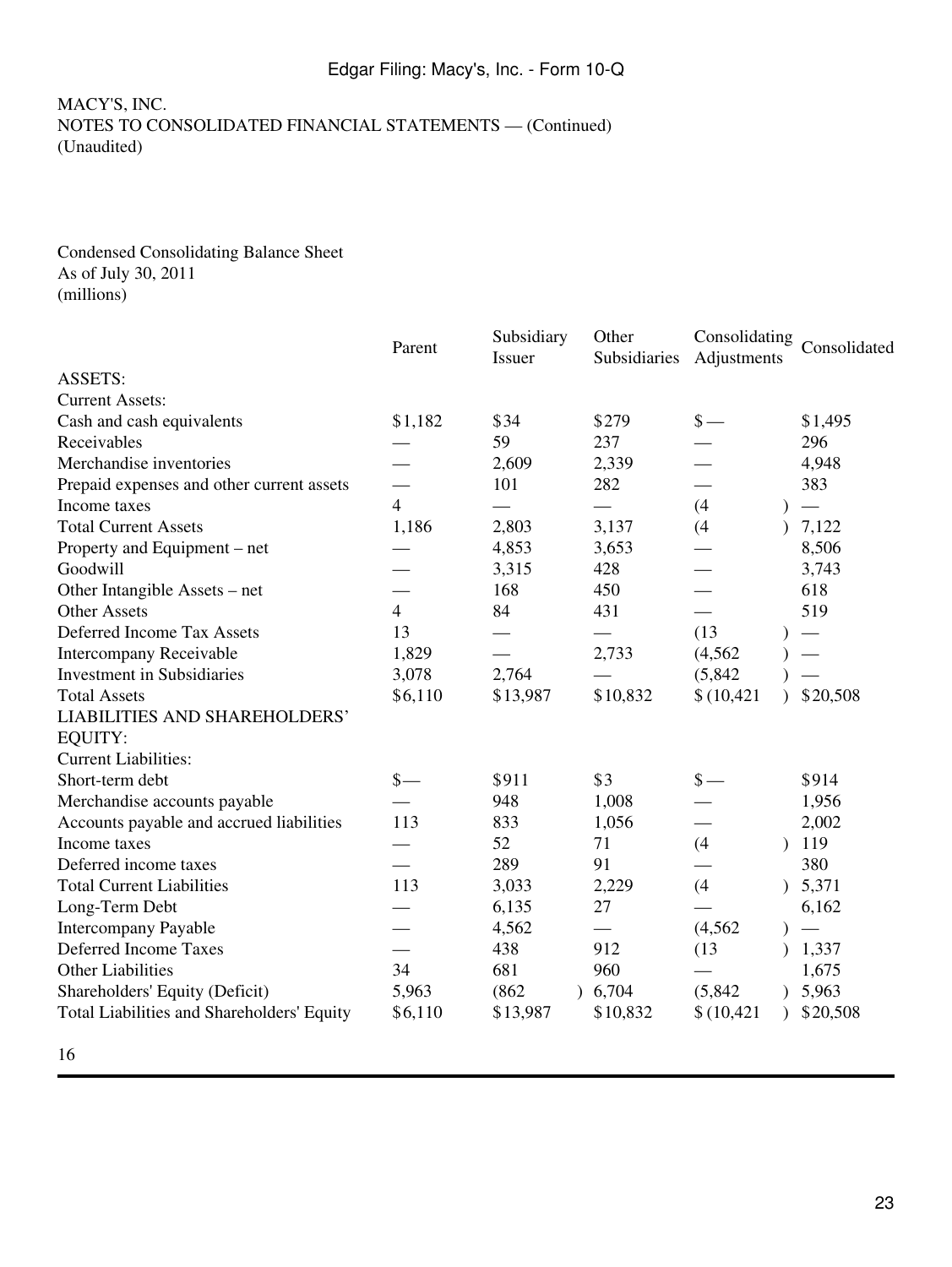### MACY'S, INC. NOTES TO CONSOLIDATED FINANCIAL STATEMENTS — (Continued) (Unaudited)

### Condensed Consolidating Statement of Comprehensive Income For the 13 Weeks Ended July 30, 2011 (millions)

|                                              |                 | Subsidiary |  | Other        |  | Consolidating |  | Consolidated |  |
|----------------------------------------------|-----------------|------------|--|--------------|--|---------------|--|--------------|--|
|                                              | Parent          | Issuer     |  | Subsidiaries |  | Adjustments   |  |              |  |
| Net sales                                    | $\frac{\S}{\S}$ | \$3,033    |  | \$4,515      |  | \$(1,609)     |  | \$5,939      |  |
| Cost of sales                                |                 | (1,792)    |  | (3,261)      |  | 1,596         |  | (3, 457)     |  |
| Gross margin                                 |                 | 1,241      |  | 1,254        |  | (13)          |  | 2,482        |  |
| Selling, general and administrative expenses | (2)             | (1,024)    |  | (963)        |  | 13            |  | (1,976)      |  |
| Operating income (loss)                      | (2)             | 217        |  | 291          |  |               |  | 506          |  |
| Interest (expense) income, net:              |                 |            |  |              |  |               |  |              |  |
| External                                     |                 | (112)      |  |              |  |               |  | (111)        |  |
| Intercompany                                 |                 | (47)       |  | 47           |  |               |  |              |  |
| Equity in earnings of subsidiaries           | 242             | 62         |  |              |  | (304)         |  |              |  |
| Income before income taxes                   | 241             | 120        |  | 338          |  | (304)         |  | 395          |  |
| Federal, state and local income tax expense  |                 | (25)       |  | (129)        |  |               |  | (154)        |  |
| Net income                                   | \$241           | \$95       |  | \$209        |  | \$ (304)      |  | \$241        |  |
| Comprehensive income                         | \$255           | \$109      |  | \$216        |  | \$ (325)      |  | \$255        |  |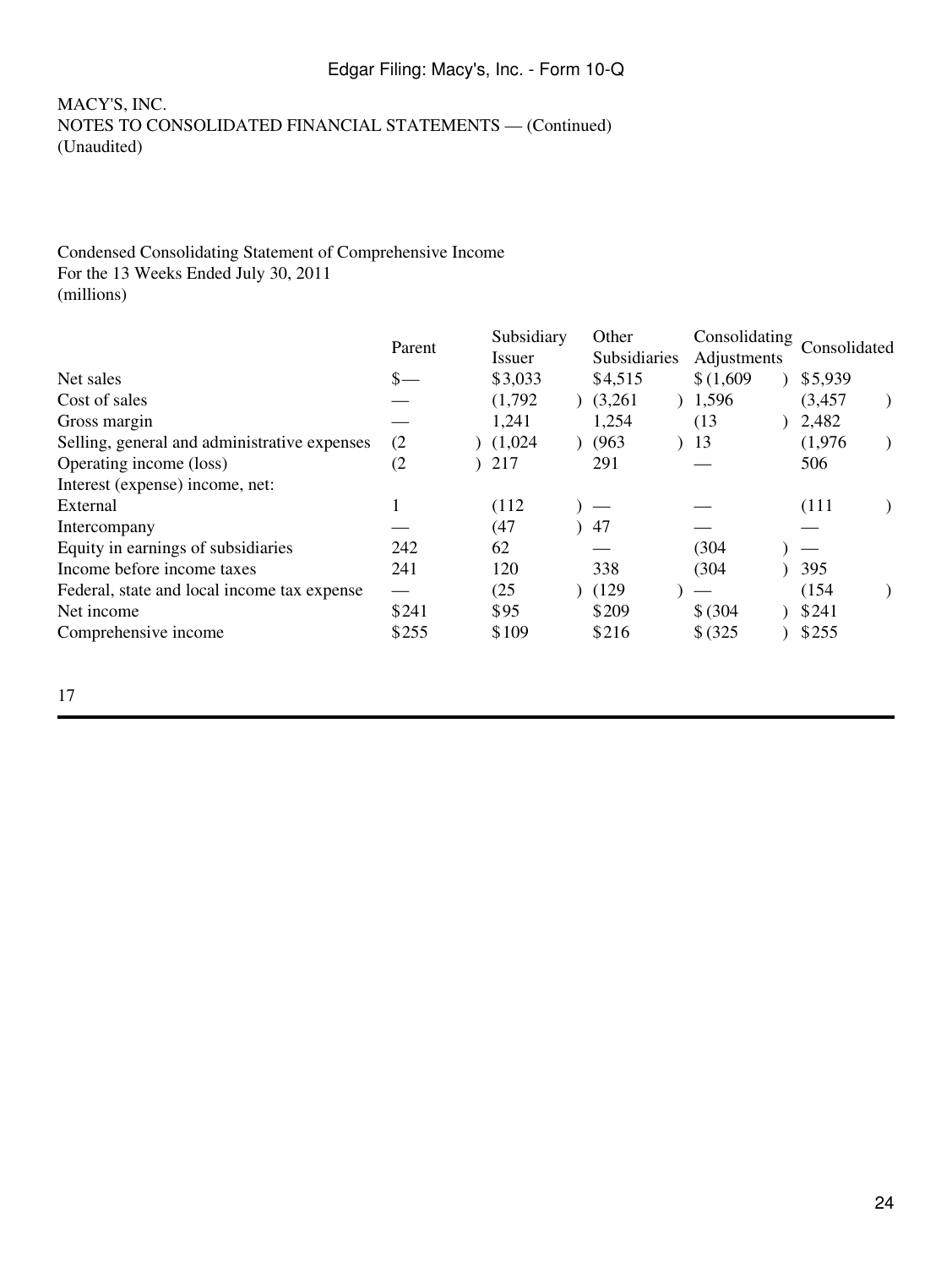### MACY'S, INC. NOTES TO CONSOLIDATED FINANCIAL STATEMENTS — (Continued) (Unaudited)

### Condensed Consolidating Statement of Comprehensive Income For the 26 Weeks Ended July 30, 2011 (millions)

|                                                          | Parent          |  |         | Subsidiary<br>Other |              | Consolidating |  |              |  |
|----------------------------------------------------------|-----------------|--|---------|---------------------|--------------|---------------|--|--------------|--|
|                                                          |                 |  | Issuer  |                     | Subsidiaries | Adjustments   |  | Consolidated |  |
| Net sales                                                | $\frac{\ }{s-}$ |  | \$6,026 |                     | \$9,455      | $$$ (3,653)   |  | \$11,828     |  |
| Cost of sales                                            |                 |  | (3,715) |                     | (6,954)      | 3,626         |  | (7,043)      |  |
| Gross margin                                             |                 |  | 2,311   |                     | 2,501        | (27)          |  | 4,785        |  |
| Selling, general and administrative expenses             | (4)             |  | (2,129) |                     | (1,843)      | 27            |  | (3,949)      |  |
| Operating income (loss)                                  | (4)             |  | 182     |                     | 658          |               |  | 836          |  |
| Interest (expense) income, net:                          |                 |  |         |                     |              |               |  |              |  |
| External                                                 |                 |  | (228)   |                     |              |               |  | (227)        |  |
| Intercompany                                             |                 |  | (97)    |                     | 97           |               |  |              |  |
| Equity in earnings of subsidiaries                       | 374             |  | 154     |                     |              | (528)         |  |              |  |
| Income before income taxes                               | 371             |  | 11      |                     | 755          | (528)         |  | 609          |  |
| Federal, state and local income<br>tax benefit (expense) |                 |  | 31      |                     | (269)        |               |  | (237)        |  |
| Net income                                               | \$372           |  | \$42    |                     | \$486        | \$ (528)      |  | \$372        |  |
| Comprehensive income                                     | \$389           |  | \$59    |                     | \$498        | \$ (557       |  | \$389        |  |
|                                                          |                 |  |         |                     |              |               |  |              |  |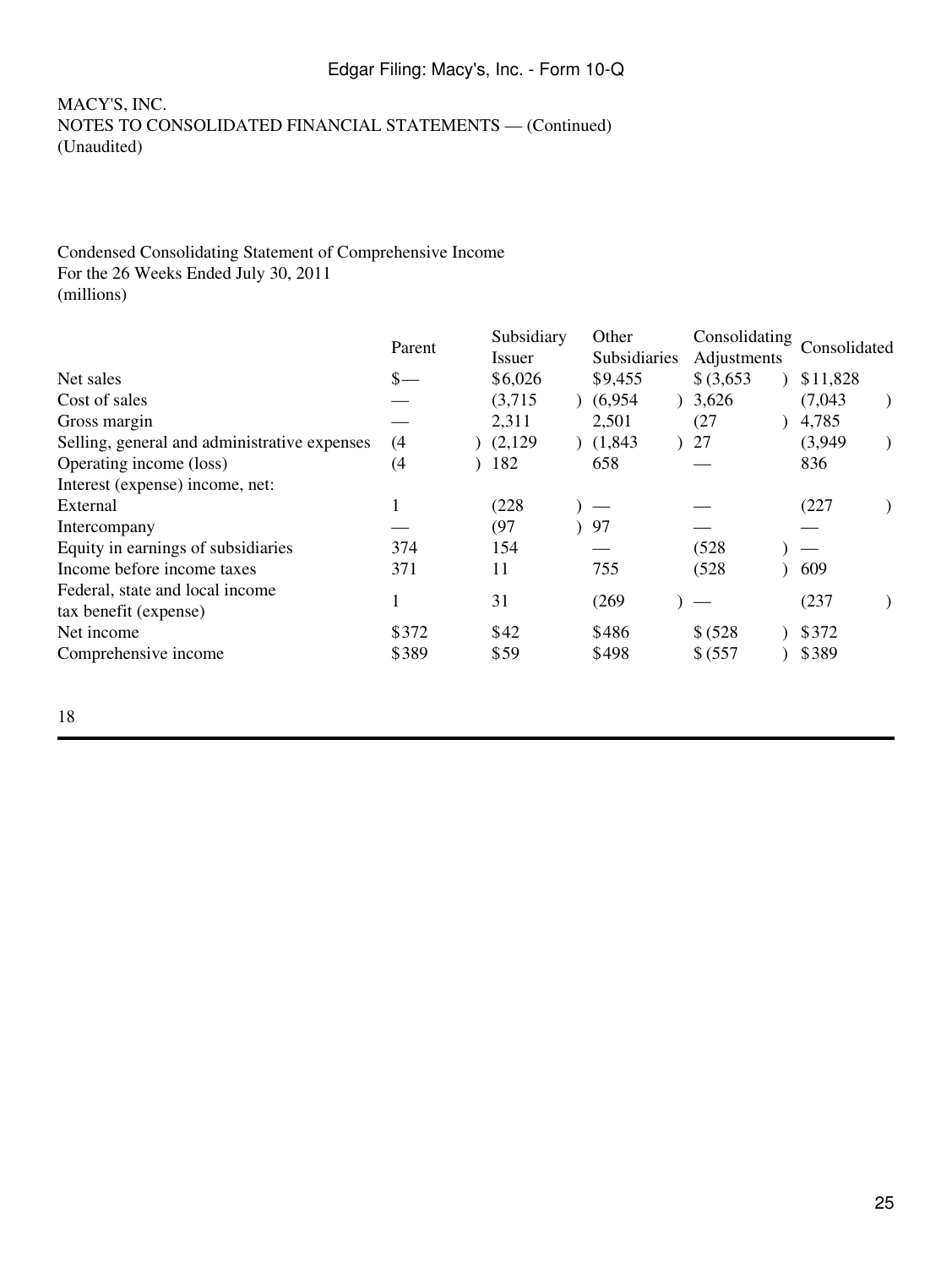#### Condensed Consolidating Statement of Cash Flows For the 26 Weeks Ended July 30, 2011 (millions)

|                                            | Parent  | Subsidiary<br><b>Issuer</b> | Other<br>Subsidiaries | Consolidating<br>Adjustments |               | Consolidated |               |
|--------------------------------------------|---------|-----------------------------|-----------------------|------------------------------|---------------|--------------|---------------|
| Cash flows from operating activities:      |         |                             |                       |                              |               |              |               |
| Net income                                 | \$372   | \$42                        | \$486                 | \$ (528)                     | $\mathcal{L}$ | \$372        |               |
| Equity in earnings of subsidiaries         | (374)   | (154)                       |                       | 528                          |               |              |               |
| Dividends received from subsidiaries       | 222     |                             |                       | (222)                        |               |              |               |
| Depreciation and amortization              |         | 257                         | 279                   |                              |               | 536          |               |
| (Increase) decrease in working capital     | (32)    | 92                          | (287)                 | $\overline{\phantom{m}}$     |               | (227)        |               |
| Other, net                                 | (13)    | (7)                         | (74)                  |                              |               | (94)         |               |
| Net cash provided by operating activities  | 175     | 230                         | 404                   | (222)                        |               | 587          |               |
| Cash flows from investing activities:      |         |                             |                       |                              |               |              |               |
| Purchase of property and equipment and     |         |                             |                       |                              |               |              |               |
| capitalized software, net                  |         | (81)                        | (159)                 |                              |               | (240)        | $\mathcal{E}$ |
| Other, net                                 |         | 38                          | (20)                  |                              |               | 18           |               |
| Net cash used by investing activities      |         | (43)                        | (179)                 |                              |               | (222)        | $\mathcal{F}$ |
| Cash flows from financing activities:      |         |                             |                       |                              |               |              |               |
| Debt repaid                                |         | (336)                       | (1)                   |                              |               | (337)        |               |
| Dividends paid                             | (64)    |                             | (222)                 | 222                          |               | (64)         |               |
| Issuance of common stock, net of           | 81      |                             |                       |                              |               |              |               |
| common stock acquired                      |         |                             |                       |                              |               | 81           |               |
| Intercompany activity, net                 | (153)   | 149                         | $\overline{4}$        |                              |               |              |               |
| Other, net                                 | (31)    | (7)                         | 24                    |                              |               | (14)         |               |
| Net cash used by financing activities      | (167)   | (194)                       | (195)                 | 222                          |               | (334)        |               |
| Net increase (decrease) in cash and        | $8\,$   |                             | 30                    |                              |               | 31           |               |
| cash equivalents                           |         | (7)                         |                       |                              |               |              |               |
| Cash and cash equivalents at beginning of  |         | 41                          |                       |                              |               |              |               |
| period                                     | 1,174   |                             | 249                   |                              |               | 1,464        |               |
| Cash and cash equivalents at end of period | \$1,182 | \$34                        | \$279                 | $\mathsf{s}-$                |               | \$1,495      |               |
| 19                                         |         |                             |                       |                              |               |              |               |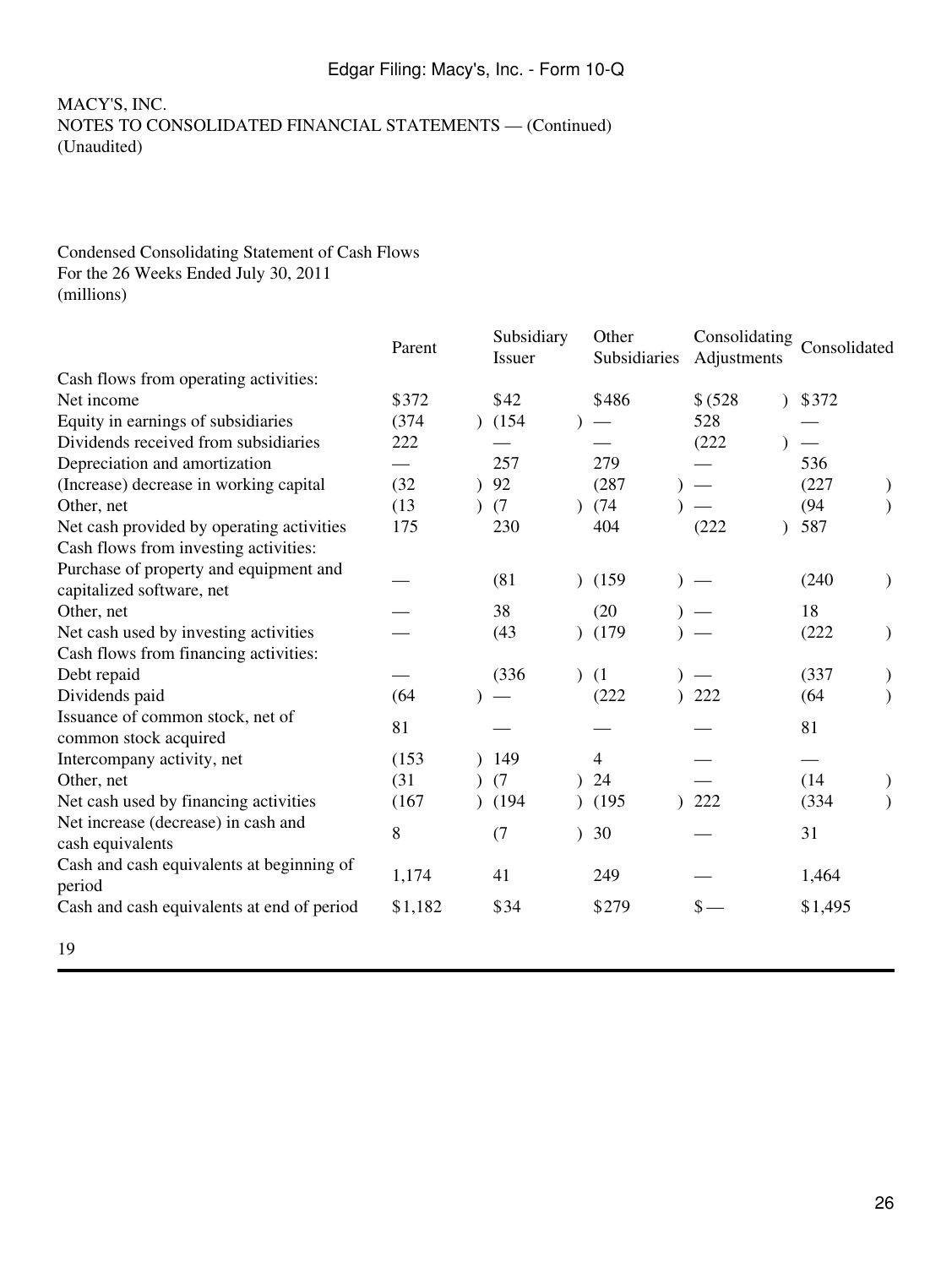#### Condensed Consolidating Balance Sheet As of January 28, 2012 (millions)

|                                            | Parent          | Subsidiary<br>Issuer | Other<br>Subsidiaries | Consolidating<br>Adjustments | Consolidated |
|--------------------------------------------|-----------------|----------------------|-----------------------|------------------------------|--------------|
| <b>ASSETS:</b>                             |                 |                      |                       |                              |              |
| <b>Current Assets:</b>                     |                 |                      |                       |                              |              |
| Cash and cash equivalents                  | \$2,533         | \$38                 | \$256                 | $\frac{\ }{s-}$              | \$2,827      |
| Receivables                                |                 | 58                   | 310                   |                              | 368          |
| Merchandise inventories                    |                 | 2,722                | 2,395                 |                              | 5,117        |
| Prepaid expenses and other current assets  |                 | 152                  | 313                   |                              | 465          |
| <b>Total Current Assets</b>                | 2,533           | 2,970                | 3,274                 |                              | 8,777        |
| Property and Equipment – net               |                 | 4,827                | 3,593                 |                              | 8,420        |
| Goodwill                                   |                 | 3,315                | 428                   |                              | 3,743        |
| Other Intangible Assets – net              |                 | 153                  | 445                   |                              | 598          |
| <b>Other Assets</b>                        | $\overline{4}$  | 73                   | 480                   |                              | 557          |
| <b>Intercompany Receivable</b>             | 520             |                      | 2,963                 | (3,483)                      |              |
| Investment in Subsidiaries                 | 3,210           | 2,435                |                       | (5,645)                      |              |
| <b>Total Assets</b>                        | \$6,267         | \$13,773             | \$11,183              | \$ (9,128)                   | \$22,095     |
| <b>LIABILITIES AND SHAREHOLDERS'</b>       |                 |                      |                       |                              |              |
| <b>EQUITY:</b>                             |                 |                      |                       |                              |              |
| <b>Current Liabilities:</b>                |                 |                      |                       |                              |              |
| Short-term debt                            | $\frac{\ }{s-}$ | \$1,099              | \$4                   | $\frac{\ }{s-}$              | \$1,103      |
| Merchandise accounts payable               |                 | 731                  | 862                   |                              | 1,593        |
| Accounts payable and accrued liabilities   | 248             | 1,103                | 1,437                 |                              | 2,788        |
| Income taxes                               | 46              | 29                   | 296                   |                              | 371          |
| Deferred income taxes                      |                 | 314                  | 94                    |                              | 408          |
| <b>Total Current Liabilities</b>           | 294             | 3,276                | 2,693                 |                              | 6,263        |
| Long-Term Debt                             |                 | 6,630                | 25                    |                              | 6,655        |
| <b>Intercompany Payable</b>                |                 | 3,483                |                       | (3, 483)                     |              |
| Deferred Income Taxes                      | $\overline{4}$  | 351                  | 786                   |                              | 1,141        |
| <b>Other Liabilities</b>                   | 36              | 771                  | 1,296                 |                              | 2,103        |
| Shareholders' Equity (Deficit)             | 5,933           | (738)                | 6,383                 | (5,645)                      | 5,933        |
| Total Liabilities and Shareholders' Equity | \$6,267         | \$13,773             | \$11,183              | \$ (9,128)                   | \$22,095     |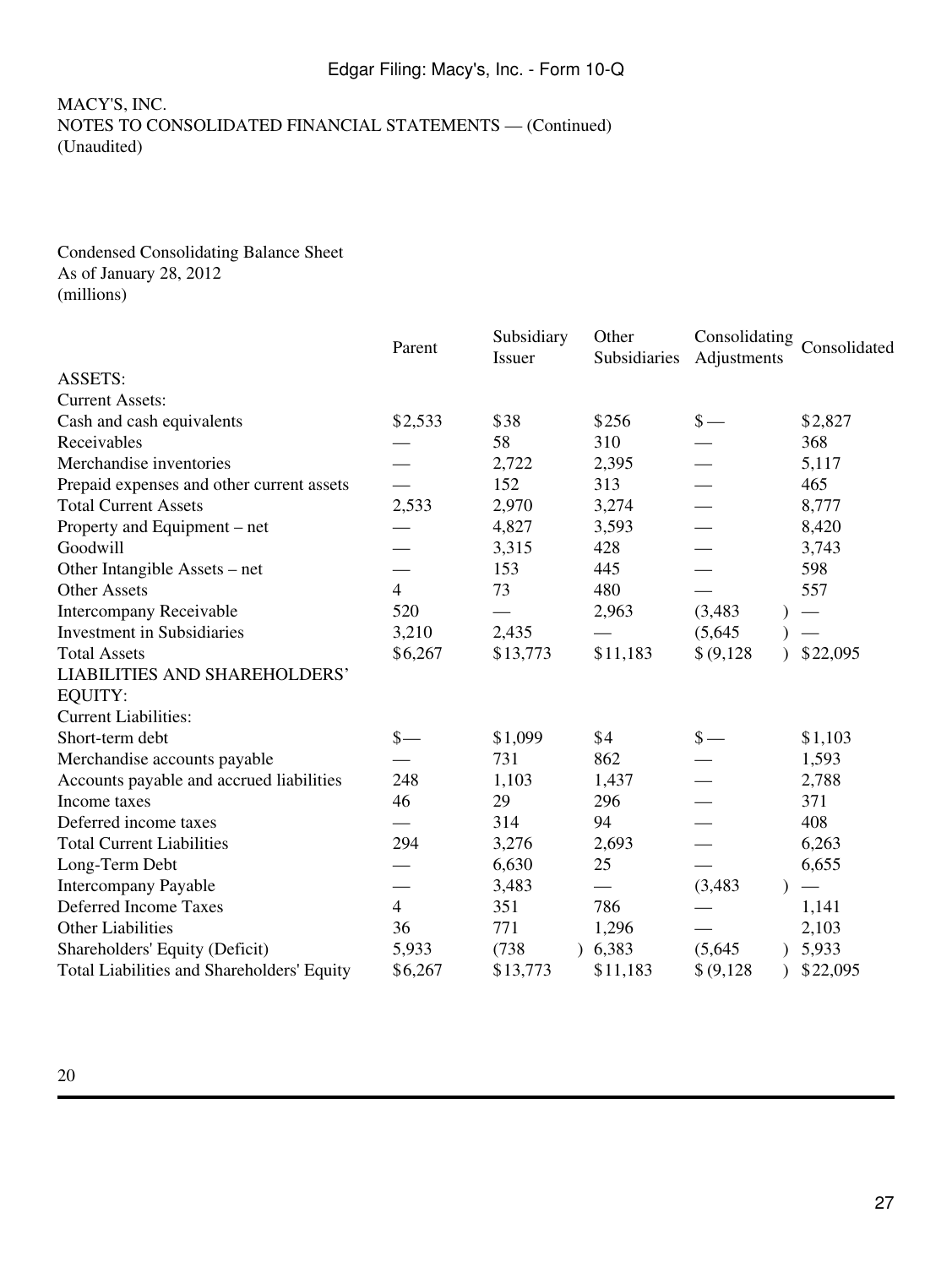Item 2. Management's Discussion and Analysis of Financial Condition and Results of Operations.

For purposes of the following discussion, all references to "second quarter of 2012" and "second quarter of 2011" are to the Company's 13-week fiscal periods ended July 28, 2012 and July 30, 2011, respectively, and all references to "2012" and "2011" are to the Company's 26-week fiscal periods ended July 28, 2012 and July 30, 2011, respectively. The Company is an omnichannel retail organization operating stores and websites under two brands (Macy's and Bloomingdale's) that sell a wide range of merchandise, including apparel and accessories (men's, women's and children's), cosmetics, home furnishings and other consumer goods. The Company's operations include approximately 850 stores in 45 states, the District of Columbia, Guam and Puerto Rico, as well as macys.com and bloomingdales.com.

The Company is focused on three key strategies for continued growth in sales, earnings and cash flow in the years ahead: (i) maximizing the My Macy's localization initiative; (ii) driving the omnichannel business; and (iii) embracing customer centricity, including engaging customers on the selling floor through the MAGIC selling program. Through the My Macy's localization initiative, the Company has invested in talent, technology and marketing which ensures that core customers surrounding each Macy's store find merchandise assortments, size ranges, marketing programs and shopping experiences that are custom-tailored to their needs. My Macy's has provided for more local decision-making in every Macy's community, and involves tailoring merchandise assortments, space allocations, service levels, visual merchandising and special events store-by-store.

The Company's omnichannel strategy allows customers to shop seamlessly in stores, online and via mobile devices. A pivotal part of the omnichannel strategy is the Company's capability to allow associates in any store to sell a product that may be out of stock locally by selecting merchandise from other stores or our online fulfillment centers for shipment to the customer's door. Likewise, the Company's online fulfillment centers can draw on store inventories nationwide to fill orders that originate on the Internet or via mobile devices. As of July 28, 2012, approximately 280 Macy's stores were fulfilling orders from other stores and/or from the Internet and mobile devices, as compared to approximately 20 Macy's stores as of July 30, 2011.

Macy's MAGIC selling program is an approach to customer engagement that helps Macy's to better understand the needs of customers, as well as to provide options and advice. This comprehensive training and coaching program is designed to improve the in-store shopping experience.

In fiscal 2010, the Company piloted a new Bloomingdale's Outlet store concept. Bloomingdale's Outlet stores are each approximately 25,000 square feet and offer a range of apparel and accessories, including women's ready-to-wear, men's, children's, women's shoes, fashion accessories, jewelry, handbags and intimate apparel.

During 2011 the Company re-opened one Macy's store that had been closed in 2010 due to flood damage. During 2012 the Company opened two new Macy's stores and two new Bloomingdale's Outlet stores. The Company intends to open an additional three new Bloomingdale's Outlet stores during the remainder of fiscal 2012. Also during 2012 the Company opened its new 1.3 million square foot fulfillment center in Martinsburg, West Virgina.

The Company's operations are impacted by competitive pressures from department stores, specialty stores, mass merchandisers, Internet websites and all other retail channels. The Company's operations are also impacted by general consumer spending levels, including the impact of general economic conditions, consumer disposable income levels, consumer confidence levels, the availability, cost and level of consumer debt, the costs of basic necessities and other goods and the effects of weather or natural disasters and other factors over which the Company has little or no control. In recent years, consumer spending levels have been affected to varying degrees by a number of factors, including substantial declines in the level of general economic activity and real estate and investment values, substantial increases in consumer pessimism, unemployment and the costs of basic necessities, and a significant tightening of consumer credit. These factors have affected to varying degrees the amount of funds that consumers are willing and able to spend for discretionary purchases, including purchases of some of the merchandise offered by the Company.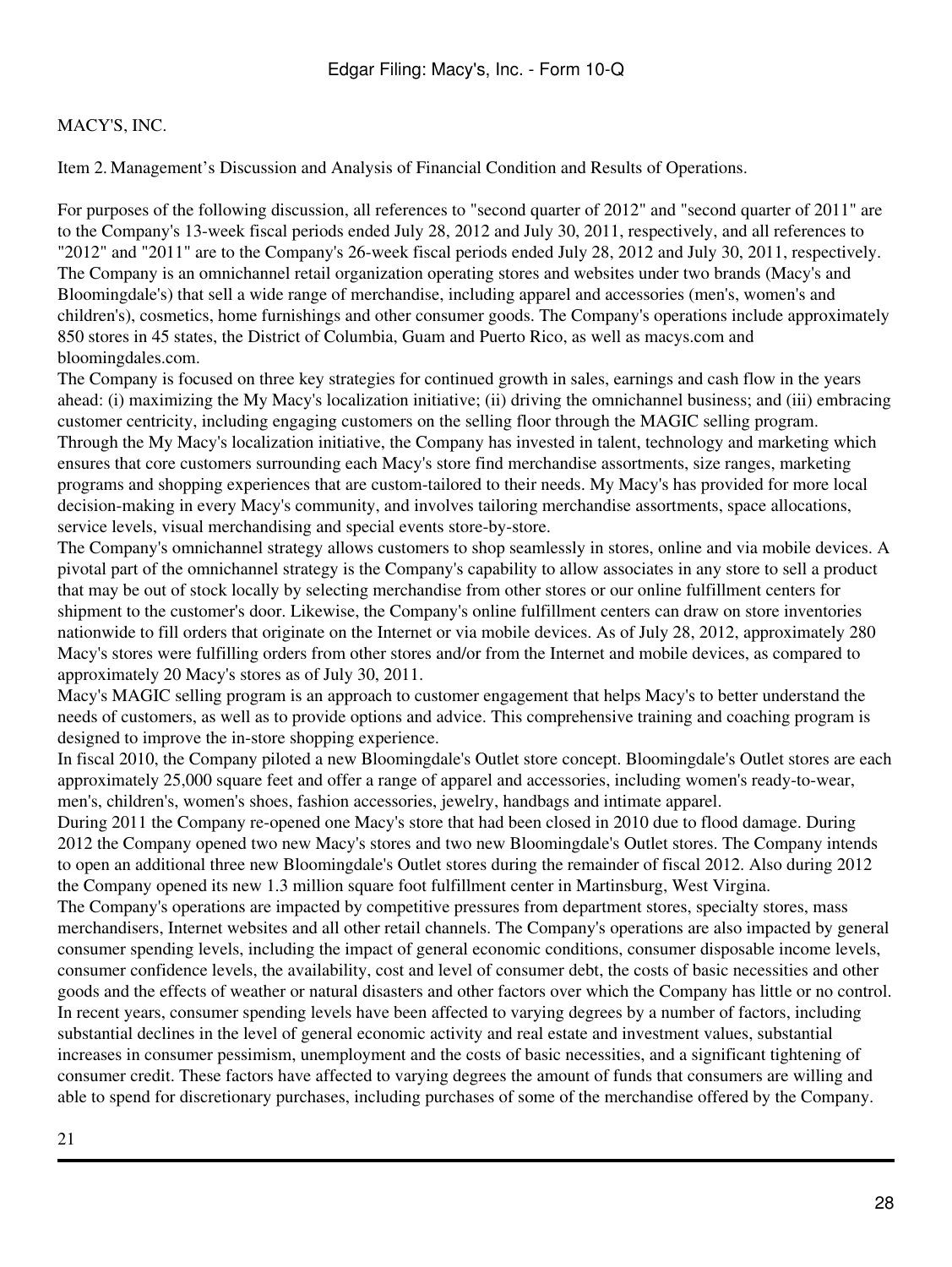The effects of economic conditions have been, and may continue to be, experienced differently, or at different times, in the various geographic regions in which the Company operates, in relation to the different types of merchandise that the Company offers for sale, or in relation to the Company's Macy's-branded and Bloomingdale's-branded operations. All economic conditions, however, ultimately affect the Company's overall operations. As of the date of this report, based on its assessment of current and anticipated market conditions and its recent performance, the Company is assuming that its comparable store sales in fiscal 2012 will increase approximately 3.7% from fiscal 2011 levels, as adjusted for the impact of the 53rd week in fiscal 2012.

The following discussion should be read in conjunction with the Consolidated Financial Statements and the related notes included elsewhere in this report, as well as the financial and other information included in the 2011 10-K. The following discussion contains forward-looking statements that reflect the Company's plans, estimates and beliefs. The Company's actual results could materially differ from those discussed in these forward-looking statements. Factors that could cause or contribute to those differences include, but are not limited to, those discussed below and elsewhere in this report (particularly in "Forward-Looking Statements" and in the 2011 10-K (particularly in "Risk Factors").

#### Results of Operations

#### Comparison of the 13 Weeks Ended July 28, 2012 and July 30, 2011

Net income for the second quarter of 2012 was \$279 million, compared to net income of \$241 million for the second quarter of 2011, reflecting the benefits of the key strategies at Macy's and Bloomingdale's.

Net sales for the second quarter of 2012 totaled \$6,118 million, compared to net sales of \$5,939 million for the second quarter of 2011, an increase of \$179 million or 3.0%, reflecting growth in both Macy's and Bloomingdale's and in store as well as online. On a comparable store basis, net sales for the second quarter of 2012 were up 3.0% compared to the second quarter of 2011. Sales from the Company's Internet businesses in the second quarter of 2012 increased 36.1% compared to the second quarter of 2011 and positively affected the Company's second quarter of 2012 comparable store sales by 1.7%. The Company continues to benefit from the successful execution of the My Macy's localization strategy. Geographically, sales in the second quarter of 2012 were generally stronger in the southern regions. By family of business, sales in the second quarter of 2012 were strongest in watches, handbags, cosmetics, textiles, furniture and mattresses. Sales in the second quarter of 2012 were less strong in women's apparel. The Company calculates comparable store sales as sales from stores in operation throughout 2011 and 2012 and Internet sales. Stores undergoing remodeling, expansion or relocation remain in the comparable store sales calculation unless the store is closed for a significant period of time. Definitions and calculations of comparable store sales differ among companies in the retail industry.

Cost of sales was \$3,555 million or 58.1% of net sales for the second quarter of 2012, compared to \$3,457 million or 58.2% of net sales for the second quarter of 2011, an increase of \$98 million. The cost of sales rate as a percent to net sales was lower in the second quarter of 2012, as compared to the second quarter of 2011, despite being impacted by the growth of the omnichannel businesses and the resulting impact of free shipping. The valuation of merchandise inventories on the last-in, first-out basis did not impact cost of sales in either period.

Selling, general and administrative ("SG&A") expenses were \$2,009 million or 32.8% of net sales for the second quarter of 2012, compared to \$1,976 million or 33.3% of net sales for the second quarter of 2011, an increase of \$33 million. The SG&A rate as a percent of net sales was 50 basis points lower in the second quarter of 2012, as compared to the second quarter of 2011, reflecting increased net sales and higher income from credit operations. SG&A expenses in the second quarter of 2012 were impacted by higher selling costs as a result of stronger sales, higher pension and supplementary retirement plan expense, and greater investments in the Company's omnichannel operations, partially offset by higher income from credit operations, lower stock-based compensation and lower depreciation and amortization expense. Income from credit operations was \$146 million in the second quarter of 2012, compared to \$129 million in the second quarter of 2011. While the Company has experienced and expects to experience continued improvement in collection rates in the near term, income from credit operations is anticipated to be higher in fiscal 2012 as compared to fiscal 2011, but lower in the fall season of 2012 as compared to the fall season of 2011, with a decrease in income from credit operations expected in the third quarter, partially offset by an increase in the fourth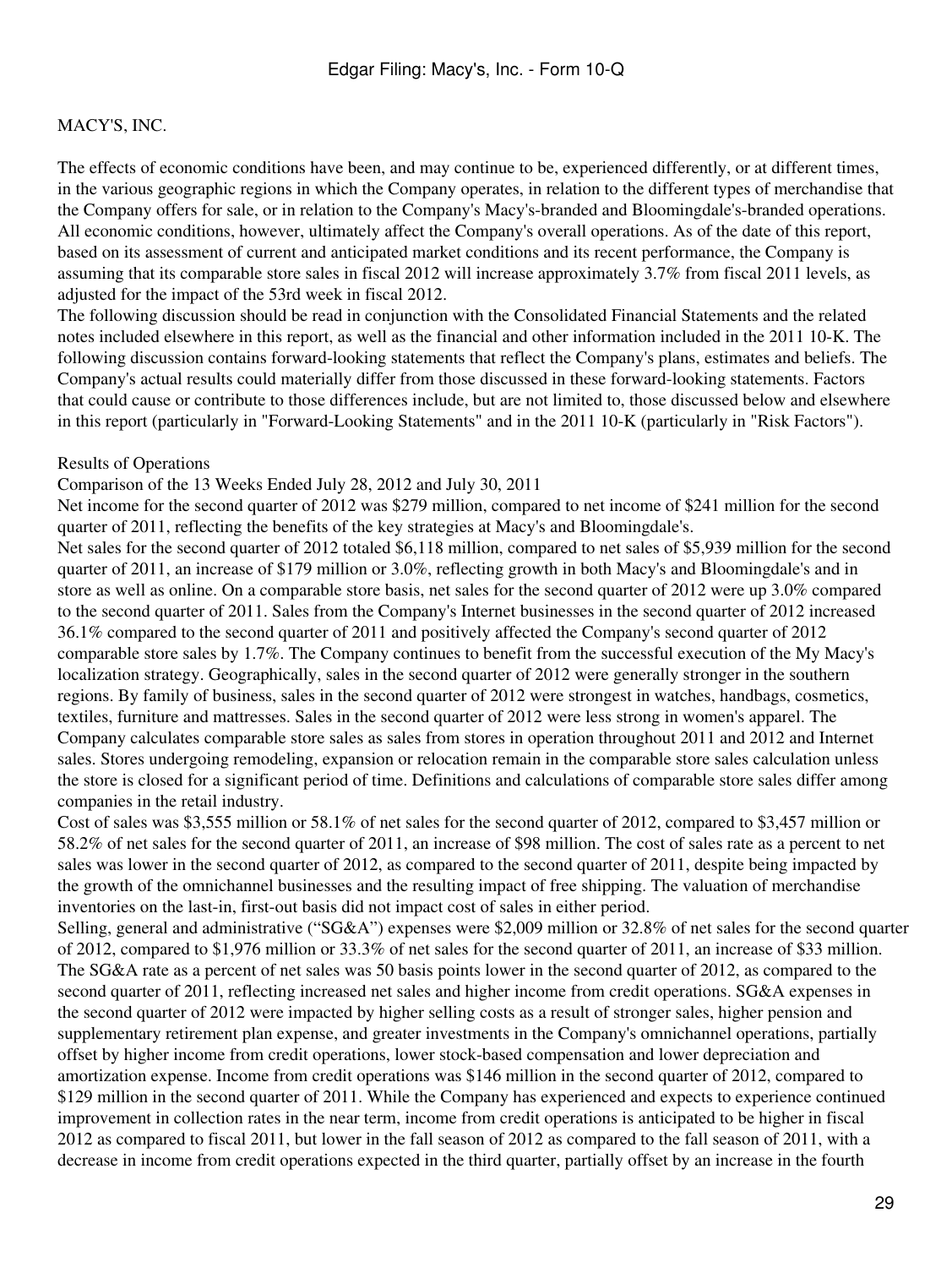quarter.

Net interest expense was \$105 million for the second quarter of 2012, compared to \$111 million for the second quarter of 2011, a decrease of \$6 million. Net interest expense for the second quarter of 2012 benefited from lower levels of borrowings and lower rates on outstanding borrowings as compared to the second quarter of 2011.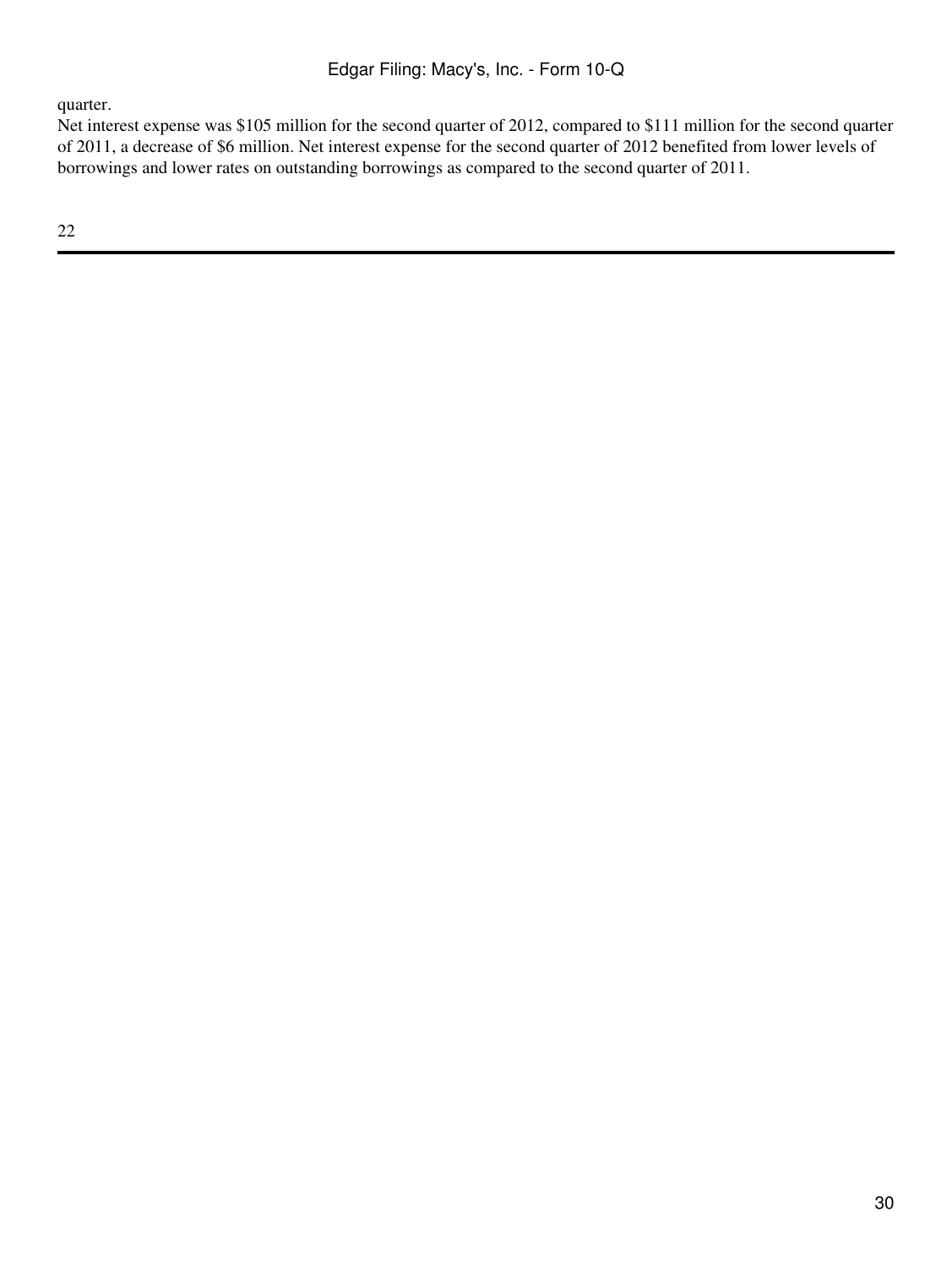The Company's effective tax rate of 38.1% for the second quarter of 2012 and 39.0% for the second quarter of 2011 differ from the federal income tax statutory rate of 35%, and on a comparative basis, principally because of the effect of state and local income taxes, including the settlement of various tax issues and tax examinations. Comparison of the 26 Weeks Ended July 28, 2012 and July 30, 2011

Net income for 2012 was \$460 million, compared to net income of \$372 million for 2011, reflecting the benefits of the key strategies at Macy's and Bloomingdale's.

Net sales for 2012 totaled \$12,261 million, compared to net sales of \$11,828 million for 2011, an increase of \$433 million or 3.7%, reflecting growth in both Macy's and Bloomingdale's and in store as well as online. On a comparable store basis, net sales for 2012 were up 3.7% compared to 2011. Sales from the Company's Internet businesses in 2012 increased 34.8% compared to 2011 and positively affected the Company's 2012 comparable store sales by 1.6%. The Company continues to benefit from the successful execution of the My Macy's localization strategy. Geographically, sales in 2012 were strongest in the southern regions. By family of business, sales in 2012 were strongest in watches, handbags, cosmetics and home. The Company calculates comparable store sales as sales from stores in operation throughout 2011 and 2012 and Internet sales. Stores undergoing remodeling, expansion or relocation remain in the comparable store sales calculation unless the store is closed for a significant period of time. Definitions and calculations of comparable store sales differ among companies in the retail industry.

Cost of sales was \$7,312 million or 59.6% of net sales for 2012, compared to \$7,043 million or 59.5% of net sales for 2011, an increase of \$269 million. The cost of sales rate as a percent to net sales was higher in 2012, as compared to 2011, primarily due to the growth of the omnichannel businesses and the resulting impact of free shipping. The valuation of merchandise inventories on the last-in, first-out basis did not impact cost of sales in either period. SG&A expenses were \$4,004 million or 32.7% of net sales for 2012, compared to \$3,949 million or 33.4% of net sales for 2011, an increase of \$55 million. The SG&A rate as a percent of net sales was 70 basis points lower in 2012, as compared to 2011, reflecting increased net sales and higher income from credit operations. SG&A expenses in 2012 were impacted by higher selling costs as a result of stronger sales, higher pension and supplementary retirement plan expense, and greater investments in the Company's omnichannel operations, partially offset by higher income from credit operations and lower depreciation and amortization expense. SG&A expenses in 2011 included the \$12 million gain on the sale of the investment in The Knot, Inc. Income from credit operations was \$289 million in 2012, compared to \$229 million in 2011. While the Company has experienced and expects to experience continued improvement in collection rates in the near term, income from credit operations is anticipated to be higher in fiscal 2012 as compared to fiscal 2011, but lower in the fall season of 2012 as compared to the fall season of 2011, with a decrease in income from credit operations expected in the third quarter, partially offset by an increase in the fourth quarter.

Net interest expense was \$217 million for 2012, compared to \$227 million for 2011, a decrease of \$10 million. Net interest expense for 2012 benefited from lower levels of borrowings and lower rates on outstanding borrowings as compared to 2011. Net interest expense for 2012 included approximately \$4 million relating to the early redemption on March 29, 2012 of \$173 million of 8.0% senior debentures due July 15, 2012.

The Company's effective tax rate of 36.9% for 2012 and 38.9% for 2011 differ from the federal income tax statutory rate of 35%, and on a comparative basis, principally because of the effect of state and local income taxes, including the settlement of various tax issues and tax examinations.

#### Liquidity and Capital Resources

The Company's principal sources of liquidity are cash from operations, cash on hand and the credit facility described below.

Net cash provided by operating activities in 2012 was \$638 million, compared to \$587 million provided in 2011, reflecting higher net income in 2012 and a \$225 million pension contribution in 2011, partially offset by higher income taxes paid.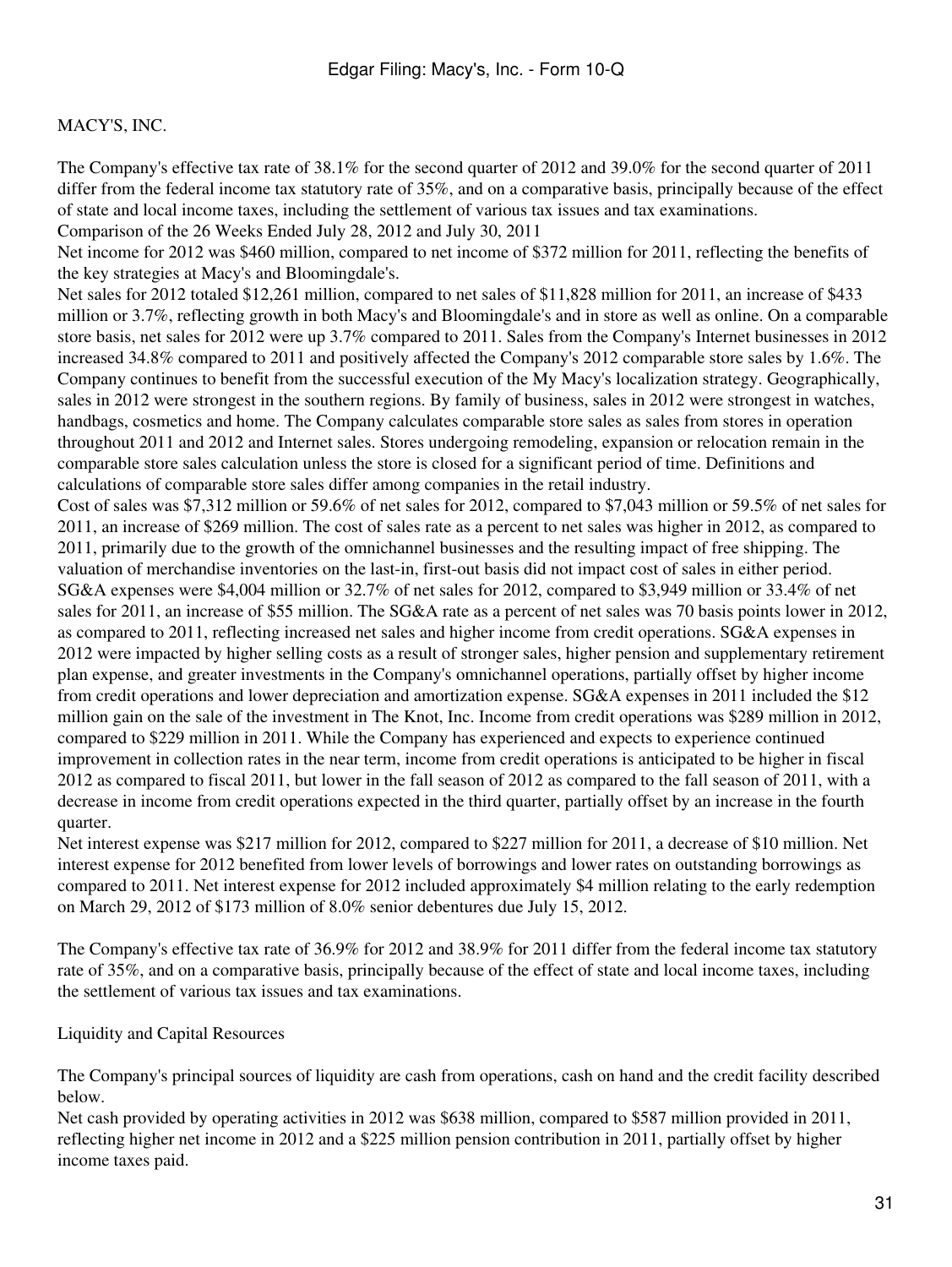Net cash used by investing activities was \$393 million for 2012, compared to net cash used by investing activities of \$222 million for 2011. Investing activities for 2012 include purchases of property and equipment totaling \$310 million and capitalized software of \$109 million, compared to purchases of property and equipment totaling \$164 million and capitalized software of \$88 million for 2011. Purchases of property and equipment during 2012 includes the purchase of two parcels of the Macy's flagship Union Square location in San Francisco. This purchase was primarily funded through the proceeds in a qualified escrow account from the sale of store leases related to the 2006 divestiture of Lord & Taylor and other closed stores. The Company anticipates capital expenditures for fiscal 2012 will be approximately \$950 million.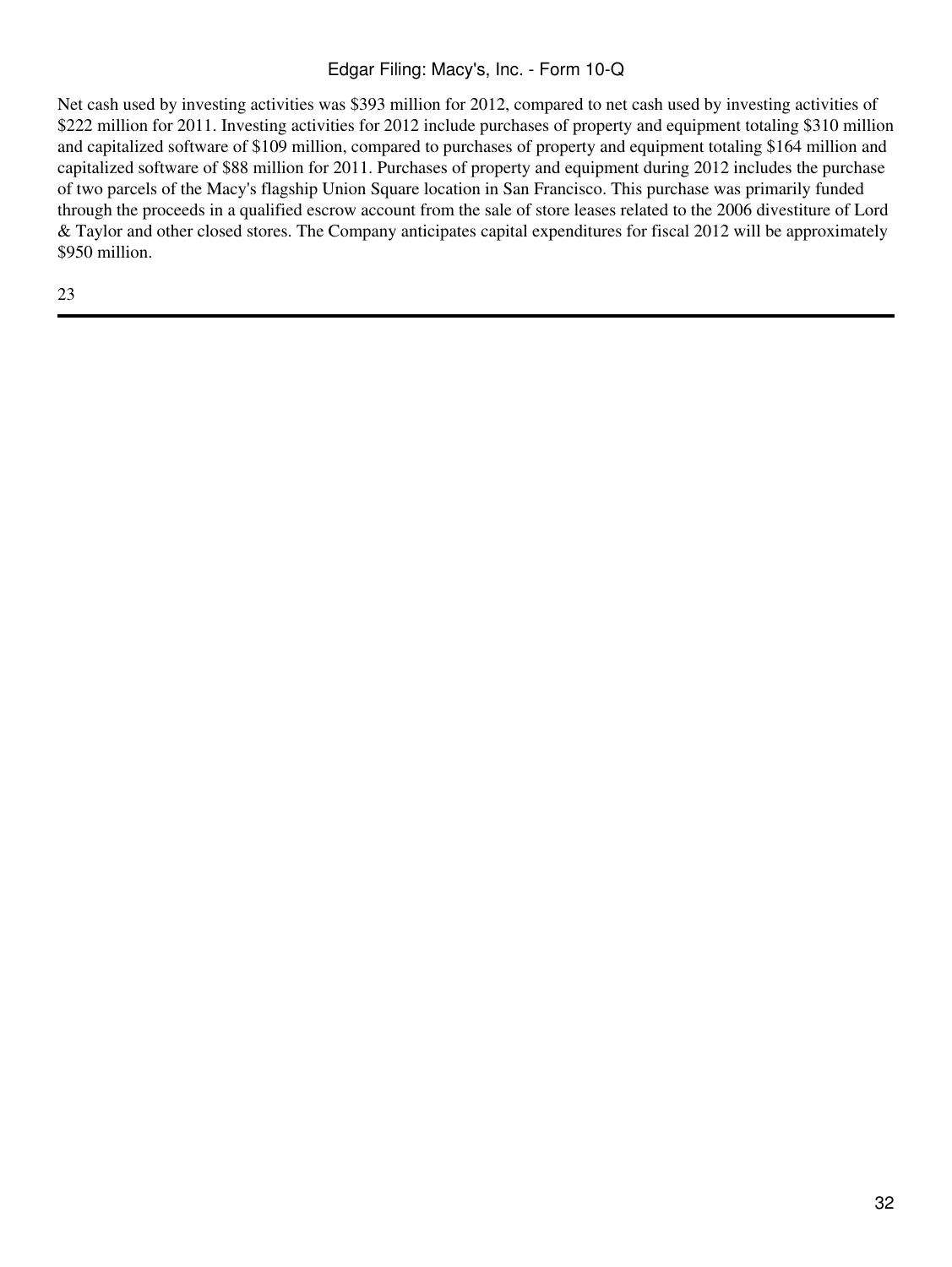Net cash used by the Company for all financing activities was \$1,468 million for 2012, including the repayment of \$797 million of debt, \$615 million for the acquisition of the Company's common stock under its share repurchase program and to cover employee tax liabilities related to stock plan activity, the payment of \$165 million of cash dividends and a decrease in outstanding checks of \$43 million, partially offset by \$152 million from the issuance of common stock, primarily related to the exercise of stock options. The debt repaid during 2012 includes \$616 million of 5.35% senior notes due March 15, 2012 paid at maturity and the early redemption on March 29, 2012 of \$173 million of 8.0% senior debentures due July 15, 2012.

During 2012, the Company repurchased 15,977,428 shares of its common stock pursuant to existing stock purchase authorizations at an approximate cost of \$588 million. As of July 28, 2012, the Company had approximately \$764 million of authorization remaining under its share repurchase program. The Company anticipates repurchasing at least \$1,000 million in shares under its share repurchase program during fiscal 2012. The Company may continue or, from time to time, suspend repurchases of shares under its share repurchase program, depending on prevailing market conditions, alternate uses of capital and other factors.

On March 29, 2012, the Company redeemed the \$173 million of 8.0% senior debentures due July 15, 2012, as allowed under the terms of the indenture. The price for the redemption was calculated pursuant to the indenture and resulted in the recognition of additional interest expense of approximately \$4 million. By redeeming this debt early, the Company saved approximately \$4 million of interest expense during 2012.

Net cash used by the Company for all financing activities was \$334 million for 2011, including the repayment of \$337 million of debt and the payment of \$64 million of cash dividends, partially offset by \$83 million from the issuance of common stock, primarily related to the exercise of stock options. The debt repaid during 2011 included \$330 million of 6.625% senior notes due April 1, 2011. During 2011, the Company repurchased no shares of its common stock under its share repurchase program.

The Company entered into a credit agreement with certain financial institutions on June 20, 2011 providing for revolving credit borrowings and letters of credit in an aggregate amount not to exceed \$1,500 million (which amount may be increased to \$1,750 million at the option of the Company, subject to the willingness of existing or new lenders to provide commitments for such additional financing) outstanding at any particular time. This agreement is set to expire June 20, 2015. As of July 28, 2012 and throughout all of 2012, the Company had no borrowings outstanding under its credit agreement.

The credit agreement requires the Company to maintain a specified interest coverage ratio for the latest four quarters of no less than 3.25 and a specified leverage ratio as of and for the latest four quarters of no more than 3.75. The Company's interest coverage ratio for the second quarter of 2012 was 7.89 and its leverage ratio at July 28, 2012 was 1.90, in each case as calculated in accordance with the credit agreement.

On August 24, 2012, the Company's board of directors declared a quarterly dividend of 20 cents per share on its common stock, payable October 1, 2012 to Macy's shareholders of record at the close of business on September 14, 2012.

Management believes that, with respect to the Company's current operations, cash on hand and funds from operations, together with its credit facility and other capital resources, will be sufficient to cover the Company's reasonably foreseeable working capital, capital expenditure and debt service requirements and other cash requirements in both the near term and over the longer term. The Company's ability to generate funds from operations may be affected by numerous factors, including general economic conditions and levels of consumer confidence and demand; however, the Company expects to be able to manage its working capital levels and capital expenditure amounts so as to maintain sufficient levels of liquidity. To the extent that the Company's cash balances from time to time exceed amounts that are needed to fund its immediate liquidity requirements, the Company will consider alternative uses of some or all of such excess cash. Such alternative uses may include, among others, the redemption or repurchase of debt, equity or other securities through open market purchases, privately negotiated transactions or otherwise, and the funding of pension related obligations. Depending upon its actual and anticipated sources and uses of liquidity, conditions in the capital markets and other factors, the Company will from time to time consider the issuance of debt or other securities, or other possible capital markets transactions, for the purpose of raising capital which could be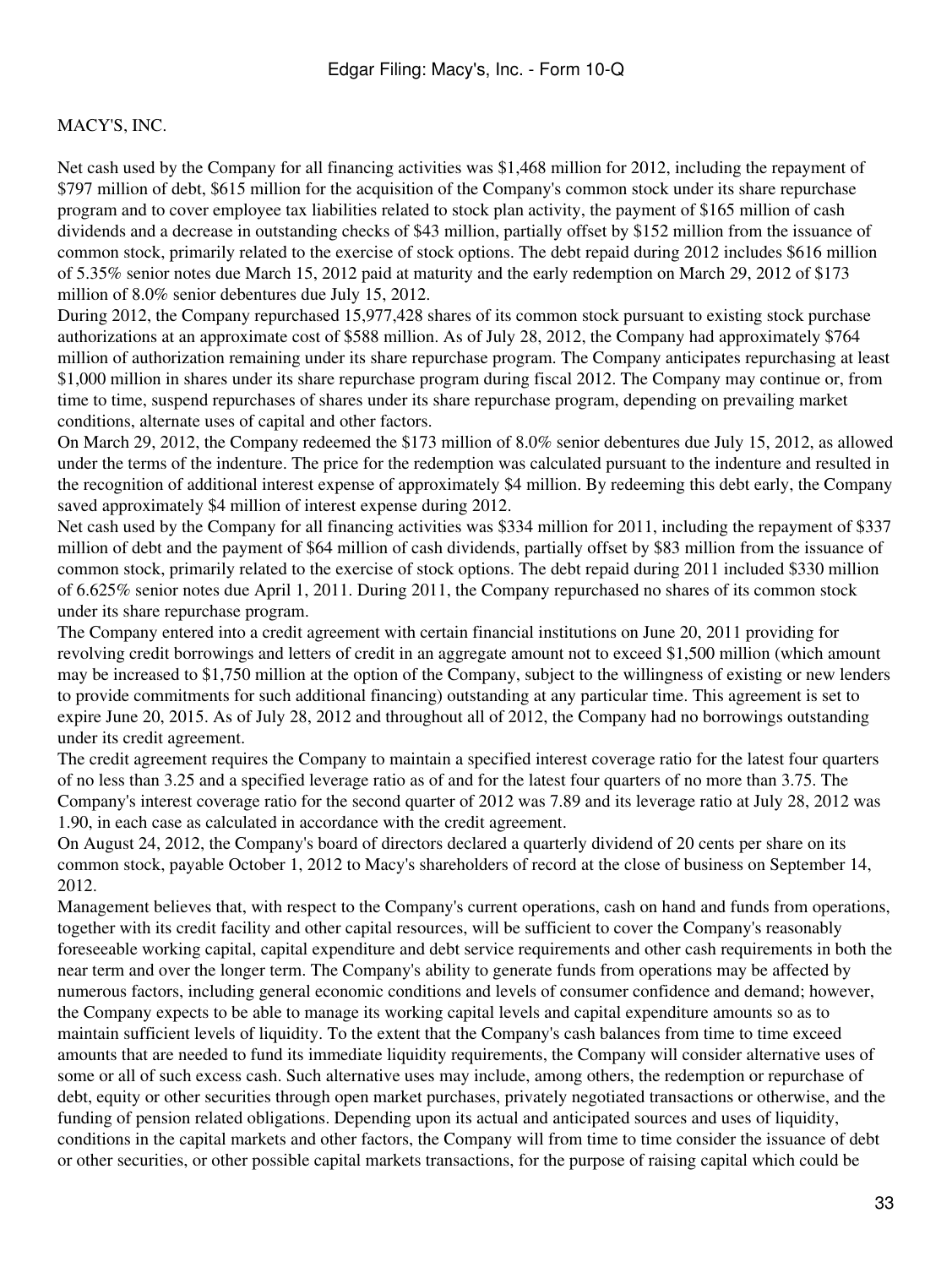used to refinance current indebtedness or for other corporate purposes including the redemption or repurchase of debt, equity or other securities through open market purchases, privately negotiated transactions or otherwise, and the funding of pension related obligations.

The Company intends from time to time to consider additional acquisitions of, and investments in, retail businesses and other complementary assets and companies. Acquisition transactions, if any, are expected to be financed from one or more of the following sources: cash on hand, cash from operations, borrowings under existing or new credit facilities and the issuance of long-term debt or other securities, including common stock.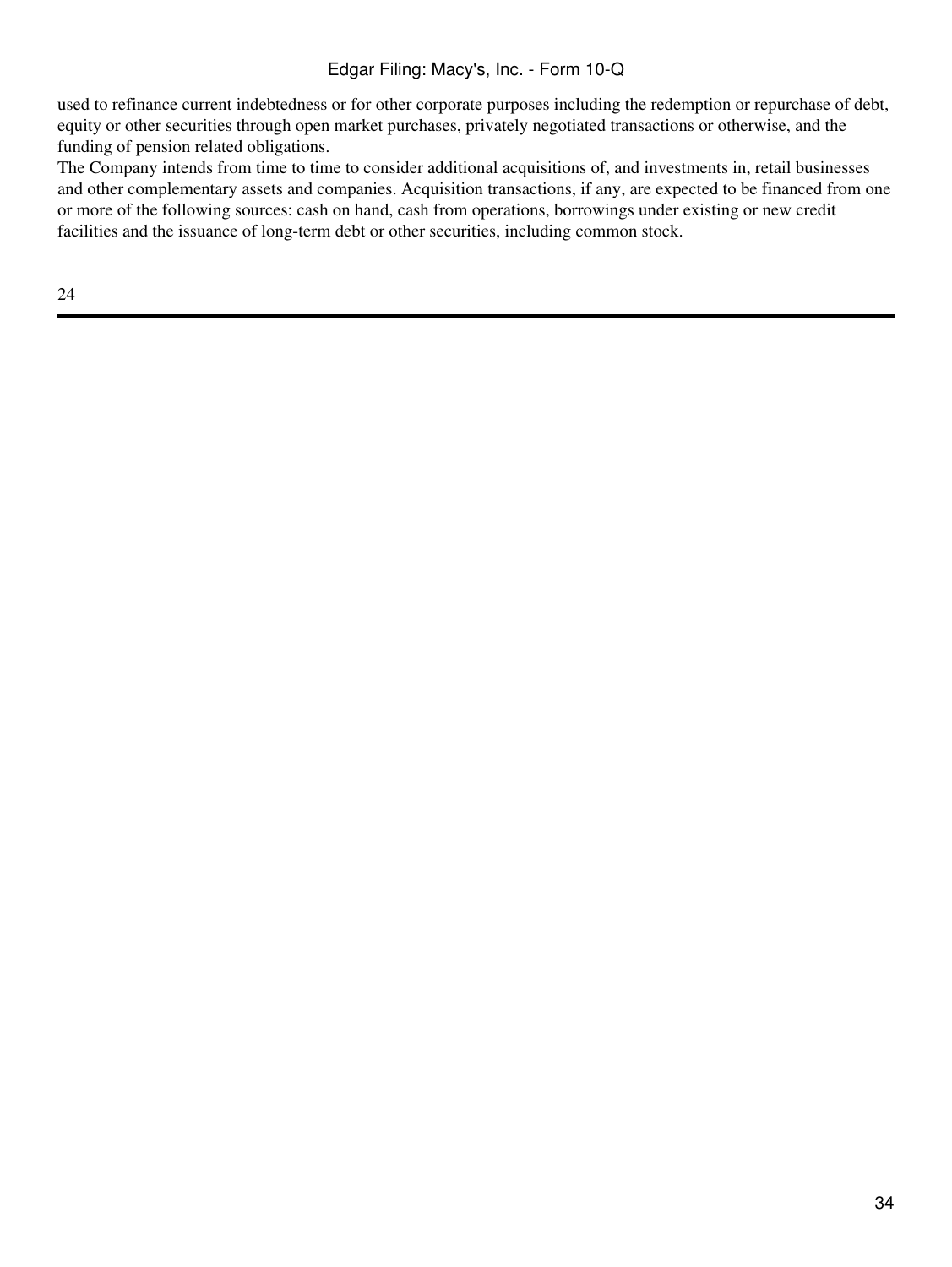Item 4. Controls and Procedures.

The Company's Chief Executive Officer and Chief Financial Officer have carried out, as of July 28, 2012, with the participation of the Company's management, an evaluation of the effectiveness of the Company's disclosure controls and procedures, as defined in Rule 13a-15(e) under the Exchange Act. Based upon this evaluation, the Chief Executive Officer and Chief Financial Officer have concluded that the Company's disclosure controls and procedures are effective to provide reasonable assurance that information required to be disclosed by the Company in reports the Company files under the Exchange Act is recorded, processed, summarized and reported, within the time periods specified in the SEC rules and forms, and that information required to be disclosed by the Company in the reports the Company files or submits under the Exchange Act is accumulated and communicated to the Company's management, including its Chief Executive Officer and Chief Financial Officer, as appropriate to allow timely decisions regarding required disclosure.

There were no changes in the Company's internal controls over financial reporting that occurred during the Company's most recently completed fiscal quarter that materially affected, or are reasonably likely to materially affect, the Company's internal control over financial reporting.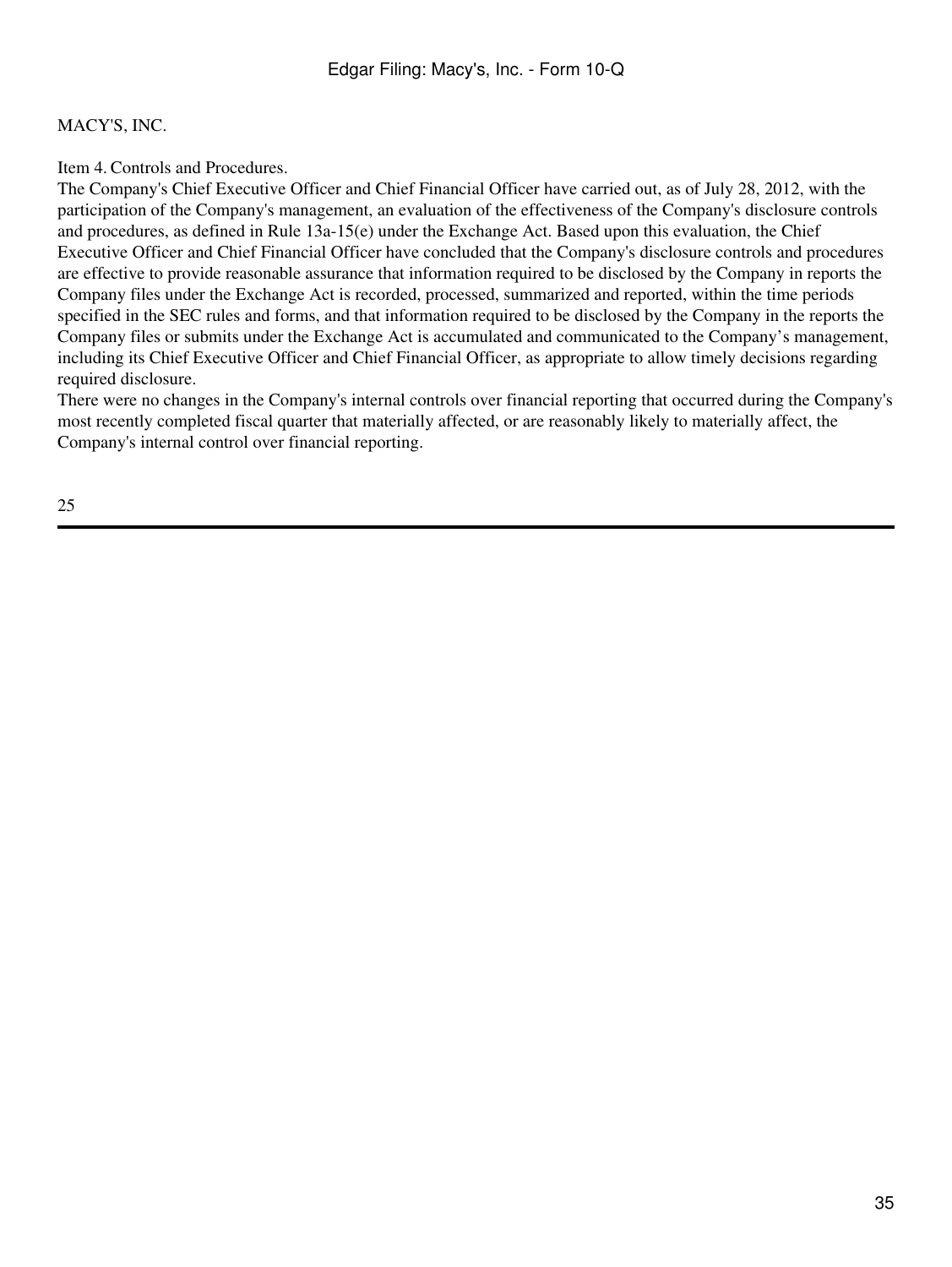### PART II - OTHER INFORMATION

#### Item 1. Legal Proceedings.

On October 3, 2007, Ebrahim Shanehchian, an alleged participant in the Macy's, Inc. Profit Sharing 401(k) Investment Plan (now known as the Macy's, Inc. 401(k) Retirement Investment Plan) (the "401(k) Plan"), filed a lawsuit in the United States District Court for the Southern District of Ohio on behalf of persons who participated in the 401(k) Plan and The May Department Stores Company Profit Sharing Plan (the "May Plan") between February 27, 2005 and the present. The lawsuit has been conditionally certified as a class action. The complaint alleges that the Company, as well as members of the Company's board of directors and certain members of senior management, breached various fiduciary duties owed under the Employee Retirement Income Security Act ("ERISA") to participants in the 401(k) Plan and the May Plan, by making false and misleading statements regarding the Company's business, operations and prospects in relation to the integration of the acquired May operations, resulting in supposed "artificial inflation" of the Company's stock price and "imprudent investment" by the 401(k) Plan and the May Plan in Macy's stock. The plaintiff seeks an unspecified amount of compensatory damages and costs. The parties have reached an agreement to settle the matter, subject to court approval of the settlement terms.

The Company and its subsidiaries are also involved in various proceedings that are incidental to the normal course of their businesses. As of the date of this report, the Company does not expect that any of such proceedings will have a material adverse effect on the Company's financial position or results of operations.

#### Item 1A. Risk Factors.

There have been no material changes to the Risk Factors described in Part I, "Item 1A. Risk Factors" in the Company's Annual Report of Form 10-K for the fiscal year ended January 28, 2012 as filed with the SEC.

Item 2. Unregistered Sales of Equity Securities and Use of Proceeds.

The following table provides information regarding the Company's purchases of Common Stock during the second quarter of 2012.

|                               | Total<br>Number<br>of Shares<br>Purchased | Average<br>Price per<br>Share $(\$)$ | Number of Shares Open<br>Purchased under<br>Program $(1)$ | Authorization<br>Remaining $(1)(\$)$ |
|-------------------------------|-------------------------------------------|--------------------------------------|-----------------------------------------------------------|--------------------------------------|
|                               | (thousands)                               |                                      | (thousands)                                               | (millions)                           |
| April 29, 2012 – May 26, 2012 | 1,809                                     | 36.78                                | 1,809                                                     | 1,072                                |
| May 27, 2012 – June 30, 2012  | 4,845                                     | 35.77                                | 4,845                                                     | 898                                  |
| July 1, 2012 – July 28, 2012  | 3,917                                     | 34.33                                | 3,917                                                     | 764                                  |
|                               | 10,571                                    | 35.41                                | 10,571                                                    |                                      |

 \_\_\_\_\_\_\_\_\_\_\_\_\_\_\_\_\_\_\_ Commencing in January 2000, the Company's board of directors has from time to time approved authorizations to purchase, in the aggregate, up to \$10,500 million of Common Stock. All authorizations are cumulative and do not

(1) have an expiration date. As of July 28, 2012, \$764 million of authorization remained unused. The Company may  $(1)$  continue discontinue or recurse numbers of Common Steels under these or pessible future suborizations continue, discontinue or resume purchases of Common Stock under these or possible future authorizations in the open market, in privately negotiated transactions or otherwise at any time and from time to time without prior notice.

Item 4. Mine Safety Disclosures. Not Applicable.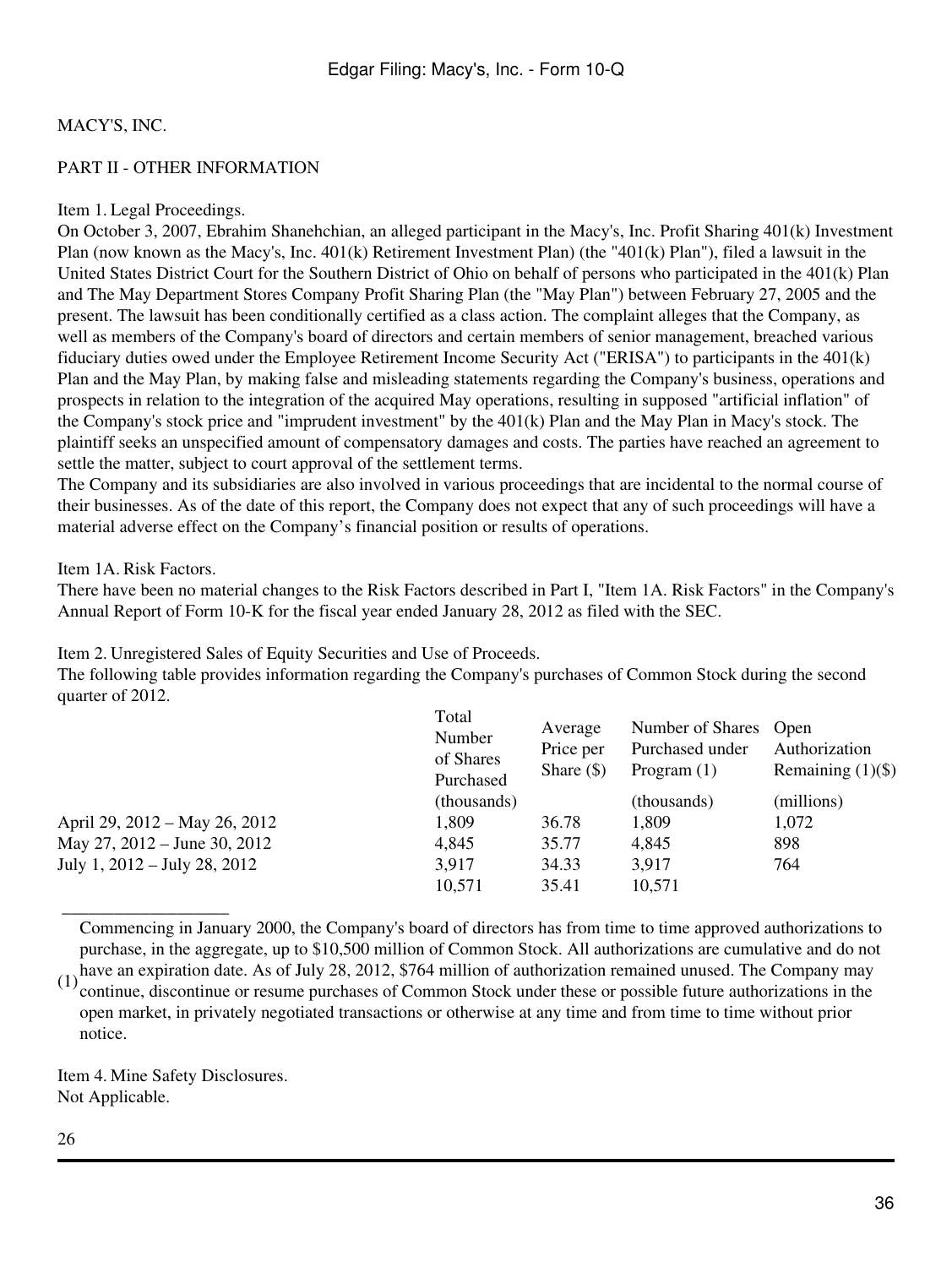Item 5. Other Information.

Forward-Looking Statements

This report and other reports, statements and information previously or subsequently filed by the Company with the Securities and Exchange Commission (the "SEC") contain or may contain forward-looking statements. Such statements are based upon the beliefs and assumptions of, and on information available to, the management of the Company at the time such statements are made. The following are or may constitute forward-looking statements within the meaning of the Private Securities Litigation Reform Act of 1995: (i) statements preceded by, followed by or that include the words "may," "will," "could," "should," "believe," "expect," "future," "potential," "anticipate," "intend," "plan," "think," "estimate" or "continue" or the negative or other variations thereof, and (ii) statements regarding matters that are not historical facts. Such forward-looking statements are subject to various risks and uncertainties, including risks and uncertainties relating to:

•the possible invalidity of the underlying beliefs and assumptions;

For price and discount stores, and all other retail channels, including the Internet, mail-order catalogs and television; competitive pressures from department and specialty stores, general merchandise stores, manufacturers' outlets, • levels, consumer confidence levels, the availability, cost and level of consumer debt, the costs of basic necessities and general consumer-spending levels, including the impact of general economic conditions, consumer disposable income other goods and the effects of the weather or natural disasters;

• **non-recurring charges**; conditions to, or changes in the timing of, proposed transactions and changes in expected synergies, cost savings and

• and conditions; possible changes or developments in social, economic, business, industry, market, legal and regulatory circumstances

possible actions taken or omitted to be taken by third parties, including customers, suppliers, business partners,

• competitors and legislative, regulatory, judicial and other governmental authorities and officials;

•changes in relationships with vendors and other product and service providers;

•currency, interest and exchange rates and other capital market, economic and geo-political conditions;

•severe weather, natural disasters and changes in weather patterns;

•possible outbreaks of epidemic or pandemic diseases;

military action, terrorist attacks or other hostilities; the potential impact of national and international security concerns on the retail environment, including any possible

ence possible made. the possible inability of the Company's manufacturers to deliver products in a timely manner or meet the Company's

disputes, regional health pandemics, and regional political and economic conditions; the Company's reliance on foreign sources of production, including risks related to the disruption of imports by labor

•duties, taxes, other charges and quotas on imports; and

possible systems failures and/or security breaches, including, any security breach that results in the theft,

• transfer or unauthorized disclosure of customer, employee or company information, or the failure to comply with various laws applicable to the Company in the event of such a breach.

In addition to any risks and uncertainties specifically identified in the text surrounding such forward-looking statements, the statements in the immediately preceding sentence and the statements under captions such as "Risk Factors" and "Special Considerations" in reports, statements and information filed by the Company with the SEC from time to time constitute cautionary statements identifying important factors that could cause actual amounts, results, events and circumstances to differ materially from those expressed in or implied by such forward-looking statements.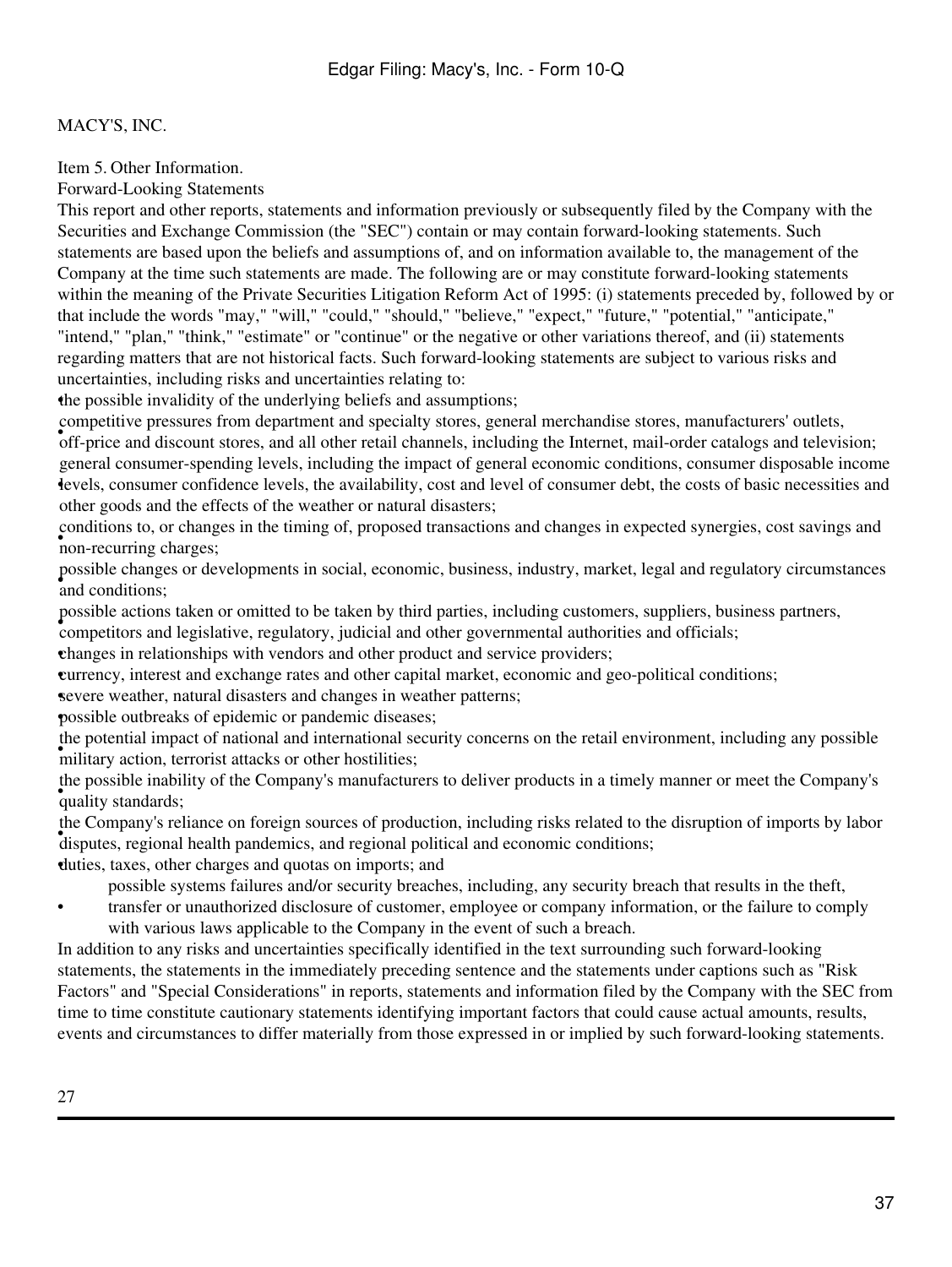Item 6. Exhibits.

| 31.1    | Certification of Chief Executive Officer pursuant to Rule 13a-14(a)                                                                                                                                                                                                                                                                                                                                                                                              |
|---------|------------------------------------------------------------------------------------------------------------------------------------------------------------------------------------------------------------------------------------------------------------------------------------------------------------------------------------------------------------------------------------------------------------------------------------------------------------------|
| 31.2    | Certification of Chief Financial Officer pursuant to Rule 13a-14(a)                                                                                                                                                                                                                                                                                                                                                                                              |
| 32.1    | Certification by Chief Executive Officer under Section 906 of the Sarbanes-Oxley Act                                                                                                                                                                                                                                                                                                                                                                             |
| 32.2    | Certification by Chief Financial Officer under Section 906 of the Sarbanes-Oxley Act                                                                                                                                                                                                                                                                                                                                                                             |
| $101**$ | The following financial statements from Macy's, Inc.'s Quarterly Report on Form 10-Q for the quarter<br>ended July 28, 2012, filed on September 4, 2012, formatted in XBRL: (i) Consolidated Statements of<br>Income, (ii) Consolidated Statements of Comprehensive Income, (iii) Consolidated Balance Sheets, (iv)<br>Consolidated Statements of Cash Flows, and (v) the Notes to Consolidated Financial Statements, tagged<br>as blocks of text and in detail. |
| $**$    | As provided in Rule 406T of Regulation S-T, this information is furnished and not filed for purposes of<br>Sections 11 and 12 of the Securities Act of 1933 and Section 18 of the Securities Exchange Act of 1934.                                                                                                                                                                                                                                               |